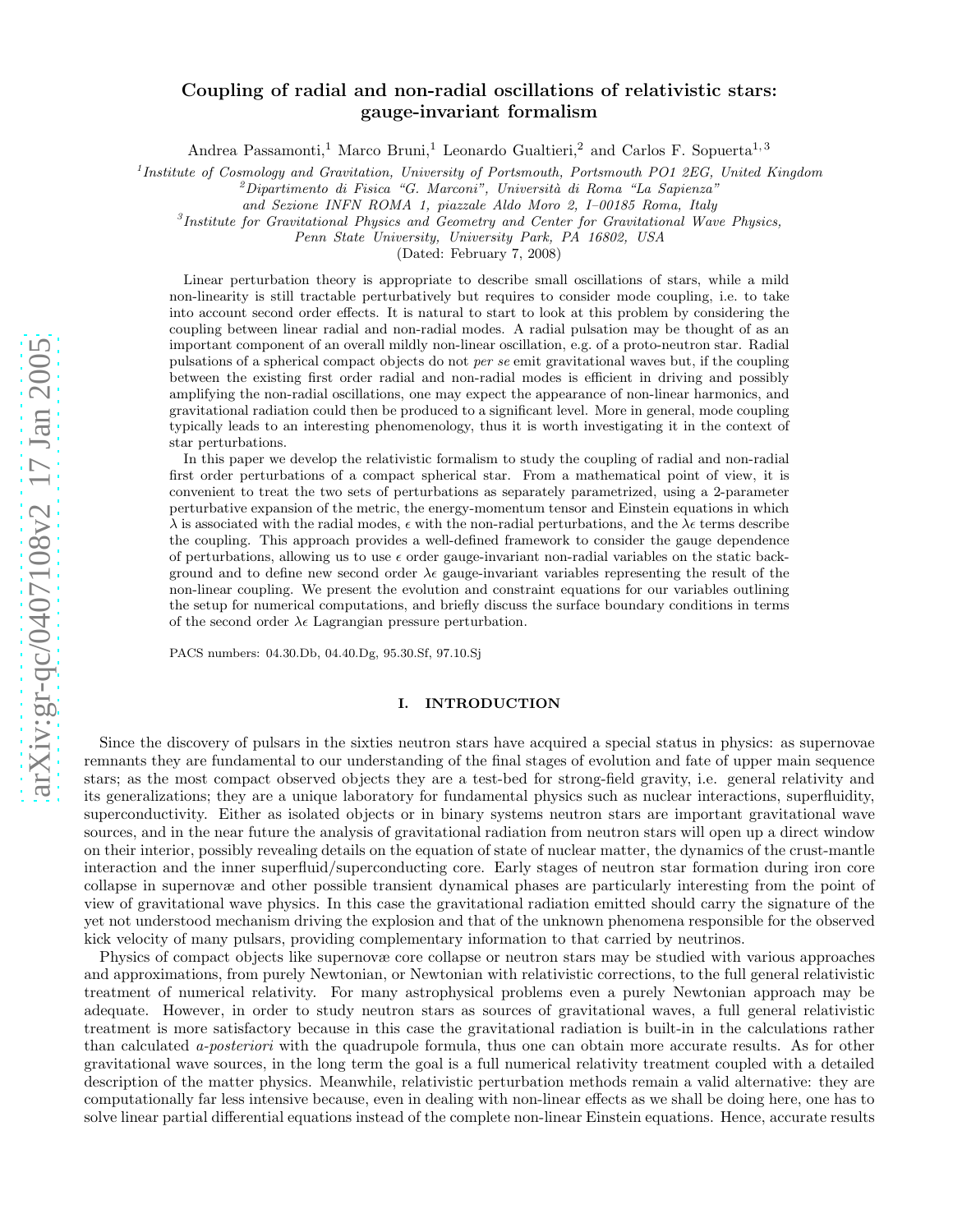can be obtained at a relatively low cost. Moreover, even when numerical solutions of the complete field equations are available, analytic perturbative methods often help to shed light on the physical processes at work, clarifying the interpretation of the numerical results.

Linear perturbations and instabilities of neutron stars have been studied for long time [\[1,](#page-23-0) [2\]](#page-23-1) but relatively little is known of non-linear dynamical effects (see e.g. [\[3,](#page-23-2) [4](#page-23-3), [5,](#page-23-4) [6](#page-23-5), [7\]](#page-23-6)) and therefore second order studies may help to understand known problems and even reveal a new phenomenology. Non-linear effects are the rule rather than the exception in phenomena in all branches of physics, and have to be taken into account for accurate modeling. This should even be more natural when the mathematical modeling is not phenomenological, but rooted in a fundamental theory which is per se non-linear, as general relativity is. When we use perturbation theory, we generally expect that if the perturbations are very small, then second order effects should be negligible. On the other hand, while in order to treat strong non-linear dynamical effects a fully non-perturbative approach is required, one may expect that much of the interesting physics only involves a mild non-linearity for which a second order treatment should be perfectly suited. Furthermore, a proper parametrization of a problem may even lead to the unexpected result that a second order treatment appears to provide a good description of the physics even in a mildly non-linear regime where a priori one would expect the perturbative approach to fail. An example is given by the study of black hole collision in the close limit approximation [\[8](#page-23-7)]. With this in mind, it is reasonable to expect that a second order treatment of non-linear oscillations of neutron stars should be adequate in many circumstances of astrophysical and/or gravitational interest.

In this paper we develop the formalism to study a specific non-linear effect, focusing our investigation on the coupling of radial and non-radial first order perturbations of a relativistic star. Work is currently under way to apply this formalism and carry out the actual study, and will be presented elsewhere [\[9,](#page-23-8) [10](#page-23-9)]. The main goal is that of understanding whether this coupling can lead to new effects such as fluid instabilities and/or persistence of oscillations and amplifications that can produce a significant amount of gravitational radiation. Furthermore, this work may be a first step toward a more comprehensive study of second order perturbations of compact stars and mode coupling.

The physical picture we have in mind here is that of a star undergoing a phase of overall oscillation or wobbling that we want to describe going beyond the linear approximation. Purely radial modes are going to be a natural component of such dynamical phase; on the other hand, even leaving rotational effects aside (as we do here) it is hard to think of oscillations that don't have at least a tiny non-radial component. While purely radial and non-radial second order effects may also eventually become important in the non-linear phase, it is thus natural to first investigate the coupling of their linear components. A specific motivation for this is that the purely radial oscillations of a spherical star don't emit per se any gravitational waves but, if the coupling we aim to study is efficient in driving and possibly amplifying the non-spherical oscillations, one may expect the appearance of non-linear harmonics, and gravitational radiation could then be produced to a significant level, provided that at first order both the radial and the non-radial modes are non-vanishing. More in general, mode coupling typically leads to an interesting phenomenology, thus worth investigating. For example, a specific effect we can easily anticipate is that axial modes, decoupled from fluid perturbations at first order, can be sourced by radial oscillations. Finally, a further motivation is that there are a number of studies aiming at investigating if non-radial oscillations of stars can be excited by external sources (see e.g. [\[11,](#page-23-10) [12\]](#page-23-11)). Instead, our general idea is to see if the non-radial oscillations can be driven or even amplified through coupling by an internal radial oscillation, regardless of the presence of an external source. These sort of non-linear processes could occur, for instance, in a proto-neutron star that is still pulsating. A mainly radial pulsation could for example drive the non-radial oscillations, either naturally present, or excited through fall-back accretion.

Our study can also be seen from a slightly different perspective: we are investigating linear non–radial perturbations of a radially oscillating star, where the radial oscillation is also treated perturbatively. From this point of view our problem is mathematically similar to that of studying linear perturbations of a slowly rotating star (see e.g. [\[13\]](#page-23-12)) described by the Hartle-Thorne metric [\[14](#page-23-13), [15](#page-23-14), [16\]](#page-23-15): in the latter case the spacetime we perturb is itself a special perturbation - stationary and axisymmetric (typically up to second order) - of a spherical static star. Similarly, from this point of view we consider here perturbations of a spacetime which is itself a spherically symmetric time-dependent perturbation of a static spherical star. As we shall see, this point of view turns out to be of practical value, although it must be used with care because of the typical gauge issues of relativistic perturbation theory.

Mathematically is however more satisfactory to consider radial and non-radial perturbations as different first order perturbations of a static spherically symmetric background that couple at second order. This point of view renders transparent two crucial aspects of our problem:  $i$ ) the perturbations are defined as fields on a static spherical background;  $ii)$  the two sets of perturbations are separately parametrized. Thus a well-defined framework for our study is provided by a multi-parameter relativistic perturbation formalism previously developed [\[17](#page-23-16), [18](#page-23-17)]. This allows us to set up the formalism in a hopefully transparent way, properly considering the gauge dependence of perturbations. Fixing the gauge for radial perturbations, we borrow the formalism developed by Gundlach and Martín García [\[19,](#page-23-18) [20](#page-23-19)] (based on that of Gerlach and Sengupta [\[21\]](#page-23-20); we shall refer to the GSGM formalism in the following), which gives equations for gauge-invariant perturbations on a general time–dependent spherical background. This then allows us to:  $i$ ) have gauge-invariant non-radial first order variables on our static background and  $ii$ ) to define new second order variables,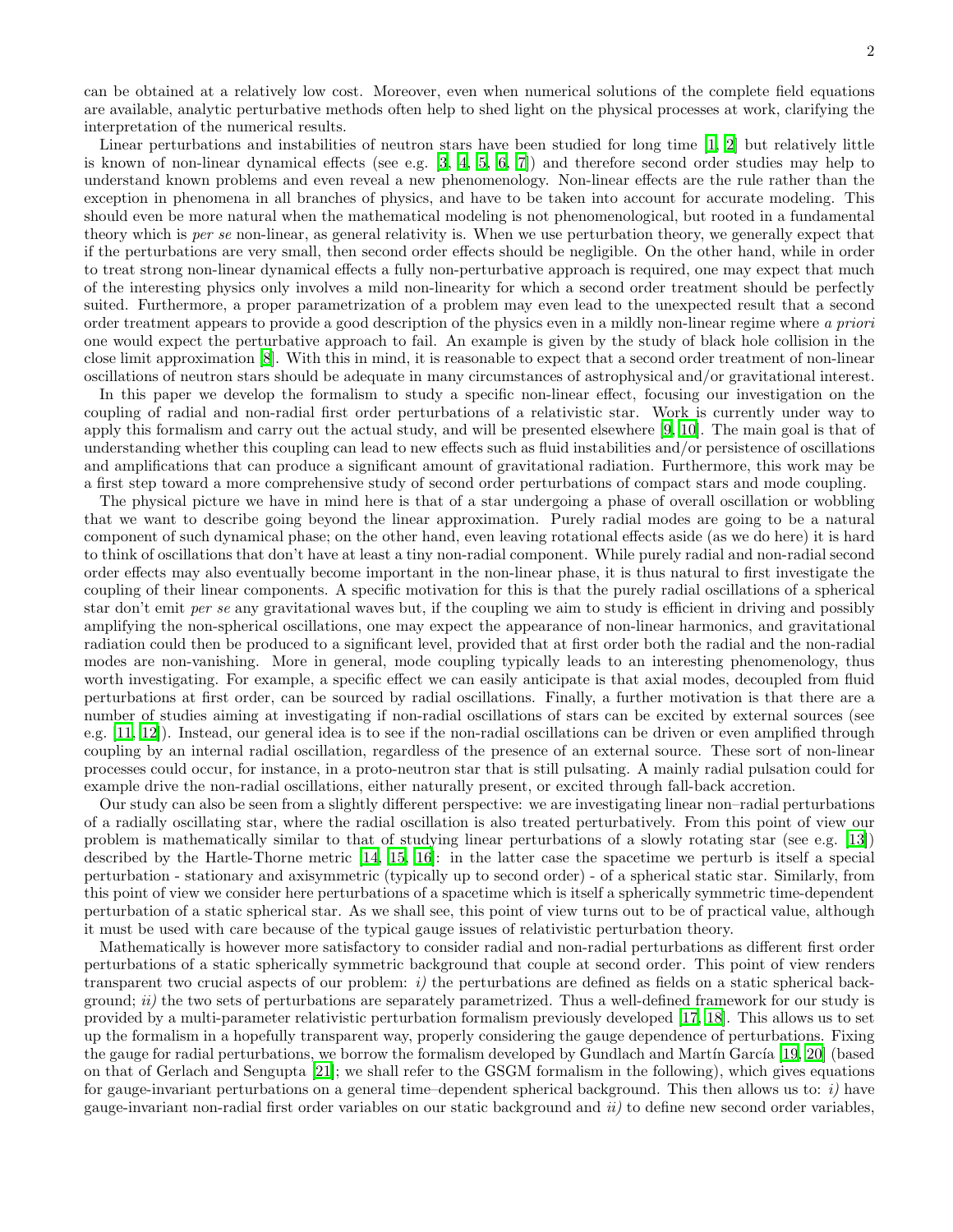3

describing the non-linear coupling of the the radial and non-radial linear perturbations, that are also gauge-invariant at second order. This higher order gauge invariance, attained by partially fixing the gauge at first order, is similar to that considered for example in [\[22](#page-23-21)] and [\[23](#page-23-22)], although in our case we deal with a 2-parameter expansion [\[17,](#page-23-16) [18\]](#page-23-17) and we only need to fix the gauge for radial perturbations.

At first order most of the fluid perturbations appear in the polar part of the spectrum. Hence we expect that the effects of the radial non-radial coupling will predominantly manifest themselves through polar modes. Therefore in this paper we focus on polar perturbations of a perfect fluid star.

The plan of the paper is the following. In Section II we describe the general 2-parameter perturbative framework we are going to use. In Section III we briefly recall the GSGM formalism. Using this later, in Section IV we introduce the radial and non-radial first order perturbations of a static, spherically symmetric star. Section V introduces the second order perturbations that account for the coupling between the radial and non-radial first order ones; we prove the gauge invariance of such perturbations, and give the equations they fullfill. In Section VI we briefly discuss the problem of the boundary conditions, defining the second order Lagrangian pressure perturbations needed to fix the problem at the surface of the star. Finally in Section VII we draw our conclusions.

The conventions that we follow throughout this work are: Greek letters are used to denote spacetime indices; capital Latin letters are used for indices in the time-radial part of the metric; lower-case Latin indices are used for the spherical sector of the metric. We use physical units in which  $8\pi G = c = 1$ .

### <span id="page-2-3"></span>II. PERTURBATIVE FRAMEWORK

In order to study the coupling of the first order radial and non-radial perturbations of a static spherically symmetric star it is convenient to use a 2-parameter perturbative approach, where the coupling will then appear at higher order. A natural framework for the study of this problem is therefore provided by the multi-parameter non-linear perturbative formalism introduced in [\[17,](#page-23-16) [18](#page-23-17)]. Generalising well known mathematical ideas at the basis of standard 1-parameter linear [\[24,](#page-23-23) [25](#page-23-24)] and non-linear [\[26,](#page-23-25) [27](#page-23-26)] perturbation theory, the basic underlying assumption in the construction of a multi-parameter relativistic non-linear formalism is the existence of a multi-parameter family of spacetime models that can be Taylor expanded around a background spacetime, representing an idealized situation. These spacetime models are labeled by a set of parameters that formally control the strength of the perturbations with respect to the background, and serve as book keeping. The crucial point to obtain a manageable theory is to choose a convenient background, in our case the static spherically symmetric star.

Let us denote the metric of this background with  $\mathbf{g}^{(0,0)}$ , i.e. a Tolman-Oppenheimer-Volkov (TOV) solution of the field equations. Denoting with g the physical metric, we shall expand it in the two parameters  $\lambda$  and  $\epsilon$ , and we will use superscript indices  $(i, j)$  to denote perturbations of order i in  $\lambda$  and j in  $\epsilon$ .

<span id="page-2-0"></span>We then have

$$
g_{\alpha\beta} = g_{\alpha\beta}^{(0,0)} + \lambda g_{\alpha\beta}^{(1,0)} + \epsilon g_{\alpha\beta}^{(0,1)} + \lambda \epsilon g_{\alpha\beta}^{(1,1)} + O(\lambda^2, \epsilon^2), \qquad (1)
$$

where the terms  $\mathbf{g}^{(1,0)}$  and  $\mathbf{g}^{(0,1)}$  respectively represent first order radial and non-radial perturbations, and  $\mathbf{g}^{(1,1)}$  is the non-linear contribution due to the coupling, which is the new quantity that we want to compute. The other second order perturbations, i.e. the self-coupling terms of order  $\lambda^2$  and  $\epsilon^2$ , will not be considered in this work. Any field can be expanded as the metric in Eq. [\(1\)](#page-2-0). In particular, we can expand in this way fluid variables like the energy density and the 4-velocity, and for the energy-momentum tensor  $T$  we can formally write

<span id="page-2-2"></span>
$$
T_{\alpha\beta} = T_{\alpha\beta}^{(0,0)} + \lambda T_{\alpha\beta}^{(1,0)} + \epsilon T_{\alpha\beta}^{(0,1)} + \lambda \epsilon T_{\alpha\beta}^{(1,1)} + O(\lambda^2, \epsilon^2),
$$
\n<sup>(2)</sup>

<span id="page-2-1"></span>where each term  $T^{(i,j)}$  collects terms of the metric and fluid variables of the appropriate order. Let us now consider the structure of the perturbed field equations, following a standard procedure [\[24](#page-23-23)]. We start from thefull Einstein equations:

$$
E[g, \psi_A] = G[g] - T[g, \psi_A] = 0, \qquad (3)
$$

where G denotes the Einstein tensor, and  $\psi_A$  (A=1,...) the various fluid variables. If we introduce the perturbative expressions  $(1)$  and  $(2)$  into Eq.  $(3)$ , we can expand the latter up to  $(1, 1)$  order, obtaining

$$
\mathbf{E}[\mathbf{g}, \psi_A] = \mathbf{E}^{(0,0)} [\mathbf{g}^{(0,0)}, \psi_A^{(0,0)}] + \lambda \mathbf{E}^{(1,0)} [\mathbf{g}^{(1,0)}, \psi_A^{(1,0)}] + \epsilon \mathbf{E}^{(0,1)} [\mathbf{g}^{(0,1)}, \psi_A^{(0,1)}] + \lambda \epsilon \mathbf{E}^{(1,1)} [\mathbf{g}^{(1,1)}, \psi_A^{(1,1)}] [\mathbf{g}^{(1,0)} \otimes \mathbf{g}^{(0,1)}, \psi_A^{(1,0)} \otimes \psi_A^{(0,1)}, \mathbf{g}^{(1,0)} \otimes \psi_A^{(0,1)}, \psi_A^{(1,0)} \otimes \mathbf{g}^{(0,1)}] + O(\lambda^2, \epsilon^2) = 0. (4)
$$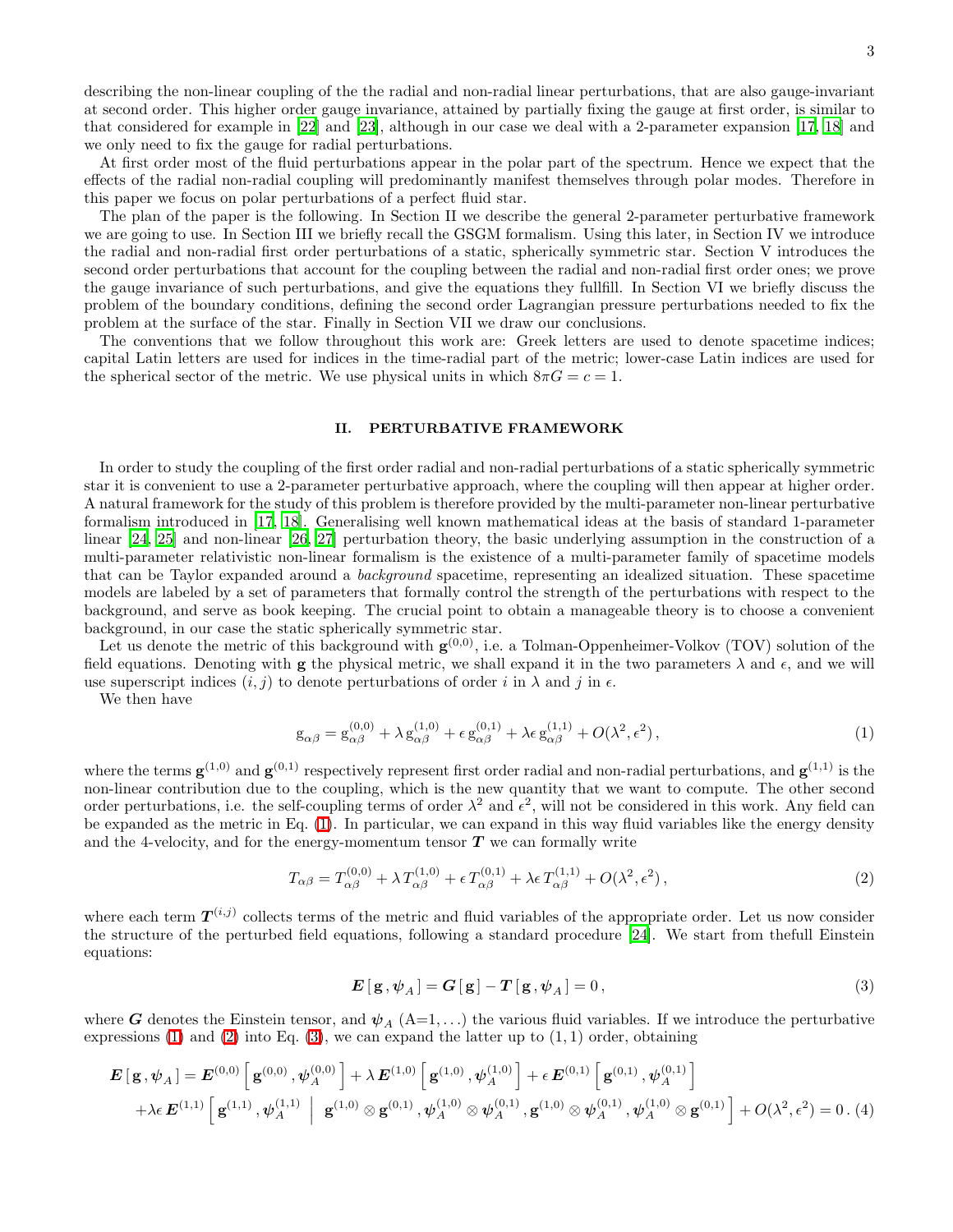4

The previous equation is satisfied for arbitrary values of the two parameters if, and only if, each coefficient of the expansion vanishes. Therefore, setting each of these terms to zero,  $E^{(0,0)} = 0$  represents the TOV equations (see, e.g., [\[28\]](#page-23-27)), while each of the other  $E^{(i,j)} = 0$  terms represent the perturbative equations of order  $(i, j)$ . As differential operators, the  $E^{(i,j)}$  act linearly on each of the terms in square brackets, while they are non-linear functions of the background quantities  $\mathbf{g}^{(0,0)}$  and  $\psi_A^{(0,0)}$ .

At first order in  $\lambda$ , we obtain the equations describing the radial perturbations on the TOV background,

<span id="page-3-1"></span>
$$
\boldsymbol{E}^{(1,0)}\left[\,\mathbf{g}^{(1,0)},\boldsymbol{\psi}_A^{(1,0)}\,\right]=0\,. \tag{5}
$$

Linear radial perturbations have been extensively analyzed in the literature (see [\[28\]](#page-23-27) and references therein, and [\[29](#page-23-28)] for more recent results).

The linearized equations for the non-radial perturbations come from the first order terms in  $\epsilon$ ,

<span id="page-3-2"></span>
$$
\boldsymbol{E}^{(0,1)}\left[\,\mathbf{g}^{(0,1)}\,,\boldsymbol{\psi}_A^{(0,1)}\,\right] = 0\,,\tag{6}
$$

and were first studied by Thorne and Campolattaro [\[30\]](#page-23-29). Later they became the subject of many investigations, see e.g. [\[31,](#page-23-30) [32](#page-23-31), [33](#page-23-32), [34](#page-23-33), [35](#page-23-34), [36](#page-23-35)].

<span id="page-3-0"></span>Finally, the equations describing the radial non-radial coupling, the ones we shall focus on, have the following form

$$
\boldsymbol{E}^{(1,1)}\left[\,\mathbf{g}^{(1,1)},\boldsymbol{\psi}_A^{(1,1)}\,\,\Big|\,\,\mathbf{g}^{(1,0)}\otimes\mathbf{g}^{(0,1)},\boldsymbol{\psi}_A^{(1,0)}\otimes\boldsymbol{\psi}_A^{(0,1)},\mathbf{g}^{(1,0)}\otimes\boldsymbol{\psi}_A^{(0,1)},\boldsymbol{\psi}_A^{(1,0)}\otimes\mathbf{g}^{(0,1)}\,\right] = 0\,. \tag{7}
$$

It is an intrinsic feature of perturbation theory that the procedure to solve the above equations is iterative. Thus, when we arrive at the stage of solving Eq. [\(7\)](#page-3-0), the terms  $\mathbf{g}^{(1,0)}$  and  $\psi_A^{(1,0)}$  are assumed to be known from solving the radial linear equation [\(5\)](#page-3-1), while  $\mathbf{g}^{(0,1)}$  and  $\boldsymbol{\psi}_A^{(0,1)}$  $A^{(0,1)}_A$  are solutions of the non-radial linear perturbation equations [\(6\)](#page-3-2). Hence, because of the linearity of the operator  $E^{(1,1)}$  in acting on each of the terms in square brackets, these terms play the role of sources in Eq. [\(7\)](#page-3-0). Taking into account the nature of the different sets of perturbations we are considering, it turns out that the operator  $\mathbf{E}^{(1,1)}$  acts on the pair  $\mathbf{g}^{(1,1)}$ ,  $\boldsymbol{\psi}_A^{(1,1)}$  $A^{(1,1)}$  in Eq. [\(7\)](#page-3-0) in the same way that  $E^{(0,1)}$  acts on  $g^{(0,1)}$ ,  $\psi_A^{(0,1)}$  in Eq. [\(6\)](#page-3-2). The reason for this is that both operators  $E^{(0,1)}$  and  $E^{(1,1)}$  come from the linearization, around the static background, of the Einstein tensor operator acting on non–radial perturbations. Therefore, using again the linearity of  $E^{(1,1)}$ , we can define

$$
L_{\rm NR}\left[\cdot\right] \equiv E^{(1,1)}\left[\cdot\right] \left[0\right] = E^{(0,1)}\left[\cdot\right],\tag{8}
$$

<span id="page-3-5"></span>as the non-radial perturbation operator. Hence, we can re-write equation [\(7\)](#page-3-0) in the final form

$$
\boldsymbol{L}_{\text{NR}}\left[\,\mathbf{g}^{(1,1)}\,,\boldsymbol{\psi}_A^{(1,1)}\,\right] = \boldsymbol{S}\left[\mathbf{g}^{(1,0)}\otimes\mathbf{g}^{(0,1)}\,,\boldsymbol{\psi}_A^{(1,0)}\otimes\boldsymbol{\psi}_A^{(0,1)}\,,\mathbf{g}^{(1,0)}\otimes\boldsymbol{\psi}_A^{(0,1)}\,,\boldsymbol{\psi}_A^{(1,0)}\otimes\mathbf{g}^{(0,1)}\,\right]\,. \tag{9}
$$

The particular structure of these equations is very helpful in order to develop a numerical code for studying the coupling of radial and non-radial perturbations. We want to emphasize here that our goal is that of solving the perturbative equations in the time domain. To this end it is then very useful to rely on well known initial value formulations for the linear non-radial perturbations. Thus, assuming we have working numerical codes for the first order perturbations in  $\lambda$  and  $\epsilon$ , in order to implement a code for the coupling  $\lambda \epsilon$  variables we only need to modify the code for the  $\epsilon$  variables by adding the source terms to the right-hand side of the evolution algorithm. Then, at every time step in the evolution, and having fixed the background, we have to:  $i$ ) evolve the equations to obtain the value of the first order radial and non-radial perturbations;  $ii)$  to use their values to evolve the coupling variables.

### <span id="page-3-4"></span><span id="page-3-3"></span>III. SUMMARY OF THE GSGM FORMALISM

In this Section we briefly recall the GSGM formalism, introduced by Gerlach and Sengupta [\[21](#page-23-20), [37](#page-23-36)] and further developed by Gundlach and Martín–García [\[19,](#page-23-18) [20](#page-23-19), [38\]](#page-23-37), to study first order gauge-invariant perturbations of a general time-dependent spherically symmetric stellar background. From the formal point of view of parameter expansion of Section [II,](#page-2-3) here we are dealing with standard 1-parameter linear perturbations of the form

$$
g_{\alpha\beta} = g_{\alpha\beta}^{(0)} + \epsilon g_{\alpha\beta}^{(1)},\tag{10}
$$

where  $g^{(0)}$  is the time-dependent spherically symmetric background and the  $\epsilon$  perturbations are non-radial.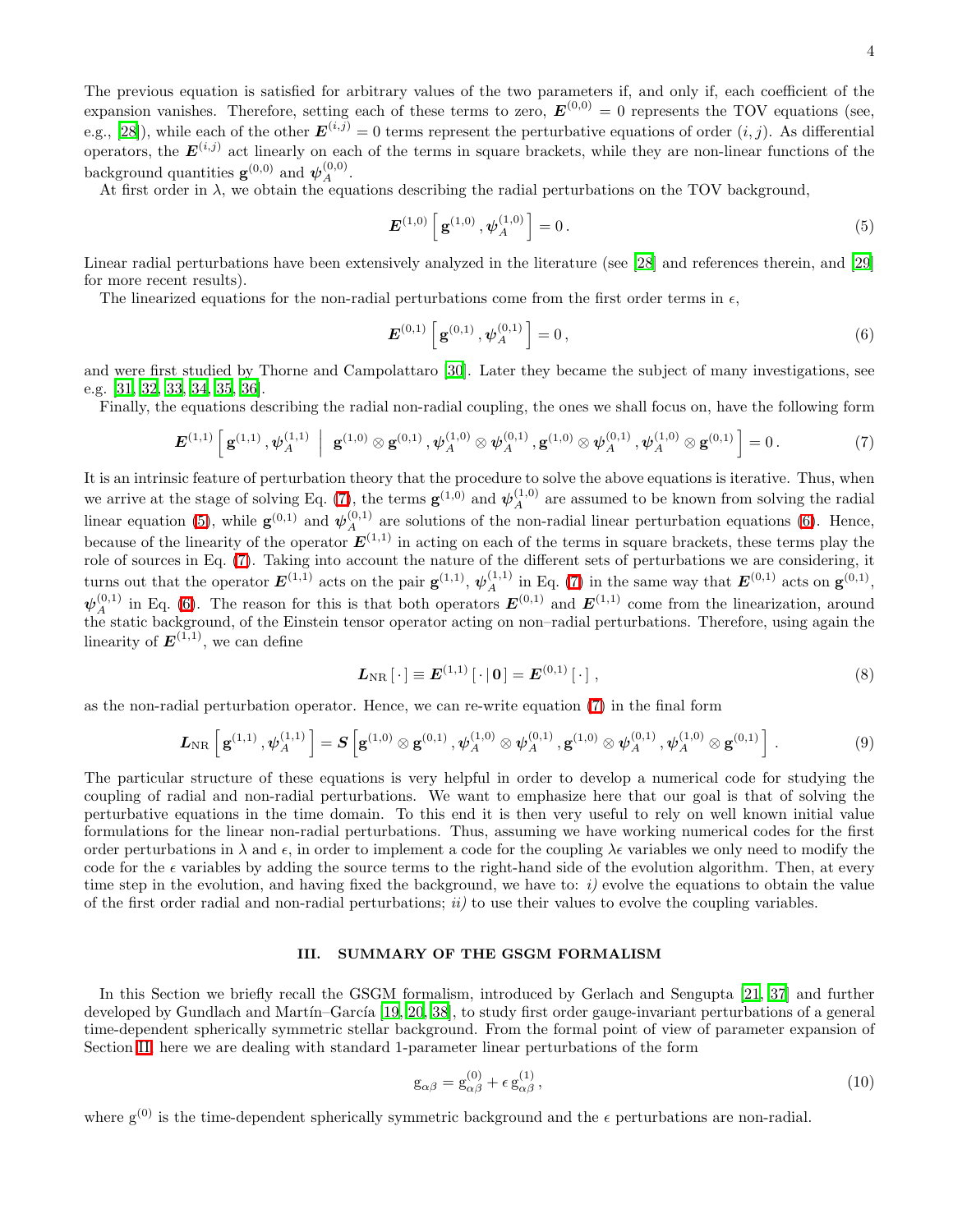### <span id="page-4-0"></span>A. The time dependent perfect fluid background

The background manifold is the warped product  $M^2 \times S^2$ , where  $S^2$  denotes the 2-sphere and  $M^2$  a two-dimensional Lorentzian manifold. The metric can be written as the semidirect product of a general Lorentzian metric on  $M^2$ ,  $g_{AB}$ , and the unit curvature metric on  $S^2$ , that we call  $\gamma_{ab}$ :

$$
g_{\alpha\beta} = \begin{pmatrix} g_{AB} & 0 \\ 0 & r^2 \gamma_{ab} \end{pmatrix} . \tag{11}
$$

Hereafter,  $x^A$  denotes the coordinates on  $M^2$  and  $x^a$  the coordinates on  $S^2$ ;  $r = r(x^A)$  is a function on  $M^2$  that coincides with the invariantly defined radial (area) coordinate of spherically-symmetric spacetimes. A vertical bar is used to denote the covariant derivative on  $M^2$  and a semicolon to denote the one on  $S^2$ , thus we have  $g_{AB|C}$  =  $\gamma_{abc} = 0$ . One can introduce the completely antisymmetric covariant unit tensors on  $M^2$  and on  $S^2$ ,  $\epsilon_{AB}$  and  $\epsilon_{ab}$ respectively, in such a way they satisfy:  $\epsilon_{AB|C} = \epsilon_{abc} = 0$ ,  $\epsilon_{AC}\epsilon^{BC} = -g_A^B$ , and  $\epsilon_{ac}\epsilon^{bc} = -\gamma_a^c$ .

In this paper we consider a perfect-fluid description of the stellar matter, thus the energy-momentum tensor is

$$
t_{\alpha\beta} = (\rho + p)u_{\alpha}u_{\beta} + p\mathbf{g}_{\alpha\beta},\tag{12}
$$

where  $\rho$  and  $p$  are the energy density and pressure, and  $u_{\alpha}$  is the fluid velocity.

In the spherically symmetry background  $t_{\alpha\beta}$  has the same block diagonal structure than the metric,

$$
t_{\alpha\beta} = \text{diag}\left(\ t_{AB} \ , \ r^2 Q(x^C) \gamma_{ab} \right) \ , \tag{13}
$$

and the fluid velocity takes the form  $u_{\alpha} = (u_A, 0)$ . An orthonormal frame on the submanifold  $M^2$  can be formed from  $u^A$  and the spacelike vector

$$
n_A \equiv -\epsilon_{AB} u^B \quad \Rightarrow \quad n_A u^A = 0 \,. \tag{14}
$$

The metric  $g_{AB}$  and  $\epsilon_{AB}$  can be written in terms of these frame vectors as follows

$$
g_{AB} = -u_A u_B + n_A n_B, \qquad \epsilon_{AB} = n_A u_B - u_A n_B. \tag{15}
$$

Then we have

$$
t_{AB} = \rho u_A u_B + p n_A n_B, \quad Q = p. \tag{16}
$$

In any given coordinate system for  $M^2$ ,  $\{x^A\}$ , one can define the following quantity:

$$
v_A \equiv \frac{1}{r} r_{|A} \,. \tag{17}
$$

Then, any covariant derivative on the spacetime can be written in terms of the covariant derivatives on  $M^2$  and  $S^2$ , plus some terms due to the warp factor  $r^2$ , which can be written in terms of  $v_A$ . Finally, the frame derivatives of a generic scalar function f are defined by

$$
\dot{f} = u^A f_{|A}, \quad f' = n^A f_{|A}, \tag{18}
$$

and we introduce the following background scalars:

$$
\Omega = \ln \rho, \quad U = u^A v_A, \quad W = n^A v_A, \quad \mu = u^A_{\ |A}, \quad \nu = n^A_{\ |A} \,. \tag{19}
$$

### B. Perturbations

Linear perturbations of a spherically-symmetric background can be decomposed in scalar, vector and tensor spherical harmonics. The scalar spherical harmonics  $Y^{lm}$  are eigenfunctions of the covariant Laplacian on the sphere:

$$
\gamma^{ab} Y_{:ab}^{lm} = -l(l+1)Y^{lm} \,. \tag{20}
$$

A basis of vector spherical harmonics (defined for  $l \geq 1$ ) is

$$
Y_a^{lm} \equiv Y_{:a}^{lm}, \quad S_a^{lm} \equiv \epsilon_a^b Y_b^{lm}, \tag{21}
$$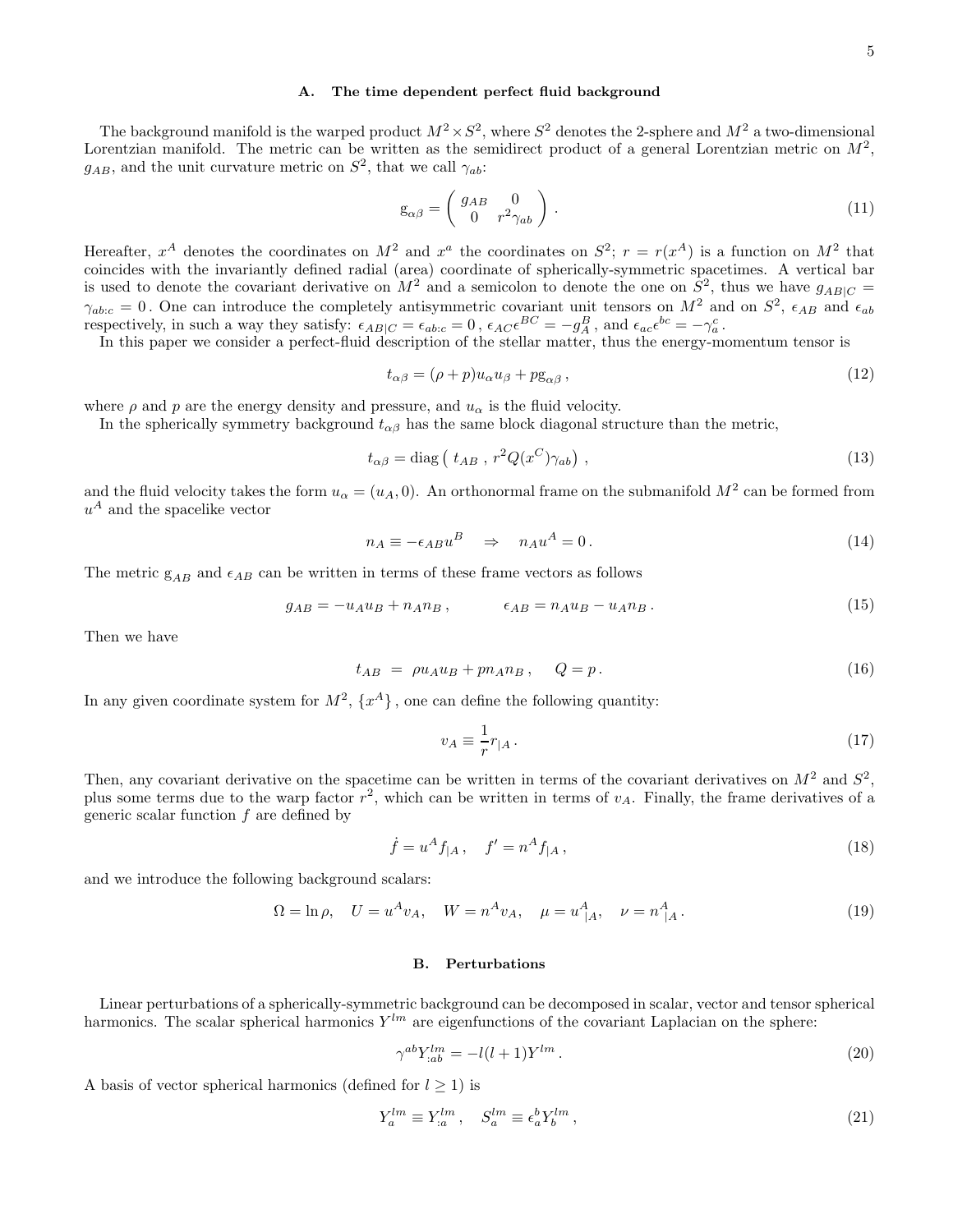where the  $Y_a^{lm}$ 's have polar parity (they transform as  $(-1)^l$ , like the scalar harmonics, under parity transformations, and are also called even-parity type) and the  $S_a^{lm}$ 's have axial parity (they transform as  $(-1)^{l+1}$  under parity transformations, and are also called odd-parity type). A basis of tensor spherical harmonics (defined for  $l \geq 2$ ) is

$$
Y_{ab}^{lm} \equiv Y^{lm} \gamma_{ab} \,, \quad Z_{ab}^{lm} \equiv Y_{;ab}^{lm} + \frac{l(l+1)}{2} Y^{lm} \gamma_{ab} \,, \quad S_{ab}^{lm} \equiv S_{a;b}^{lm} + S_{b;a}^{lm} \,, \tag{22}
$$

where the  $Y_{ab}^{lm}$ ,  $Z_{ab}^{lm}$  have polar parity and the  $S_{ab}^{lm}$  have axial parity. In this paper we will only consider perturbations with polar parity.

<span id="page-5-4"></span>The perturbations of the covariant metric and energy-momentum tensors can be expanded in this basis as

$$
\delta g_{\alpha\beta} = \begin{pmatrix} h_{AB}^{lm} Y^{lm} & h_A^{lm} Y_a^{lm} \\ h_A^{lm} Y_a^{lm} & r^2 (K^{lm} \gamma_{ab} Y^{lm} + G^{lm} Y_{,ab}^{lm}) \end{pmatrix},
$$
\n
$$
\begin{pmatrix} \xi_{lm} Y^{lm} & \xi_{lm} Y^{lm} \\ \end{pmatrix}
$$
\n
$$
(23)
$$

$$
\delta t_{\alpha\beta} = \begin{pmatrix} \delta t_{AB}^{lm} Y^{lm} & \delta t_A^{lm} Y_a^{lm} \\ \delta t_A^{lm} Y_a^{lm} & r^2 \delta t^{3\,lm} \gamma_{ab} Y^{lm} + \delta t^{2\,lm} Y_{;ab}^{lm} \end{pmatrix} . \tag{24}
$$

Let X be an arbitrary tensor field on the background spacetime and  $\delta X$  its linear perturbation. It is well-known that under a a first order gauge transformation, generated by a vector field  $\xi$  living on the background, the perturbation of X transforms as

<span id="page-5-2"></span>
$$
\delta X \to \delta X + \mathcal{L}_{\xi} X. \tag{25}
$$

Then, the perturbation  $\delta X$  is gauge-invariant if and only if the Lie derivative of the corresponding background quantity X with respect to an arbitrary vector field  $\xi$  vanishes:  $\mathcal{L}_{\xi}X = 0$  [\[25](#page-23-24)]. Using this well-known result, it is possible to show that a complete set of gauge-invariant variables, combinations of the perturbations  $h_{AB}$ ,  $h_A$ ,  $K$ ,  $G$ ,  $\delta t_{AB}, \, \delta t_A, \, \delta t^2, \, \delta t^3$ , is given by the following quantities:

<span id="page-5-1"></span>
$$
k_{AB} = h_{AB} - (p_{A|B} + p_{B|A}), \tag{26}
$$

$$
k = K - 2v^A p_A, \qquad (27)
$$

$$
T_{AB} = \delta t_{AB} - t_{AB|C} p^C - t_{AC} p^C_{|B} - t_{BC} p^C_{|A}, \qquad (28)
$$

$$
T^3 = \delta t^3 - p^C (Q_{|C} + 2Qv_C) + \frac{l(l+1)}{2} Q G,
$$
\n(29)

$$
T_A = \delta t_A - t_{AC} p^C - \frac{r^2}{2} Q G_{|A}, \qquad (30)
$$

<span id="page-5-3"></span>
$$
T^2 = \delta t^2 - r^2 Q G, \qquad (31)
$$

where  $T_A$  is defined for  $l \geq 1$ ,  $T^2$  is defined for  $l \geq 2$ , and

$$
p_A = h_A - \frac{1}{2}r^2 G_{|A} \,. \tag{32}
$$

Therefore, any linear perturbation of the spherically-symmetric background [\(11\)](#page-4-0) can be written as a linear combination of these gauge-invariant quantities. Is is important to stress the fact that although we are considering a perfect fluid energy-momentum tensor, the gauge invariant quantities introduced above are defined for any energy-momentum tensor. The equation of state for a perfect fluid has the form  $p = p(\rho, s)$ , s being the specific entropy. The corresponding sound speed,  $c_s$ , can then be defined through the thermodynamical derivative

$$
c_s^2 = \left(\frac{\partial p}{\partial \rho}\right)_s \tag{33}
$$

Throughout this paper we will consider the particular case of a barotropic fluid (i.e. constant specific entropy), hence we will have  $p = p(\rho)$ .

The polar fluid perturbations are described as follows. The perturbations of the fluid velocity components can be written as

<span id="page-5-0"></span>
$$
\delta u_{\alpha} = \left( \left[ \tilde{\gamma}^{lm} n_A + \frac{1}{2} h_{AB}^{lm} u^B \right] Y^{lm} , \tilde{\alpha}^{lm} Y_{;a}^{lm} \right) , \qquad (34)
$$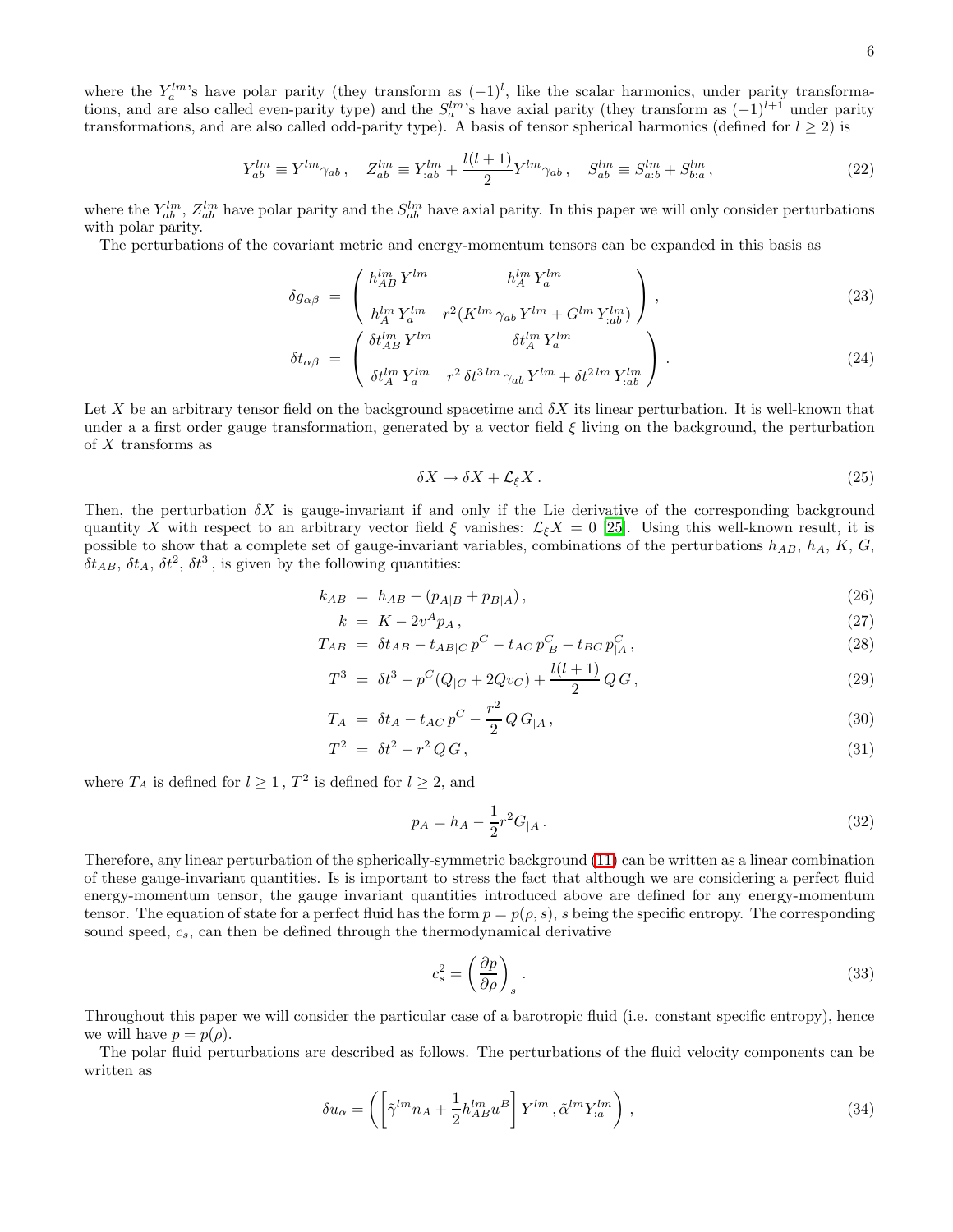where  $\tilde{\alpha}$  is defined for  $l \geq 1$ . The energy density and pressure perturbations can be cast in the following form (using the barotropic equation of state)

$$
\delta \rho = \tilde{\omega} \rho Y^{lm} , \quad \delta p = c_s^2 \delta \rho . \tag{35}
$$

In terms of these quantities it is possible to define a gauge-invariant set of fluid perturbations:

<span id="page-6-4"></span><span id="page-6-2"></span>
$$
\alpha = \tilde{\alpha} - p^B u_B, \tag{36}
$$

$$
\gamma = \tilde{\gamma} - n^A \left[ p^B u_{A|B} + \frac{1}{2} u^B (p_{B|A} - p_{A|B}) \right], \qquad (37)
$$

$$
\omega = \tilde{\omega} - p^A \Omega_{|A} \,. \tag{38}
$$

<span id="page-6-5"></span>The tensor  $k_{AB}$  can be decomposed in the frame  $\{u^A, n^A\}$ :

<span id="page-6-6"></span>
$$
k_{AB} = \eta(-u_A u_B + n_A n_B) + \phi(u_A u_B + n_A n_B) + \psi(u_A n_B + n_A u_B),
$$
\n(39)

where  $\eta$ ,  $\phi$  and  $\psi$  are scalars. It is useful to consider the following new scalar variable

$$
\chi = \phi - k + \eta, \tag{40}
$$

in the place of  $\phi$ . Then, combining Einstein equations with the energy-momentum equations we can obtain the following set of equations: for  $l \geq 2$ ,

$$
\eta = 0\,,\tag{41}
$$

for  $l \geq 1$ ,

<span id="page-6-3"></span><span id="page-6-0"></span>
$$
-\ddot{\chi} + \chi'' + 2(\mu - U)\psi' = S_{\chi}, \qquad (42)
$$

$$
-\ddot{k} + c_s^2 k'' - 2c_s^2 U \psi' = S_k, \qquad (43)
$$

$$
-\dot{\psi} = S_{\psi} \,, \tag{44}
$$

$$
16\pi(\rho + p)\alpha = \psi' + C_{\alpha}, \qquad (45)
$$

$$
-\dot{\alpha} = S_{\alpha},\tag{46}
$$

$$
-\dot{\omega} - \left(1 + \frac{p}{\rho}\right)\gamma' = \bar{S}_{\omega},\qquad(47)
$$

$$
\left(1+\frac{p}{\rho}\right)\dot{\gamma}+c_s^2\omega' = \bar{S}_{\gamma}.
$$
\n(48)

And finally, for  $l \geq 0$ ,

<span id="page-6-1"></span>
$$
8\pi(\rho + p)\gamma = (\dot{k})' + C_{\gamma},\tag{49}
$$

$$
8\pi\rho\omega = -k'' + 2U\psi' + C_{\omega},\qquad(50)
$$

where the expressions of  $S_{\chi}$ ,  $S_{\psi}$ ,  $C_{\alpha}$ ,  $S_{\alpha}$ ,  $\bar{S}_{\omega}$ ,  $\bar{S}_{\gamma}$ ,  $C_{\gamma}$ ,  $C_{\omega}$  can be found in [\[19\]](#page-23-18).

### IV. RADIAL AND NON-RADIAL PERTURBATIONS OF STATIC RELATIVISTIC STARS

In what follows we summarize the first order perturbative analysis of the oscillations of a perfect-fluid static star. As anticipated in Section [II,](#page-2-3) we consider separately the radial pulsations, parametrized by  $\lambda$ , and the non-radial oscillations, parametrized by  $\epsilon$ . Therefore, consistently with the notation of Section [II,](#page-2-3) we will now explicitly use the indices  $(i, j)$ ; however, to simplify the notation, from now on we will use a bar to denote quantities associated with the static spacetime, the background of our 2-parameter perturbative formalism. Thus we have  $\bar{g}_{\alpha\beta} \equiv g_{\alpha\beta}^{(0,0)}$ , and in the same way  $\bar{\rho}$ ,  $\bar{p}$ , and  $\bar{u}_{\alpha}$ .

The equilibrium configuration is described by the static spherically-symmetric metric:

$$
\bar{g}_{\alpha\beta}dx^{\alpha}dx^{\beta} = -e^{2\Phi(r)}dt^2 + e^{2\Lambda(r)}dr^2 + r^2(d\theta^2 + \sin^2\theta d\phi^2),
$$
\n(51)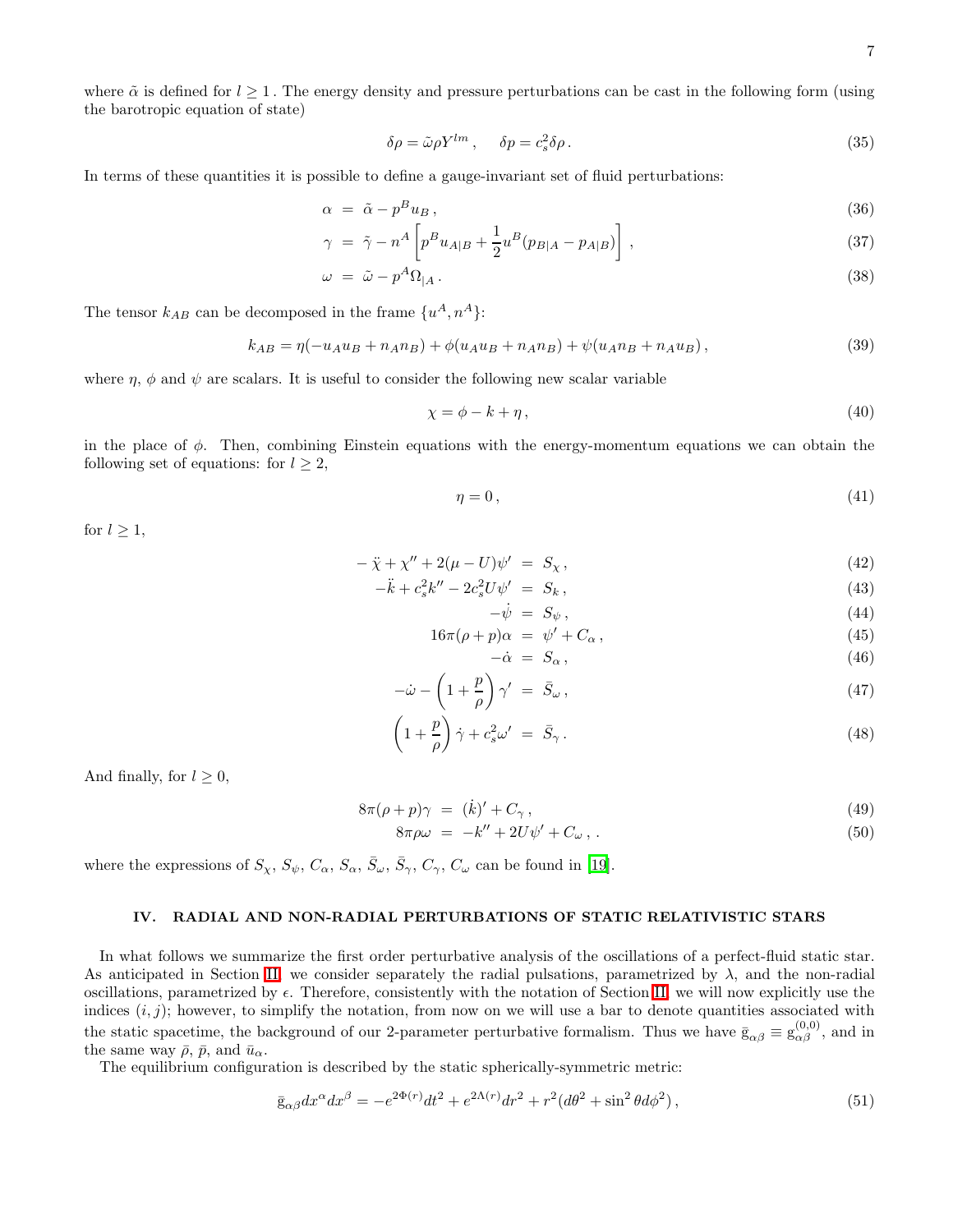with a perfect-fluid energy-momentum tensor

$$
\bar{t}_{\alpha\beta} = (\bar{\rho} + \bar{p}) \bar{u}_{\alpha} \bar{u}_{\beta} + \bar{p} \bar{g}_{\alpha\beta} , \qquad (52)
$$

where  $\bar{u}_{\alpha} = (-e^{\Phi}, 0, 0, 0)$ . The mass function is introduced by means of the equality  $e^{-2\Lambda(r)} = 1 - 2M(r)/r$ . Then, the TOV equations are:

$$
\Phi_{,r} = \frac{M + 4\pi\bar{p}r^3}{r\left(r - 2M\right)} = -\frac{\bar{p}_{,r}}{\bar{\rho} + \bar{p}},\tag{53}
$$

$$
M_{,r} = 4\pi\bar{\rho}\,r^2\,. \tag{54}
$$

Specifying the equation of state of the stellar matter one obtains a 1-parameter family of solutions of these equations, depending on the central density. For the barotropic equation of state we use,  $\bar{p} = \bar{p}(\bar{\rho})$ , the background sound speed is  $\bar{c}_s^2 = d\bar{p}/d\bar{\rho}$ .

### A. Non-radial perturbations in the GSGM formalism

The equations for the first order non-radial perturbations have been known for a long time [\[30](#page-23-29), [31,](#page-23-30) [32\]](#page-23-31). In [\[39](#page-23-38)] they have been presented in the framework of the GSGM formalism. We do not write their explicit expressions here, because they can be obtained as a particular case of the equations that we will write in Section [V C](#page-11-0) for the coupling perturbative terms of order  $(1,1)$ , like  $\mathbf{g}^{(1,1)}$ , considering the homogeneous part of those equations, i.e. simply neglecting the source terms. One can also obtain the same equations directly from the general GSGM equations [\(41](#page-6-0)[-50\)](#page-6-1), by considering the special case of a static background, represented by the following quantities,

$$
\bar{u}^A = (e^{-\Phi}, 0), \quad \bar{n}^A = (0, e^{-\Lambda}), \tag{55}
$$

<span id="page-7-1"></span>
$$
\bar{\mu} = \bar{U} = 0, \quad \bar{\nu} = \Phi', \quad \bar{W} = \frac{e^{-\Lambda}}{r}, \tag{56}
$$

and where the frame derivatives of a scalar function f take the special form  $f' = e^{-\Lambda} f_{,r}$  and  $\dot{f} = e^{-\Phi} f_{,t}$ . Boundary conditions have to be imposed at infinity, at the stellar origin and on the stellar surface. They can be found in the references cited above.

### B. Radial perturbations in the GSGM formalism

Radial perturbations can be seen as a particular subcase of non-radial ones, namely those corresponding to the harmonic  $l = 0$ . The fact that the GSGM quantities are not gauge-invariant in the  $l = 0$  case does not represent a problem for our study since, when we will consider the gauge invariance of our (1, 1) variables in Section [V B,](#page-9-0) we will assume that the gauge of the perturbative order  $(1,0)$  has been somehow fixed. In practice, we fix the radial gauge as in [\[19\]](#page-23-18),

<span id="page-7-0"></span>
$$
\psi^{(1,0)} = 0, \qquad k^{(1,0)} = 0, \tag{57}
$$

which considerably simplifies the equations. In this gauge, the metric perturbations have a diagonal form as in the background:

$$
g_{\alpha\beta}^{(1,0)} = \text{diag}\left(h_{AB}^{(1,0)}, 0\right),\tag{58}
$$

$$
h_{AB}^{(1,0)} = \eta^{(1,0)} \bar{\mathbf{g}}_{AB} + \phi^{(1,0)} (\bar{u}_A \bar{u}_B + \bar{n}_A \bar{n}_B). \tag{59}
$$

Then, the components of  $h_{AB}^{(1,0)}$  are given by

$$
h_{AB}^{(1,0)} = \text{diag}\left(e^{2\Phi}\left(\chi^{(1,0)} - 2\eta^{(1,0)}\right), e^{2\Lambda}\chi^{(1,0)}\right),\tag{60}
$$

where  $\chi^{(1,0)} = \eta^{(1,0)} + \phi^{(1,0)}$ .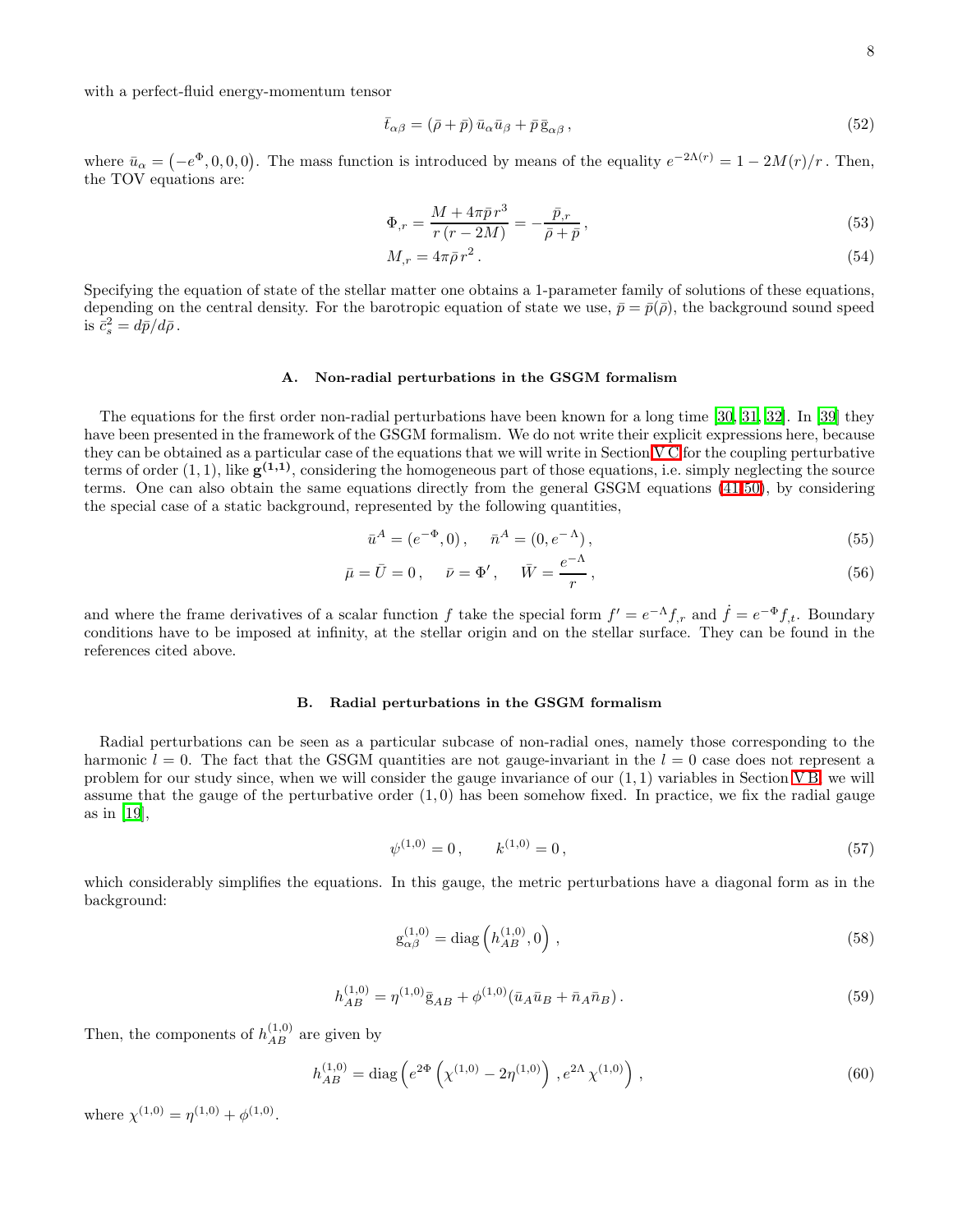For the fluid velocity, from Eq. [\(34\)](#page-5-0), we have

$$
\delta u_A^{(1,0)} = \left( \left( \frac{\chi^{(1,0)}}{2} - \eta^{(1,0)} \right) e^{\Phi}, e^{\Lambda} \gamma^{(1,0)} \right), \quad \delta u_a^{(1,0)} = 0. \tag{61}
$$

The other fluid perturbations are given by:

$$
\delta \rho^{(1,0)} = \omega^{(1,0)} \bar{\rho}, \qquad \delta p^{(1,0)} = \bar{c}_s^2 \delta \rho^{(1,0)}.
$$
\n(62)

### C. Equations for the radial perturbations

The equations for the quantities  $\chi^{(1,0)}, \eta^{(1,0)}, \omega^{(1,0)}, \gamma^{(1,0)}$  describing the radial perturbations can be found in [\[19\]](#page-23-18). For our purposes it is more convenient to use a different set of variables. First, instead of using  $\omega^{(1,0)}$  we use the enthalpy perturbation  $H^{(1,0)}$ , which significantly simplifies the equations. The second change consists in replacing the metric perturbation  $\chi^{(1,0)}$  with the quantity  $S^{(1,0)}$ , in order to use a set of variables consistent with the one we will use for the non-radial perturbations in Section [V C.](#page-11-0) The definitions of  $H^{(1,0)}$  and  $S^{(1,0)}$  are:

$$
H^{(1,0)} \equiv \frac{\delta p^{(1,0)}}{\bar{\rho} + \bar{p}} = \frac{\bar{c}_s^2 \bar{\rho}}{\bar{\rho} + \bar{p}} \omega^{(1,0)} , \qquad S^{(1,0)} \equiv \frac{\chi^{(1,0)}}{r} . \tag{63}
$$

<span id="page-8-0"></span>Furthermore, using equation (34) in [\[38\]](#page-23-37) we end up with a set of evolution equations for  $S^{(1,0)}, H^{(1,0)}$  and  $\gamma^{(1,0)}$  which does not contain the quantity  $\eta^{(1,0)}$ ,

$$
-\dot{H}^{(1,0)} = \bar{c}_s^2 \gamma^{(1,0)'} + \bar{c}_s^2 \left[ \left( 1 - \frac{1}{\bar{c}_s^2} \right) \bar{\nu} + 2\bar{W} - \frac{4\pi}{\bar{W}} (\bar{\rho} + \bar{p}) \right] \gamma^{(1,0)}, \tag{64}
$$

$$
\dot{\gamma}^{(1,0)} = -H^{(1,0)'} - \frac{4\pi}{\bar{W}} (\bar{\rho} + \bar{p}) H^{(1,0)} - \left(\bar{\nu} + \frac{\bar{W}}{2}\right) r S^{(1,0)}, \tag{65}
$$

$$
\dot{S}^{(1,0)} = -8\pi \left( \bar{\rho} + \bar{p} \right) \frac{1}{r\bar{W}} \gamma^{(1,0)},\tag{66}
$$

<span id="page-8-1"></span>and with the Hamiltonian constraint

<span id="page-8-2"></span>
$$
\bar{W} r S^{(1,0)'} = \left( 8\pi \bar{\rho} r - \frac{1}{r} - \bar{W} r' \right) S^{(1,0)} + 8\pi \frac{\bar{\rho} + \bar{p}}{\bar{c}_s^2} H^{(1,0)}.
$$
\n(67)

The quantity  $\eta^{(1,0)}$  can be found, in terms of  $(S^{(1,0)}, H^{(1,0)}, \gamma^{(1,0)})$ , from the following equation:

$$
\bar{W}\eta^{(1,0)'} = 4\pi(\bar{\rho} + \bar{p}) \left[ r S^{(1,0)} + \left( 1 + \frac{1}{\bar{c}_s^2} \right) H^{(1,0)} \right]. \tag{68}
$$

The system of equations [\(64](#page-8-0)[-67\)](#page-8-1) is equivalent to the one used by Ruoff [\[40](#page-23-39)], cf. also [\[28](#page-23-27)].

### D. Boundary Conditions for radial perturbations

Boundary conditions must be fixed at the center and at the stellar surface  $r = R$ . The latter is given by the vanishing of the Lagrangian pressure perturbation,  $\Delta p = 0$ . Following [\[28\]](#page-23-27), we can express  $\Delta p^{(1,0)}$  in terms of the radial renormalized displacement function ζ:

$$
r^2 \Delta p^{(1,0)} = -(\bar{\rho} + \bar{p}) \bar{c}_s^2 e^{-\Phi} \frac{\partial \zeta}{\partial r}.
$$
\n(69)

Using the relation between  $\zeta$  and  $\gamma^{(1,0)}$ 

$$
\zeta_{,t} = r^2 e^{-\Lambda} \gamma^{(1,0)} \tag{70}
$$

we arrive at the following boundary condition on the surface:

$$
\left(\bar{\rho} + \bar{p}\right)\bar{c}_s^2 e^{-\Phi} \left(r^2 e^{-\Lambda} \gamma^{(1,0)}\right)_{,r}\bigg|_{r=R} = 0\,. \tag{71}
$$

<span id="page-8-3"></span>The behaviour of  $S^{(1,0)}$  and  $H^{(1,0)}$  on the surface can be found from the general evolution equations [\(66\)](#page-8-0) and [\(64\)](#page-8-0). The analysis of the regularity conditions at the origin  $(r = 0)$  leads to the following expressions:

$$
(S^{(1,0)},\eta^{(1,0)},H^{(1,0)},\gamma^{(1,0)}) \longrightarrow (S_o^{(1,0)}(t) \, r + O(r^3) \, , \eta_o^{(1,0)}(t) + O(r^2) \, , H_o^{(1,0)}(t) + O(r^2) \, , \gamma_o^{(1,0)}(t) \, r + O(r^3) \, ) \, . \tag{72}
$$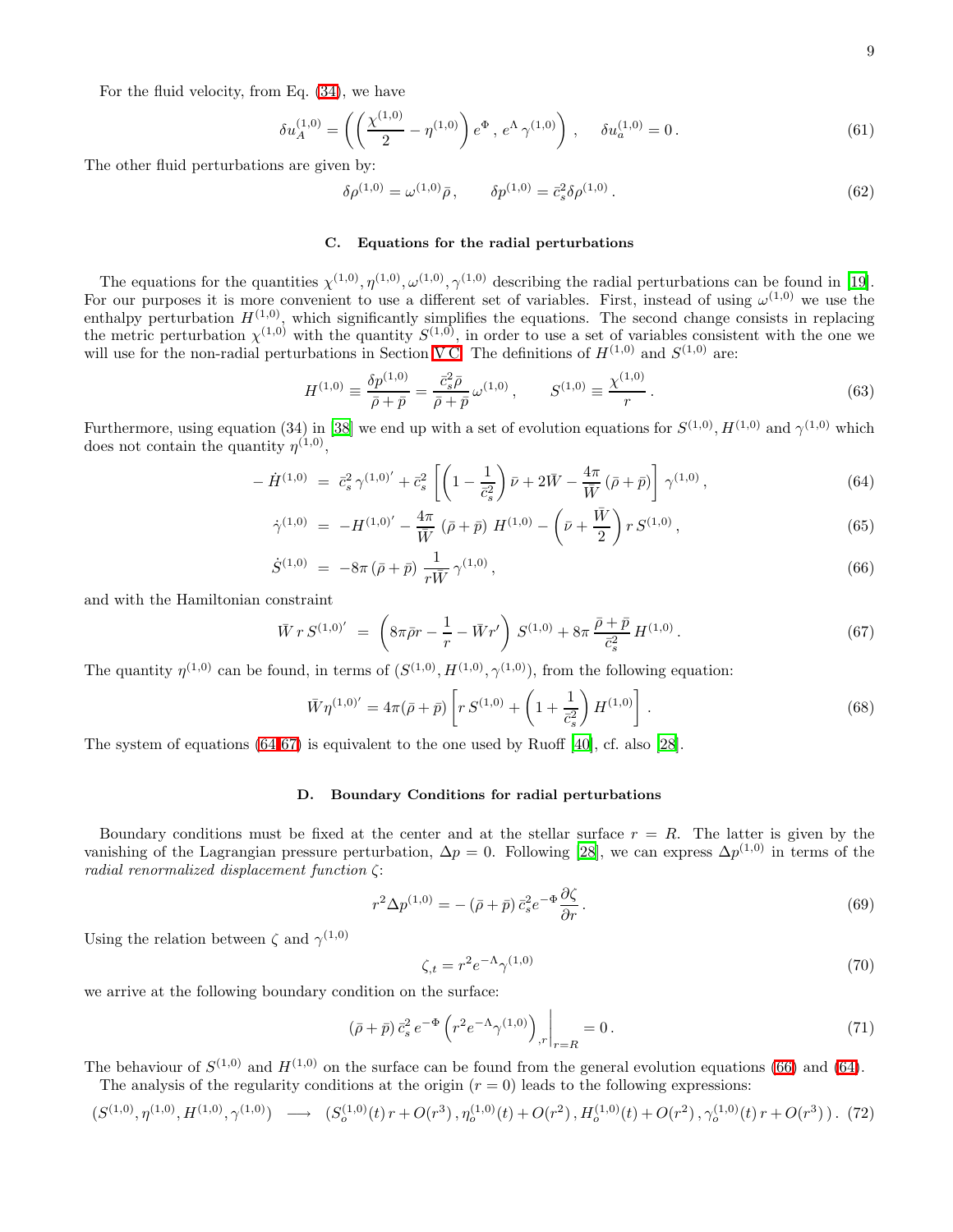### V. COUPLING OF RADIAL AND NON-RADIAL PERTURBATIONS OF RELATIVISTIC STARS

<span id="page-9-5"></span>At this point we have already specified the equations that determine the static background metric  $\mathbf{g}^{(0,0)}$ , the radial perturbations of order  $\lambda$ , and the non-radial perturbations of order  $\epsilon$ . The next crucial step is to find the equations for the perturbative coupling terms of order  $\lambda \epsilon$ , like the metric perturbations  $\mathbf{g}^{(1,1)}$ . To this end we can further expand the first order 1-parameter GSGM formalism of Section [III](#page-3-3) as follows. The time dependent spherically symmetric variables can be split into a static and a radially oscillating parts, e.g. for the metric

<span id="page-9-1"></span>
$$
g_{\alpha\beta}^{(0)} = g_{\alpha\beta}^{(0,0)} + \lambda g_{\alpha\beta}^{(1,0)}.
$$
 (73)

The non-radial first order perturbations on this time dependent spacetime can be split into a part which is the nonradial perturbation of the static background and a further term that describes the coupling. For the metric we then have

<span id="page-9-2"></span>
$$
g_{\alpha\beta}^{(1)} = g_{\alpha\beta}^{(0,1)} + \lambda g_{\alpha\beta}^{(1,1)}.
$$
\n(74)

Inserting [\(73\)](#page-9-1) and [\(74\)](#page-9-2) into Eq. [\(10\)](#page-3-4) we re-obtain the 2-parameter expansion [\(1\)](#page-2-0), and similarly for the fluid variables.

This approach, based on splitting the GSGM variables and their equations, is very convenient because it saves us from the need of computing directly a second order expansion of Einstein's equations. In addition, following this approach we shall show in Section [V B](#page-9-0) how to build gauge-invariant quantities associated with the perturbations  $\mathbf{g}^{(1,1)}$ and the fluid variables of order  $(1, 1)$ .

### A. GSGM formalism on a radially oscillating star

In order to implement the GSGM formalism on a radially oscillating star, which is itself treated perturbatively, we split the quantities  $u^A$ ,  $n^A$ , U, W,  $\mu$ ,  $\nu$  in a static background part and a radial perturbation, as illustrated above. The frame vector fields are given by

<span id="page-9-4"></span>
$$
u^A = \left( \left[ 1 - \lambda \left( \eta^{(1,0)} - \frac{\chi^{(1,0)}}{2} \right) \right] e^{-\Phi}, \lambda \ e^{-\Lambda} \gamma^{(1,0)} \right), \tag{75}
$$

$$
n^A = \left(\lambda e^{-\Phi} \gamma^{(1,0)}, \left(1 - \lambda \frac{\chi^{(1,0)}}{2}\right) e^{-\Lambda}\right). \tag{76}
$$

The frame derivatives of a scalar perturbation,  $f^{(1)} = f^{(0,1)} + \lambda f^{(1,1)}$ , on the radially oscillating star are:

$$
\dot{f}^{(1)} = u^A f^{(1)}_{,A} = e^{-\Phi} f^{(0,1)}_{,t} + \lambda \left\{ e^{-\Phi} f^{(1,1)}_{,t} + e^{-\Lambda} \gamma^{(1,0)} f^{(0,1)}_{,r} - e^{-\Phi} \left( \eta^{(1,0)} - \frac{\chi^{(1,0)}}{2} \right) f^{(0,1)}_{,t} \right\},\tag{77}
$$

$$
f^{(1)'} = n^A f_{,A}^{(1)} = e^{-\Lambda} f_{,r}^{(0,1)} + \lambda \left\{ e^{-\Lambda} f_{,r}^{(1,1)} + e^{-\Phi} \gamma^{(1,0)} f_{,t}^{(0,1)} - \frac{\chi^{(1,0)}}{2} e^{-\Lambda} f_{,r}^{(0,1)} \right\}.
$$
 (78)

<span id="page-9-3"></span>The remaining quantities describing the spherical star are

$$
U = u^A v_A = \lambda \frac{e^{-\Lambda}}{r} \gamma_t^{(1,0)},\tag{79}
$$

$$
W = n^A v_A = \left(\frac{1}{r} - \lambda \frac{\chi^{(1,0)}}{2r}\right) e^{-\Lambda},
$$
\n(80)

$$
\mu = u_{|A}^A = \lambda \left( \gamma^{(1,0)} e^{-\Lambda} \right)_{,r}, \qquad (81)
$$

$$
\nu = n_{|A}^A = \Phi_{,r} e^{-\Lambda} + \lambda \left\{ e^{-\Phi} \gamma_{,t}^{(1,0)} + e^{-\Lambda} \left[ \left( \eta_{,r}^{(1,0)} - \frac{1}{2} \chi_{,r}^{(1,0)} \right) - \frac{1}{2} \Phi_{,r} \chi^{(1,0)} \right] \right\},\tag{82}
$$

<span id="page-9-0"></span>where in [\(81\)](#page-9-3) we have used the [\(66\)](#page-8-0).

### B. Gauge invariance of the  $\lambda \epsilon$  coupling perturbations

In this Section we are going to construct a set of gauge-invariant quantities at the  $(1,1)$  perturbative order. As we shall see, we can find them with the help of the GSGM formalism. The main idea behind our construction is to build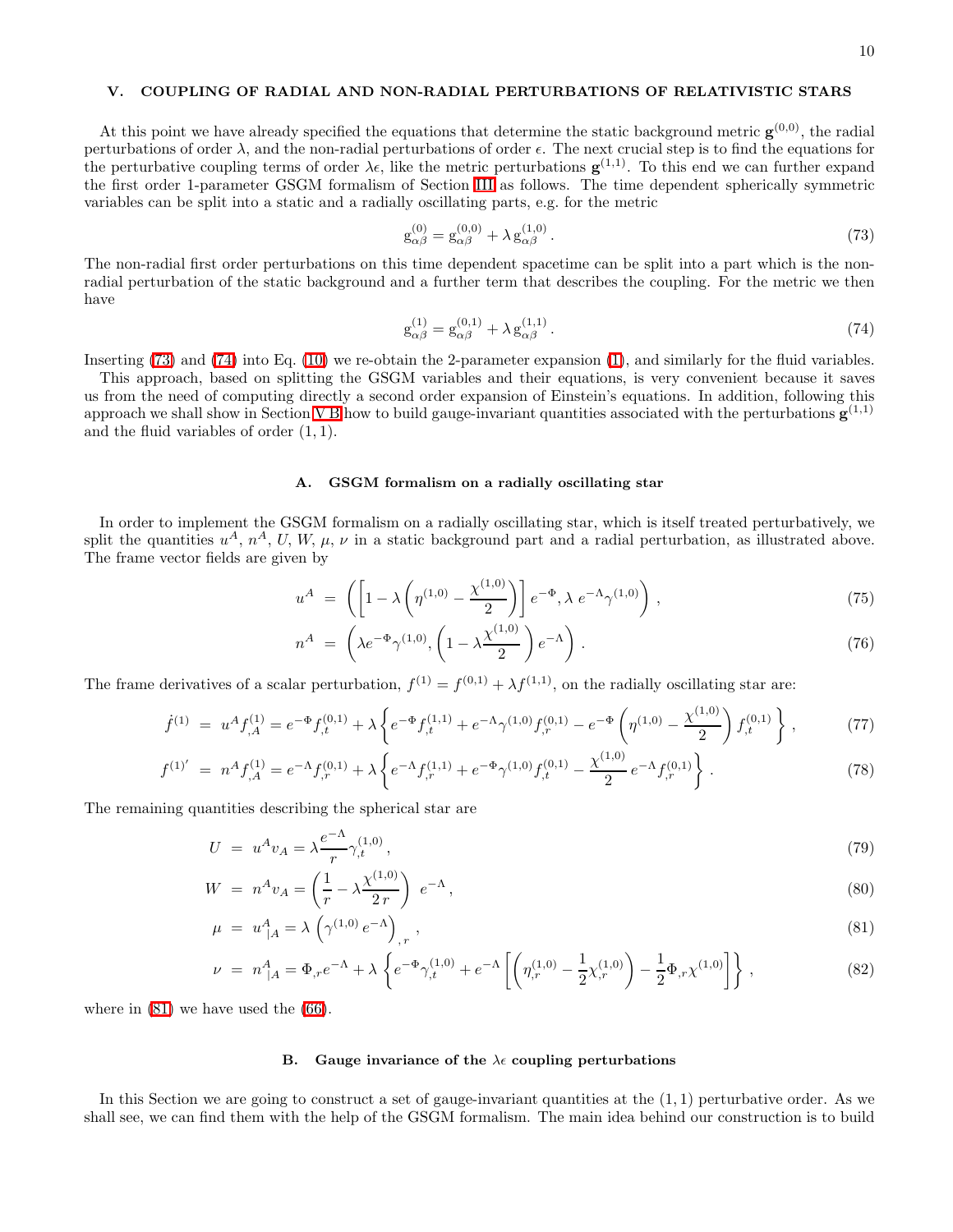the (1, 1) gauge-invariant variables starting from the gauge-invariant quantities of the GSGM formalism, considering these latter as perturbations of a radially pulsating spacetime which is itself described as a perturbation of the static background, i.e.  $g_{\alpha\beta}^{(0)} = g_{\alpha\beta}^{(0,0)} + \lambda g_{\alpha\beta}^{(1,0)}$ . More precisely, let  $\mathcal{G}^{(1)}$  be any of the gauge-invariant quantities in equations [\(26-31\)](#page-5-1) and [\(36-38\)](#page-6-2), but constructed as a metric and energy-momentum perturbation of the pulsating star. Then, we can expand  $\mathcal{G}^{(1)}$  in  $\lambda$  to get

<span id="page-10-1"></span>
$$
\mathcal{G}^{(1)} = \mathcal{G}^{(0,1)} + \lambda \mathcal{G}^{(1,1)}.
$$
\n(83)

It is important to remark here that the  $(1,1)$  superscript refers not only to quantities constructed from the  $g^{(1,1)}$ perturbations, but in general to any perturbative quantity of order  $\lambda \epsilon$ . In general  $\mathcal{G}^{(0,1)}$  and  $\mathcal{G}^{(1,1)}$  can be expressed as:

<span id="page-10-0"></span>
$$
\mathcal{G}^{(0,1)} = \mathcal{H}^{(0,1)},\tag{84}
$$

$$
\mathcal{G}^{(1,1)} = \mathcal{H}^{(1,1)} + \sum_{\sigma} \mathcal{I}^{(1,0)}_{\sigma} \mathcal{J}^{(0,1)}_{\sigma}, \qquad (85)
$$

where the objects  $\mathcal{H}^{(0,1)}$  and  $\mathcal{J}_{\sigma}^{(0,1)}$  are linear in the  $(0,1)$  perturbations, while  $\mathcal{I}_{\sigma}^{(1,0)}$  and  $\mathcal{H}^{(1,1)}$  are respectively linear in the  $(1,0)$  and the  $(1,1)$  variables. It is clear that  $\mathcal{H}^{(0,1)}$  is nothing but any of the gauge-invariant quantities in  $(26-31)$  and  $(36-38)$  for the special case of a static background, as it must be for the  $(0, 1)$  perturbations. The quantity  $\mathcal{H}^{(1,1)}$  is constructed from  $(1,1)$  quantities in the same way but, as we are going to see, it is not a gauge-invariant object at the order  $(1, 1)$ : we have to add some extra terms of the form given in  $(85)$  and which come from the ansatz  $(83)$ . In what follows we show that this gives the desired gauge-invariant  $(1, 1)$  quantities.

Gauge transformations and gauge invariance in 2-parameter perturbation theory have been studied in [\[17](#page-23-16), [18](#page-23-17)]. The gauge transformation of a first order perturbation of order  $(0, 1)$  of a generic tensorial quantity T is given, as in [\(25\)](#page-5-2), by

$$
\tilde{\mathcal{T}}^{(0,1)} = \mathcal{T}^{(0,1)} + \pounds_{\xi_{(0,1)}} \mathcal{T}^{(0,0)}, \tag{86}
$$

whereas a second order perturbation of  $\mathcal T$ , in particular of order  $(1, 1)$ , transforms according to

<span id="page-10-3"></span><span id="page-10-2"></span>
$$
\tilde{\mathcal{T}}^{(1,1)} = \mathcal{T}^{(1,1)} + \pounds_{\xi_{(0,1)}} \mathcal{T}^{(1,0)} + \pounds_{\xi_{(1,0)}} \mathcal{T}^{(0,1)} + \left( \pounds_{\xi_{(1,1)}} + \left\{ \pounds_{\xi_{(1,0)}}, \pounds_{\xi_{(0,1)}} \right\} \right) \mathcal{T}^{(0,0)},\tag{87}
$$

where  $\{ , \}$  stands for the anti-commutator  $\{a, b\} = a b + b a$ .

In the present case, we have chosen to fix the gauge for the radial perturbations  $g^{(1,0)}$ , see equation [\(57\)](#page-7-0). This simplifies the previous transformation rule to

$$
\tilde{\mathcal{T}}^{(1,1)} = \mathcal{T}^{(1,1)} + \pounds_{\xi_{(0,1)}} \mathcal{T}^{(1,0)} + \pounds_{\xi_{(1,1)}} \mathcal{T}^{(0,0)}.
$$
\n(88)

We have assumed that  $\mathcal{G}^{(0,1)}$  is a gauge-invariant quantity at order  $(0,1)$ , therefore

$$
\tilde{\mathcal{G}}^{(0,1)} - \mathcal{G}^{(0,1)} = \tilde{\mathcal{H}}^{(0,1)} - \mathcal{H}^{(0,1)} = 0.
$$
\n(89)

<span id="page-10-5"></span>From [\(85\)](#page-10-0) and the fact that we have fixed the gauge for radial perturbations, we can write

$$
\tilde{\mathcal{G}}^{(1,1)} - \mathcal{G}^{(1,1)} = \tilde{\mathcal{H}}^{(1,1)} - \mathcal{H}^{(1,1)} + \sum_{\sigma} \mathcal{I}_{\sigma}^{(1,0)} \left( \tilde{\mathcal{J}}_{\sigma}^{(0,1)} - \mathcal{J}_{\sigma}^{(0,1)} \right). \tag{90}
$$

Furthermore, we note that every  $\mathcal{H}^{(1,1)}$  and  $\mathcal{J}^{(0,1)}_{\sigma}$  can be expressed as follows:

$$
\mathcal{H}^{(1,1)} = \mathcal{A}\left[\mathbf{g}^{(1,1)}\right], \quad \mathcal{J}^{(0,1)}_{\sigma} = \mathcal{B}_{\sigma}\left[\mathbf{g}^{(0,1)}\right],\tag{91}
$$

where A and  $\mathcal{B}_{\sigma}$  are linear operators involving differentiation with respect to the coordinates of  $M^2$  and integration on  $S^2$ . These operators act on spacetime objects and return objects with indices on  $M^2$ . From now on, for the sake of simplicity, we only consider metric perturbations. The corresponding procedure for energy-momentum tensor perturbations follows the same lines and is given in Appendix [C.](#page-20-0) Using the gauge transformations [\(86\)](#page-10-2) and [\(88\)](#page-10-3), the transformation rules for  $\mathcal{H}^{(1,1)}$  and  $\mathcal{J}^{(0,1)}_{\sigma}$  are given by

<span id="page-10-4"></span>
$$
\tilde{\mathcal{H}}^{(1,1)} = \mathcal{H}^{(1,1)} + \mathcal{A}\left[\mathcal{L}_{\xi_{(0,1)}}\mathbf{g}^{(1,0)} + \mathcal{L}_{\xi_{(1,1)}}\mathbf{g}^{(0,0)}\right],\tag{92}
$$

$$
\tilde{\mathcal{J}}_{\sigma}^{(0,1)} = \mathcal{J}_{\sigma}^{(0,1)} + \mathcal{B}_{\sigma} \left[ \pounds_{\xi_{(0,1)}} \mathbf{g}^{(0,0)} \right]. \tag{93}
$$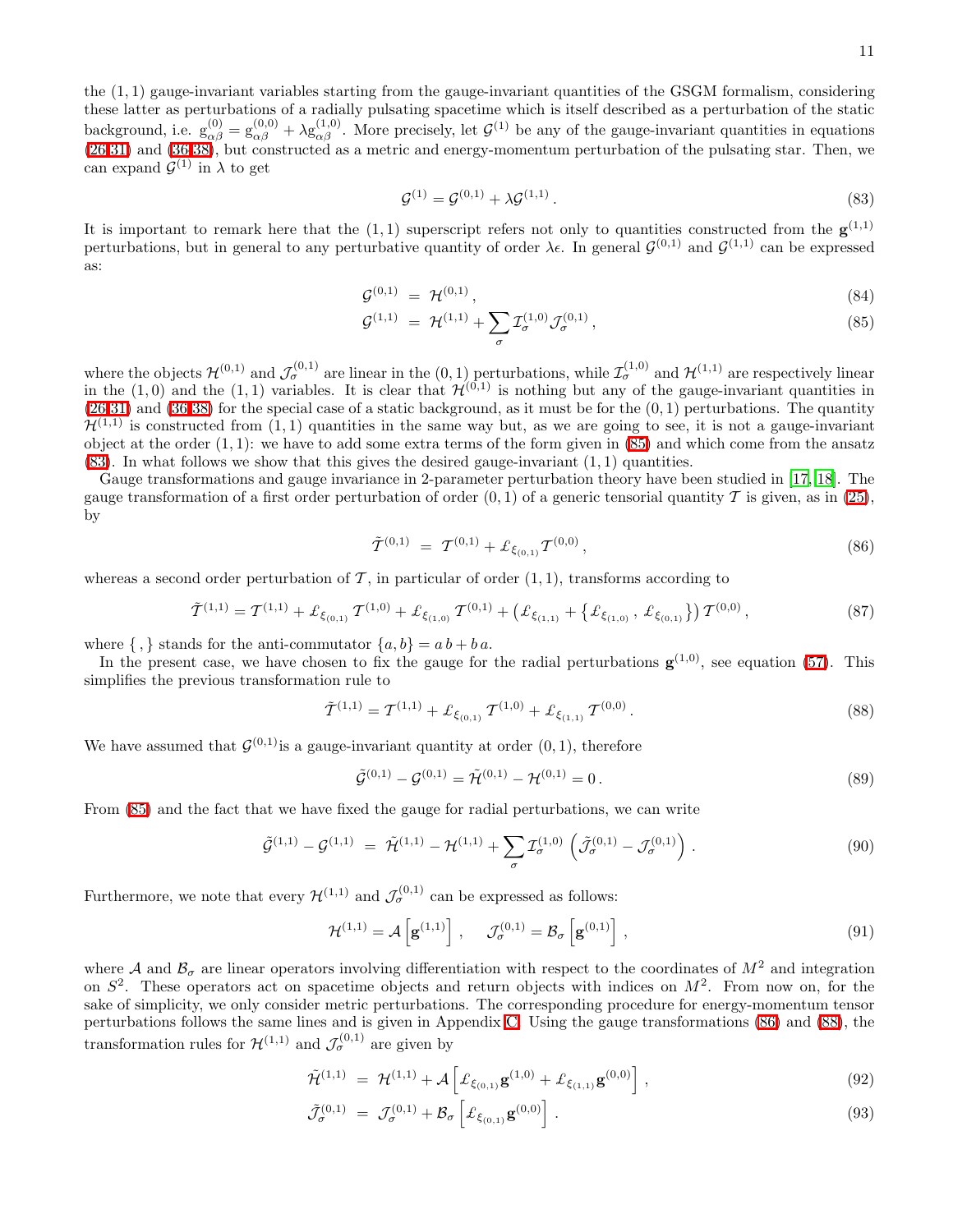Moreover, we know [\[21,](#page-23-20) [37\]](#page-23-36) that the quantities in [\(26-31\)](#page-5-1) are gauge-invariant as first order perturbations, hence  $\mathcal{A}\left[\mathcal{L}_{\xi}\mathbf{g}^{(0,0)}\right]$  must vanish for any vector field  $\xi$ . Therefore, [\(92\)](#page-10-4) becomes

$$
\tilde{\mathcal{H}}^{(1,1)} = \mathcal{H}^{(1,1)} + \mathcal{A}\left[\mathcal{L}_{\xi_{(0,1)}}\mathbf{g}^{(1,0)}\right],\tag{94}
$$

<span id="page-11-4"></span>and the gauge transformation [\(90\)](#page-10-5) reduces to

<span id="page-11-1"></span>
$$
\tilde{\mathcal{G}}^{(1,1)} = \mathcal{G}^{(1,1)} + \mathcal{A}\left[\pounds_{\xi_{(0,1)}}\mathbf{g}^{(1,0)}\right] + \sum_{\sigma} \mathcal{I}_{\sigma}^{(1,0)} \mathcal{B}_{\sigma}\left[\pounds_{\xi_{(0,1)}}\mathbf{g}^{(0,0)}\right].
$$
\n(95)

Using this expression we can show that the variables  $G^{(1,1)}$  are gauge-invariant. For the sake of brevity we only give here the proof for the metric perturbation  $k_{AB}^{(1,1)}$  [\(26\)](#page-5-1), the analysis for the other metric and fluid perturbations in [\(26-31\)](#page-5-1) and [\(36-38\)](#page-6-2) is given in Appendix [C.](#page-20-0) To proceed with the proof we expand the generator of the gauge transformations associated with the non-radial perturbations in tensor harmonics,

$$
\xi_{(0,1)\alpha} = (\hat{\xi}_A Y, r^2 \xi Y_a). \tag{96}
$$

<span id="page-11-5"></span>Since the metric perturbations  $g^{(1,0)}$  do not depend on the coordinates of  $S^2$ , and taking into account the gauge choice  $(57)$ , we have

$$
\mathcal{L}_{\xi_{(0,1)}} g_{AB}^{(1,0)} = \hat{\mathcal{L}}_{\hat{\xi}} h_{AB}^{(1,0)}, \qquad \mathcal{L}_{\xi_{(0,1)}} g_{Aa}^{(1,0)} = h_{AC}^{(1,0)} \hat{\xi}^C Y_{:a}, \qquad \mathcal{L}_{\xi_{(0,1)}} g_{ab}^{(1,0)} = 0,
$$
\n(97)

where  $\mathcal{L}_{\hat{\xi}}$  is the Lie derivative acting on  $M^2$ . Now, we apply the ansatz described in [\(85\)](#page-10-0) to  $k_{AB}$  and we get the following expressions

$$
\mathcal{H}_{AB}^{(1,1)} = h_{AB}^{(1,1)} - \left( p_{A|B}^{(1,1)} + p_{B|A}^{(1,1)} \right) , \quad \mathcal{I}_{AB}^{(1,0)C} = 2 \Gamma_{AB}^{(1,0)C} , \quad \mathcal{J}_C^{(0,1)} = p_C^{(0,1)} , \tag{98}
$$

<span id="page-11-2"></span>where  $p_A$  is defined in [\(32\)](#page-5-3) and  $\Gamma_{AB}^{(1,0)C}$  are the radial perturbations of the Christoffel symbols. From [\(94\)](#page-11-1) and the analysis of [\[21,](#page-23-20) [37\]](#page-23-36), we have

$$
\tilde{\mathcal{H}}_{AB}^{(1,1)} = \mathcal{H}_{AB}^{(1,1)} + \hat{\mathcal{L}}_{\hat{\xi}} \left[ h_{AB}^{(1,0)} - \left( p_{A|B}^{(1,0)} + p_{B|A}^{(1,0)} \right) \right], \quad \tilde{\mathcal{J}}_{C}^{(0,1)} = \mathcal{J}_{C}^{(0,1)} + \tilde{p}_{C}^{(0,1)} - p_{C}^{(0,1)} = \mathcal{J}_{C}^{(0,1)} + \hat{\xi}_{C} \,, \tag{99}
$$

<span id="page-11-3"></span>where the explicit expression of the Lie derivatives is

$$
\hat{\mathcal{L}}_{\hat{\xi}} h_{AB}^{(1,0)} = \hat{\xi}^C h_{AB|C}^{(1,0)} + h_{CB}^{(1,0)} \hat{\xi}_{|A}^C + h_{CA}^{(1,0)} \hat{\xi}_{|B}^C, \quad \hat{\mathcal{L}}_{\hat{\xi}} p_A^{(1,0)} = h_{AC}^{(1,0)} \hat{\xi}^C.
$$
\n(100)

Finally, introducing all the expressions [\(98](#page-11-2)[-100\)](#page-11-3) into the gauge transformation law [\(95\)](#page-11-4), we get the gauge invariance of  $k_{AB}$  at  $(1,1)$  order:

$$
\tilde{k}_{AB}^{(1,1)} = k_{AB}^{(1,1)} \,. \tag{101}
$$

### <span id="page-11-0"></span>C. Equations for the  $\lambda \epsilon$  coupling perturbations

The explicit form of the equations that govern the behaviour of the coupling terms is obtained by introducing in equations [\(42](#page-6-3)[-50\)](#page-6-1) the following expressions:  $i$ ) for the background quantities we will use the expressions of the GSGM quantities describing the radially oscillating spacetime (the static background plus radial perturbations), given by equations  $(75-82)$  $(75-82)$ ; ii) for the perturbative quantities we use the corrections to the radially oscillating star, that is, the quantities that come from perturbative terms like  $g_{\alpha\beta}^{(1)} = g_{\alpha\beta}^{(0,1)} + \lambda g_{\alpha\beta}^{(1,1)}$ . Once we have introduced all these quantities, expanded the equations and extracted the  $\lambda \epsilon$  part, we get a set of equations that can be expressed as a linear nonradial operator  $L_{\text{NR}}$  acting on the (1,1) variables, and a source term S built from the (1,0), (0,1) quantities, see Eq. [\(9\)](#page-3-5).

As we explained in Section [II,](#page-2-3) this particular structure of the  $(1, 1)$  equations is quite convenient in order to build an initial-boundary value problem and solve it numerically by using time-domain methods. The basic idea is that given a numerical algorithm capable of evolving linear non-radial perturbations, we can build an algorithm for our (1, 1) perturbations by just adding source terms to the original algorithm.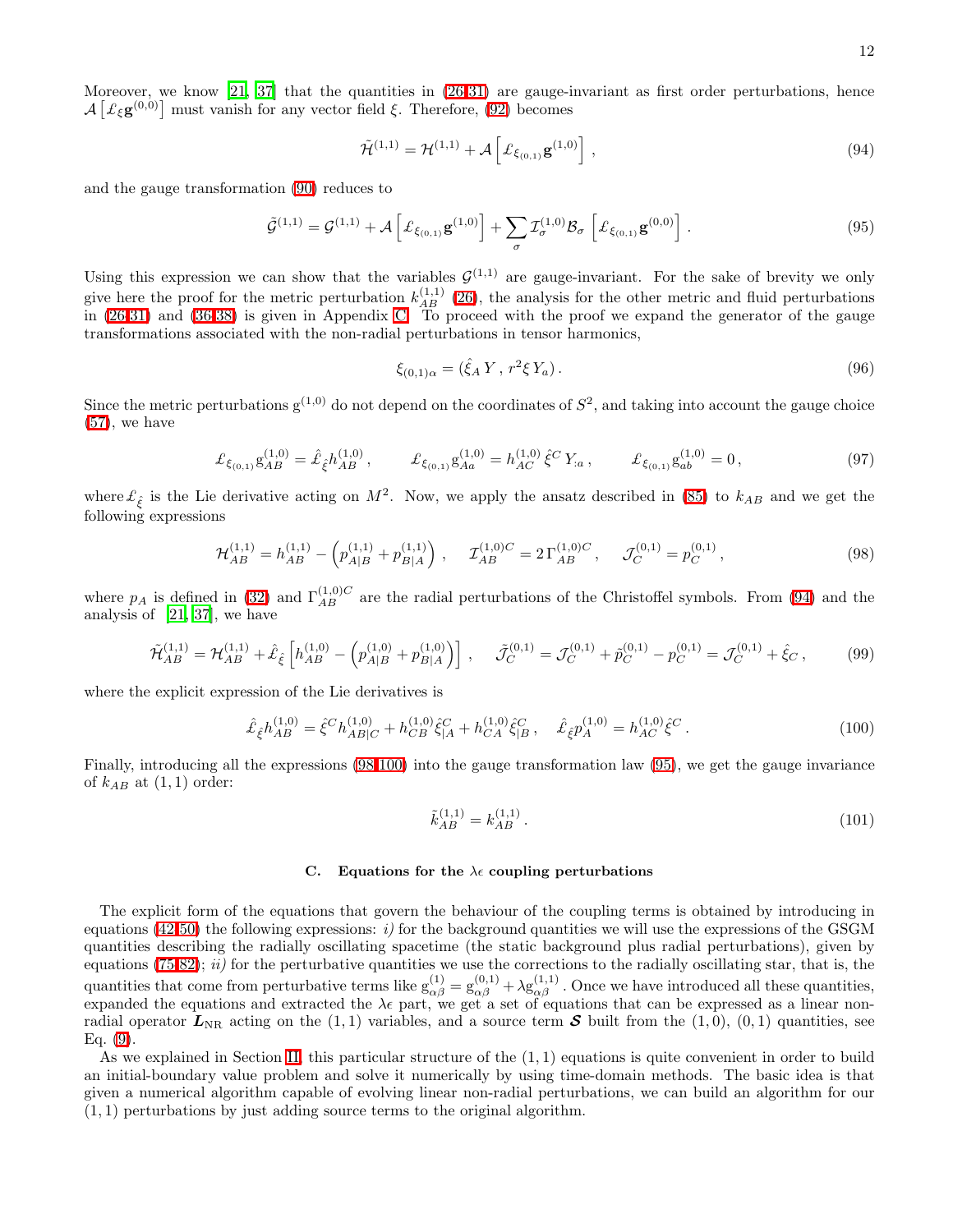The time evolution of non-radial perturbations of a static star has been successfully analyzed by numerically integrating different systems of perturbation equations [\[33,](#page-23-32) [34,](#page-23-33) [39\]](#page-23-38). Taking into account the main features of our formulation, the scheme introduced in [\[39](#page-23-38), [41](#page-23-40)] seems to be adequate for the purpose of implementing a numerical code to solve our perturbation equations. One of the main points in the scheme introduced in [\[39,](#page-23-38) [41\]](#page-23-40) is the fact that the Hamiltonian constraint is not just an error estimator for the evolution equations, as it is usually done in many free evolution schemes. In the scheme of [\[39](#page-23-38), [41\]](#page-23-40), the Hamiltonian constraint is part of the system of equations and it is solved at every time step for the perturbative quantity  $k$ , Eq. [\(27\)](#page-5-1). This provides some control of the errors induced by constraint violation. As a consequence, the resulting numerical code [\[39](#page-23-38)] is able to evolve non-radial perturbations for long times and is capable to estimate the damping time and mode frequencies with an accuracy comparable to frequency domain calculations.

The main idea of our present ongoing work [\[10](#page-23-9)] on the numerical solution of our perturbative equations is to follow the scheme of [\[39,](#page-23-38) [41\]](#page-23-40). Taking into account our discussion in Section [II](#page-2-3) and above about the general structure of the perturbative equations, in particular the same differential structure of the perturbative equations at the orders  $(0, 1)$  and  $(1, 1)$ , it is clear that this scheme is easily portable to our problem. To that end, it is very important the fact that the Hamiltonian constraint is solved for one of the perturbative quantities since at every time step we need to evolve the equations for the  $(0,1)$  and  $(1,1)$  perturbations. This means that if we do not solve the Hamiltonian constraint, the errors accumulated from constraint violation would be double than in a standard computation of non-radial perturbations. Therefore, the use of the scheme of [\[39](#page-23-38), [41\]](#page-23-40) is a key ingredient in trying to obtain accurate long term evolutions. We expect that the resulting numerical code would allow us to investigate the non-linear effects of coupling. In particular, we are interested in looking for non-linear harmonics, possible resonances, parameter amplification, and/or changes in the damping time of non-radial perturbations.

In the stellar interior, we evolve the (hyperbolic) equations for the metric perturbation  $\chi^{(1,1)}$  and for the fluid perturbation  $H^{(1,1)}$ , which in some particular gauges coincides with the enthalpy perturbation. The Hamiltonian constraint provides us the metric perturbation  $k^{(1,1)}$ . Subsequently, all the other metric  $\psi^{(1,1)}$  and fluid  $(\gamma^{(1,1)}, \alpha^{(1,1)})$ perturbations can be obtained from the perturbative equations [\(44\)](#page-6-3), [\(49\)](#page-6-1) and [\(45\)](#page-6-3).

The wave equation for  $\chi^{(1,1)}$  and the Hamiltonian constraint are given by [\(42\)](#page-6-3) and [\(50\)](#page-6-1) respectively, while the sound wave equation for  $H^{(1,1)}$  has to be determined. We define the fluid perturbation  $H^{(1)}$  (see Appendix [C](#page-20-0) for a proof of the gauge invariant character of this quantity) as

<span id="page-12-0"></span>
$$
H^{(1)} \equiv \frac{c_s^{2(0)} \rho^{(0)}}{\rho^{(0)} + p^{(0)}} \omega^{(1)}\,,\tag{102}
$$

where the superscripts (0) and (1) have the meaning already explained in Section [II.](#page-2-3) The sound speed in the radially pulsating spacetime can be split as follows

$$
c_s^{2(0)} = \bar{c}_s^2 + \lambda \frac{d\bar{c}_s^2}{d\bar{\rho}} \,\delta \rho^{(1,0)} \,. \tag{103}
$$

In particular gauges, the Regge-Wheeler [\[42\]](#page-23-41) one for instance, the gauge-invariant quantity  $\omega^{(1)}$  coincides with the gauge dependent perturbation  $\tilde{\omega}^{(1)}$  [see Eq. [\(38\)](#page-6-2)], and  $H^{(1)}$  describes the enthalpy perturbation,

$$
H^{(1)} \equiv \frac{\delta p^{(1)}}{\rho^{(0)} + p^{(0)}},\tag{104}
$$

where  $\delta p^{(1)}$  is defined by [\(35\)](#page-6-4). The wave equation for  $H^{(1,1)}$  is obtained as a linear combination of the time frame derivative of equation [\(47\)](#page-6-3) and the spatial frame derivative of [\(48\)](#page-6-3). After having introduced the equations [\(44, 46,](#page-6-3) [48, 43,](#page-6-3) [50\)](#page-6-1) to reduce the number of perturbative unknowns and the transformation [\(102\)](#page-12-0), we have the following wave equation (written in the GSGM formalism):

<span id="page-12-1"></span>
$$
-\ddot{H} + c_s^2 H'' + \mathcal{F}_H = 0, \qquad (105)
$$

where  $\mathcal{F}_H$  contains all the remaining terms (with derivatives of lower order). The complete equation has been written in Appendix [B.](#page-19-0) The wave equation [\(105\)](#page-12-1) is valid in the GSGM framework for barotropic non-radial perturbations on a time dependent background. In case of a static background, provided the introduction of the background quantities [\(55-56\)](#page-7-1), it reduces to an equation well known in the literature (see i.e. [\[33\]](#page-23-32), [\[34\]](#page-23-33), [\[39\]](#page-23-38)).

<span id="page-12-2"></span>We can now write the perturbative equations for the stellar interior. We consider instead of the perturbative quantity  $\chi^{(1,1)}$ , which diverges like r as we approach spatial infinity, the perturbation variable  $S^{(1,1)} = \chi^{(1,1)}/r$  which of course is well behaved at infinity. This quantity satisfies the following gravitational wave equation:

$$
-S_{,tt}^{(1,1)} + e^{2(\Phi-\Lambda)}S_{,rr}^{(1,1)} + e^{2(\Phi-\Lambda)} \left[ \left(5\Phi_{,r} - \Lambda_{,r}\right)S_{,r}^{(1,1)} + \frac{4}{r} \left( \frac{1 - e^{2\Lambda}}{r^2} + \Phi_{,r}^2 + \frac{\Lambda_{,r}}{r} \right)k^{(1,1)} \right]
$$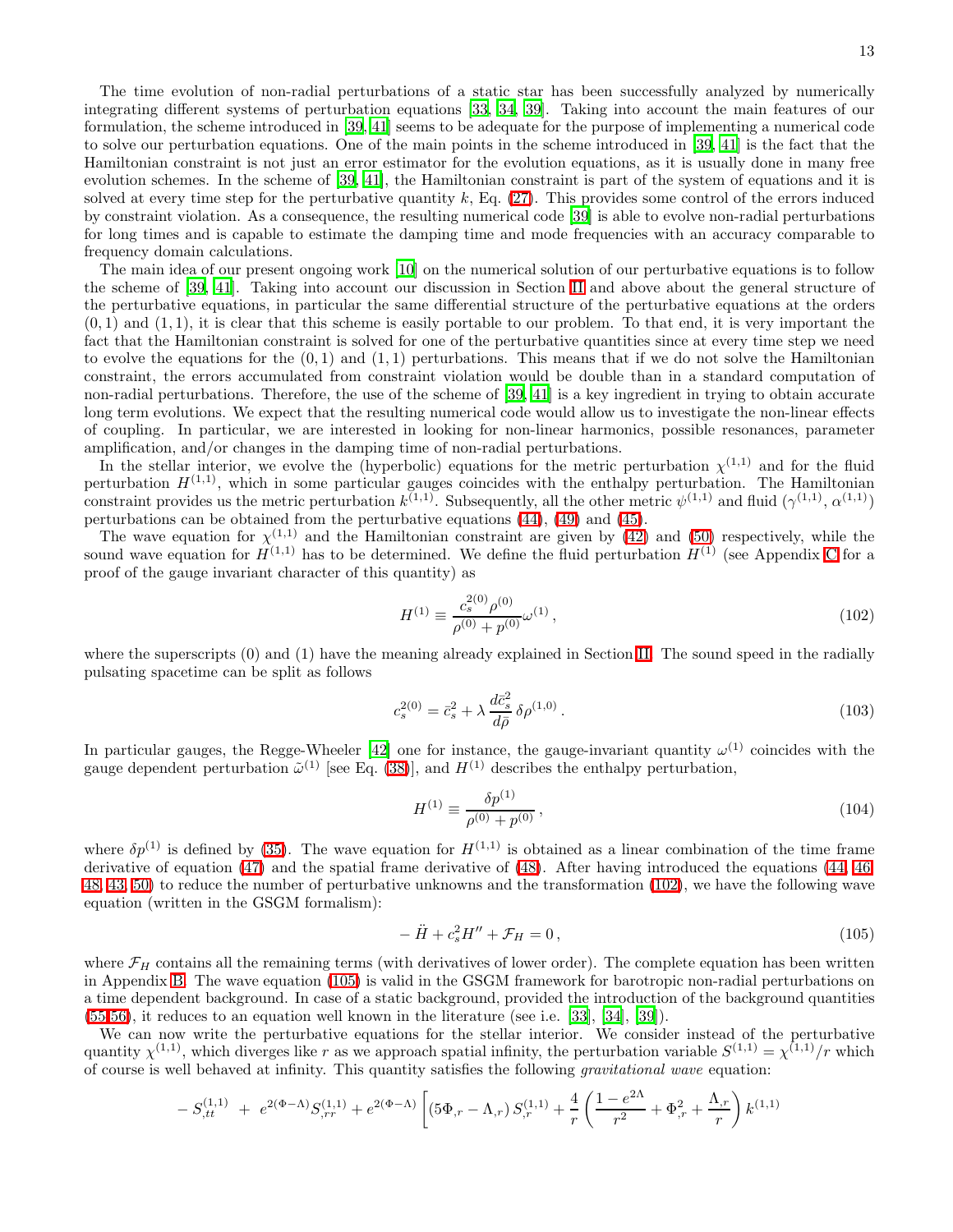14

<span id="page-13-1"></span>
$$
+ \frac{1}{r} \left( \Phi_{,r} \left( 5 + 4\Phi_{,r} r \right) + 3\Lambda_{,r} + \frac{2 - \left( l(l+1) + 2 \right) e^{2\Lambda}}{r} \right) S^{(1,1)} \right] = e^{2\Phi} S_S \,. \tag{106}
$$

where  $S_S$  denotes the source term for this wave equation. The source terms in our  $(1, 1)$  perturbative equations have the following pattern

$$
S^{(1,1)} = \sum_{I} C_{I}^{(1,0)} \mathcal{Q}_{I}^{(0,1)}, \qquad (107)
$$

which shows how the source terms introduce the coupling between radial and non-radial perturbations in the  $(1,1)$ equations. In particular, the source term in the gravitational-wave equation,  $S<sub>S</sub>$  has the following form

$$
S_S = a_1 S_{,rr}^{(0,1)} + a_2 S_{,r}^{(0,1)} + a_3 S_{,t}^{(0,1)} + a_4 S_{,r}^{(0,1)} + a_5 \left( \psi_{,r}^{(0,1)} - 2e^{\Lambda - \Phi} k_{,t}^{(0,1)} \right) + a_6 k^{(0,1)} + a_7 \psi_{,r}^{(0,1)}, \tag{108}
$$

<span id="page-13-0"></span>where the coefficients  $a_i$  are just linear combinations of radial perturbations with coefficients constructed from background quantities. Their explicit form is given in Appendix [A.](#page-16-0)

<span id="page-13-2"></span>The perturbative fluid variable  $H^{(1,1)}$  also satisfies a wave equation, but with a different propagation speed. We call this equation the sound wave equation. It has the following form:

$$
-H_{,tt}^{(1,1)} + \bar{c}_s^2 e^{2(\Phi-\Lambda)} H_{,rr}^{(1,1)} + e^{2(\Phi-\Lambda)} \left\{ \left[ \left( \frac{2}{r} + 2\Phi_{,r} - \Lambda_{,r} \right) \bar{c}_s^2 - \Phi_{,r} \right] H_{,r}^{(1,1)} + \frac{1}{r} \left[ \left( 1 + 3\bar{c}_s^2 \right) \left( \Lambda_{,r} + \Phi_{,r} \right) - \bar{c}_s^2 \frac{l(l+1)}{r} e^{2\Lambda} \right] H^{(1,1)} - \frac{1 - \bar{c}_s^2}{2} \Phi_{,r} \left[ \left( rS^{(1,1)} \right)_{,r} - k_{,r}^{(1,1)} \right] + \left[ -2\Phi_{,r}^2 + \left[ \left( 3\Phi_{,r} + \Lambda_{,r} \right) r + 1 - e^{2\Lambda} \right] \frac{\bar{c}_s^2}{r^2} \right] \left( rS^{(1,1)} + k_{,r}^{(1,1)} \right) \right\} = e^{2\Phi} \mathcal{S}_H,
$$
\n(109)

<span id="page-13-5"></span>and the source term can written as

$$
S_H = b_1 H_{,rr}^{(0,1)} + b_2 H_{,tr}^{(0,1)} + b_3 H_{,t}^{(0,1)} + b_4 H_{,r}^{(0,1)} + b_5 H^{(0,1)} + b_6 k_{,t}^{(0,1)} + b_7 r S_{,t}^{(0,1)} + b_8 \left[ k_{,r}^{(0,1)} - \left( r S^{(0,1)} \right)_{,r} \right] + b_9 \left( r S^{(0,1)} + k_{0,1}^{(0,1)} \right) + b_{10} \gamma_{,r}^{(0,1)} + b_{11} \gamma_{,0,1} + b_{12} \psi_{,r}^{(0,1)} + b_{13} \psi_{,0,1} + b_{14} \alpha_{,0,1} \right), \tag{110}
$$

where the coefficients  $b_i$  have the same structure are the  $a_i$  coefficients in [\(108\)](#page-13-0). Their explicit expressions can be found in the Appendix [A.](#page-16-0)

<span id="page-13-3"></span>For the last perturbative variable, the metric perturbation  $k^{(1,1)}$ , we will use the *Hamiltonian constraint* instead of an evolution equation. After some calculations we get:

$$
k_{,rr}^{(1,1)} - S_{,r}^{(1,1)} + \left(\frac{2}{r} - \Lambda_{,r}\right)k_{,r}^{(1,1)} + \frac{2}{r\bar{c}_s^2}\left(\Lambda_{,r} + \Phi_{,r}\right)H^{(1,1)} + \frac{1}{r^2}\left[\left(1 - l(l+1)\right)e^{2\Lambda} + 2\Lambda_{,r}r - 1\right]k_{,r}^{(1,1)} - \frac{1}{2r}\left[l(l+1)e^{2\Lambda} + 4 - 4\Lambda_{,r}r\right]S^{(1,1)} = \mathcal{S}_{Hamil} \,,\tag{111}
$$

<span id="page-13-4"></span>where  $S_{Hamilton}$  is the source term for the Hamiltonian constraint. As in the previous equations, it follows the pat-tern [\(107\)](#page-13-1). The precise form of  $\mathcal{S}_{Hamil}$  is:

$$
\mathcal{S}_{Hamil} = c_1 \left( k_{,rr}^{(0,1)} - S_{,r}^{(0,1)} \right) + c_2 k_{,r}^{(0,1)} + c_3 k_{,t}^{(0,1)} + c_4 S_{,t}^{(0,1)} + c_5 k_{,t}^{(0,1)} + c_6 H_{,r}^{(0,1)} + c_7 \psi_{,r}^{(0,1)} + c_8 \psi_{,r}^{(0,1)}.
$$
\n
$$
(112)
$$

The coefficients  $c_i$ , in the same way as the coefficients  $a_i$  and  $b_i$  only contain radial perturbations  $g^{(1,0)}$  and quantities associated with the static background. They are also given in Appendix [A.](#page-16-0) It is worth to remark that the polar non-radial perturbation equations on a static background are obtained from equations [\(106,](#page-12-2)[109](#page-13-2)[,111\)](#page-13-3) by discarding the source terms and replacing all the  $(1, 1)$  perturbations with the corresponding non-radial  $(0, 1)$ . The sources are determined from first order perturbations. The radial perturbations from the equations [\(64](#page-8-0)[-68\)](#page-8-2), and the non-radial perturbations (described by the quantities  $S^{(0,1)}$ ,  $k^{(0,1)}$ , and  $H^{(0,1)}$ ) from the first order analogous of the above system (see [\[39\]](#page-23-38)), and the equations [\(44,](#page-6-3) [49,](#page-6-1) [45\)](#page-6-3) adapted to a static background to get the  $\psi^{(0,1)}$ ,  $\gamma^{(0,1)}$  and  $\alpha^{(0,1)}$ .

The *stellar exterior* is described by a Schwarzschild spacetime on which gravitational waves carry away some energy of the stellar oscillations. All fluid perturbations are not defined outside the star and the radial perturbations vanish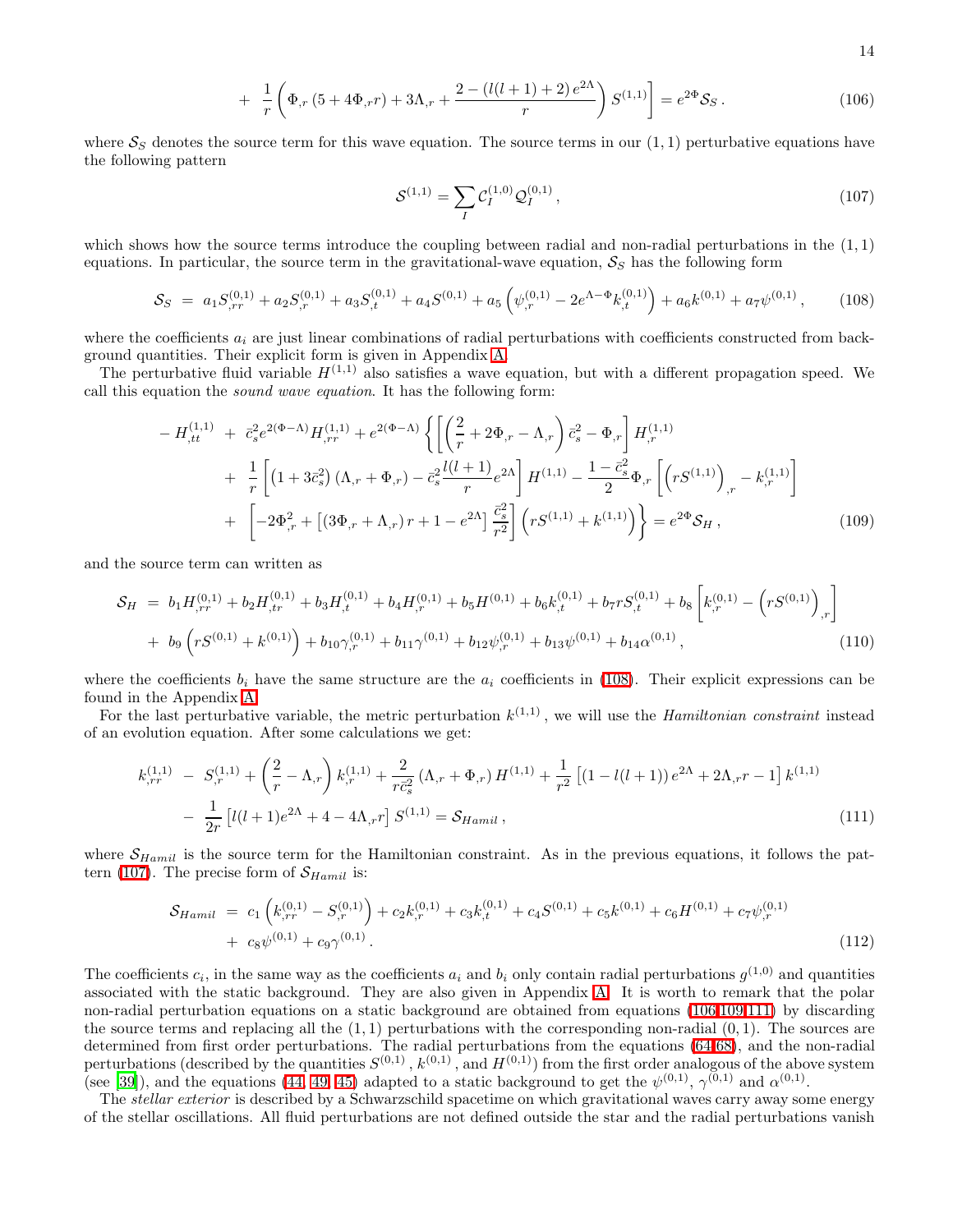because of Birkhoff's theorem. Therefore, the source terms in our perturbation equations vanish. Only the metric perturbations survive, and they satisfy the gravitational wave equation [\(106\)](#page-12-2) and the Hamiltonian constraint [\(111\)](#page-13-3), which take the following form:

$$
-S_{,tt}^{(1,1)} + e^{2(\Phi-\Lambda)}S_{,rr}^{(1,1)} + e^{2\Phi} \left[ \frac{6M}{r^2} S_{,r}^{(1,1)} - \left[ \frac{2M}{r^3} \left( 1 - \frac{2M}{r} e^{2\Lambda} \right) + \frac{l(l+1)}{r^2} \right] S^{(1,1)} - \frac{4M}{r^4} \left( 3 - \frac{M}{r} e^{2\Lambda} \right) k^{(1,1)} \right] = 0,
$$
\n(113)

$$
e^{-2\Lambda} \left( k_{,rr}^{(1,1)} - S_{,r}^{(1,1)} \right) + \left( \frac{2}{r} - \frac{3M}{r^2} \right) k_{,r}^{(1,1)} - \frac{l(l+1)}{r^2} k_{,1}^{(1,1)} - \left( \frac{2}{r} - \frac{2M}{r^2} + \frac{l(l+1)}{2r} \right) S_{,1}^{(1,1)} = 0 \,. \tag{114}
$$

It is worth to mention that the above equations coincide with the equations for non-radial perturbations of a static stellar background outside the star, as expected.

On the other hand, Zerilli showed that the even-parity perturbations of a Schwarzschild background have just one degree of freedom, and therefore can be described by just one variable, the Zerilli function, satisfying a wave equation. At order  $(1,1)$  the Zerilli function can be built from the two metric perturbations  $S^{(1,1)}$  and  $k^{(1,1)}$  and their derivatives, as at first order [\[43](#page-23-42)], and is given by

$$
Z^{(1,1)} = \frac{2r^2e^{-2\Phi}}{(l+2)(l-1)r+6M} \left[ rS^{(1,1)} + \frac{1}{2} \left( l(l+1) + \frac{2M}{r} \right) e^{2\Phi} k^{(1,1)} - rk_r^{(1,1)} \right].
$$
 (115)

It satisfies the Zerilli equation [\[44,](#page-23-43) [45\]](#page-23-44)

$$
-Z_{,tt}^{(1,1)} + e^{2(\Phi-\Lambda)}Z_{,rr}^{(1,1)} + \frac{M}{r^2}e^{2\Phi}Z_{,r}^{(1,1)} - V(r)Z^{(1,1)} = 0,
$$
\n(116)

where  $V(r)$  is the Zerilli potential [\[45\]](#page-23-44):

$$
V(r) = -\left(1 - \frac{2M}{r}\right) \frac{n_l(n_l - 2)^2 r^3 + 6(n_l - 2)^2 M r^2 + 36(n_l - 2) M^2 r + 72 M^3}{r^3 [(n_l - 2)r + 6M]^2},
$$
\n(117)

where the quantity  $n_l = l(l + 1)$  has been introduced to simplify the expression.

Finally, we can determine the power of the gravitational radiation emission at infinity by using the following expression [\[46\]](#page-23-45)

$$
\frac{dE}{dt} = \frac{1}{64\pi} \sum_{l,m} \frac{(l+2)!}{(l-2)!} |\dot{Z}_{lm}|^2.
$$
\n(118)

### VI. BOUNDARY CONDITIONS

In this Section we discuss the boundary conditions at the origin and at the stellar surface for the  $(1, 1)$  perturbations describing the coupling of radial and non-radial modes. With regard to the outer boundary, by locating it far enough we can use the well-known Sömmerfeld outgoing boundary conditions on our fields.

At the origin, the boundary conditions are just regularity conditions on the perturbative fields, which can be obtained by a careful analysis of the equations that they satisfy. The analysis of Taylor expansions of the differential operators that appear in our equations near the origin leads to the following behaviour for the non-radial perturbations  $g^{(0,1)}$  and  $g^{(1,1)}$  [\[19\]](#page-23-18):

$$
l \geq 0, \quad S^{(1)} \sim r^{l+1} \quad k^{(1)} \sim r^l \quad \psi^{(1)} \sim r^{l+1}, \tag{119}
$$

$$
l \ge 1, \quad \gamma^{(1)} \sim r^{l-1} \quad H^{(1)} \sim r^l \quad \alpha \sim r^l \,. \tag{120}
$$

By using the behaviour given by these expressions and also the behaviour given in expressions [\(72\)](#page-8-3) for the radial perturbations it can be proved the regularity of the source terms at the origin.

At the surface of the star, we have to consider a boundary condition for the matter variable  $H$ , which vanishes in the spacetime region outside the star. For the metric perturbation variables  $S$  and  $k$ , since they must be continuous through the stellar surface, we can just use the junction conditions at the surface to determine them.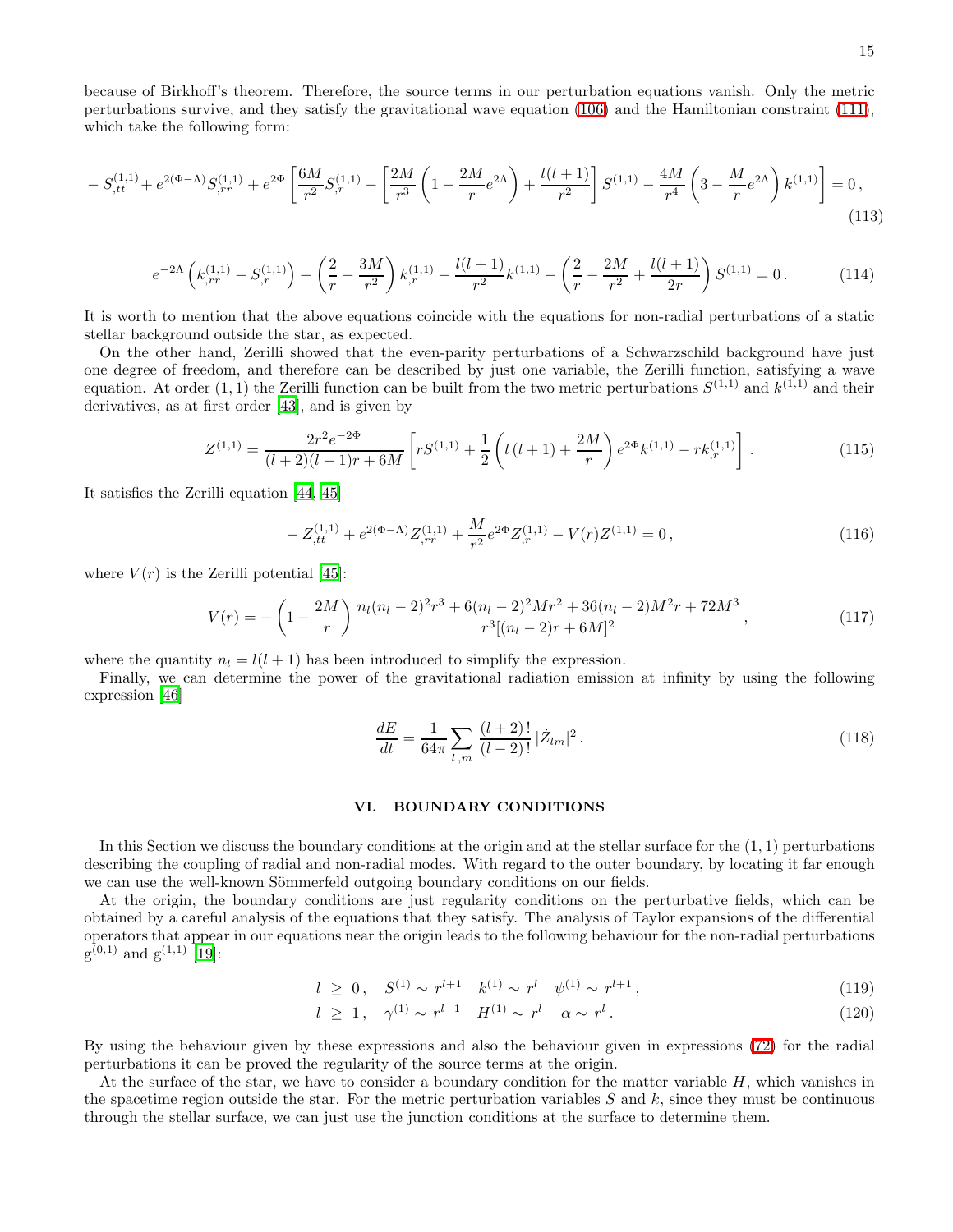To that end, let  $\bar{\Sigma}$  be the surface of the static unperturbed star (i.e.  $r = R_s$ ). The surface of the perturbed star can then be described in the following way

$$
\Sigma \equiv \left\{ x + \lambda \xi^{(1,0)} + \epsilon \xi^{(0,1)} + \lambda \epsilon \xi^{(1,1)} : x \in \bar{\Sigma} \right\},\tag{121}
$$

where  $\xi^{(i,j)}$  is a vector field that denotes the Lagrangian displacement of a fluid element due to the action of perturbations of the order  $(i, j)$ . A physical requirement that follows from junction conditions is the vanishing of the unperturbed pressure  $\bar{p}$  at the unperturbed surface  $\bar{\Sigma}$ . In the same way, the corresponding boundary condition for the perturbed spacetime is the vanishing of the total pressure  $\bar{p} + \lambda \delta p^{(1,0)} + \epsilon \delta p^{(0,1)} + \lambda \epsilon \delta p^{(1,1)}$  at the perturbed surface Σ. This condition turns out to be equivalent to the vanishing of the Lagrangian pressure perturbations on  $\bar{\Sigma}$ , the unperturbed surface, at every order. The Lagrangian pressure perturbations are given by:

<span id="page-15-0"></span>
$$
\Delta p^{(1,0)} = \delta p^{(1,0)} + \pounds_{\xi_{(1,0)}} \bar{p},\tag{122}
$$

$$
\Delta p^{(0,1)} = \delta p^{(0,1)} + \pounds_{\xi_{(0,1)}} \bar{p},\tag{123}
$$

$$
\Delta p^{(1,1)} = \delta p^{(1,1)} + \left( \pounds_{\xi_{(1,1)}} + \frac{1}{2} \{ \pounds_{\xi_{(1,0)}}, \pounds_{\xi_{(0,1)}} \} \right) \bar{p} + \pounds_{\xi_{(0,1)}} \delta p^{(1,0)} + \pounds_{\xi_{(1,0)}} \delta p^{(0,1)} \n= \delta p^{(1,1)} + \left( \pounds_{\xi_{(1,1)}} - \frac{1}{2} \{ \pounds_{\xi_{(1,0)}}, \pounds_{\xi_{(0,1)}} \} \right) \bar{p},
$$
\n(124)

where  $\delta$  and  $\Delta$  denote the Eulerian and Lagrangian perturbations respectively, and we have used the lower order boundary conditions  $\Delta p^{(1,0)} = \Delta p^{(0,1)} = 0$  in order to simplify the condition [\(124\)](#page-15-0).

From this analysis we can conclude that the boundary conditions for the fluid perturbations are described by the set of expressions given in [\(122-124\)](#page-15-0). However, in practice, in many applications of first order perturbation theory, dynamical boundary conditions either for density or enthalpy perturbations have been considered. This alternative boundary conditions follow from the analysis of the time derivative of the condition [\(123\)](#page-15-0) (see [\[33\]](#page-23-32) for more details). In our current development of the numerical implementation of the perturbative equations we are considering both types of boundary conditions with the perspective of analyzing which type works best for our formulation.

Finally, the junction conditions for the metric perturbations can be determined by imposing continuity of first and second fundamental differential forms and their perturbations at the surface [\[47](#page-23-46), [48,](#page-23-47) [49](#page-23-48), [50\]](#page-24-0). The explicit form of these conditions has been presented in [\[20\]](#page-23-19) for first order perturbations of a time-dependent stellar background. Alternatively, one may use the "extraction formulas" [\[20](#page-23-19)] that relate the Zerilli function with metric perturbations at the stellar boundary.

### VII. REMARKS AND CONCLUSIONS

Non linearity is the rule rather than the exception in dynamical phenomena in all branches of physics. The modeling of compact objects such as neutron stars and supernovæ core must ultimately be rooted in general relativity (or some of its generalisations), where non-linearity represents a fundamental physical character of the theory, i.e. the self-interaction of the gravitational field, and not just corrections to an underlying linear modeling of gravitational phenomena. In relativistic theories of gravity, gravitational radiation is the typical outcome of dynamical phases in the life of sources such as binary systems and supernovæ, and major experimental efforts are currently under way to detect this most elusive prediction of Einstein gravity for the first time. This will eventually lead to the development of a whole new branch of astronomy, based on observing gravitational radiation, much in the same way it has been in the past for x-rays and other parts of the electromagnetic spectrum outside the visible band. In this context the accurate theoretical modeling of sources is crucial to the final end of providing templates in this game of looking for a needle - the signal - in the haystack, the noise. While ultimately a full numerical relativity description of gravitational wave sources is needed to model the most non-linear dynamical phases, much interesting physics can be understood by using approximate methods. Furthermore, a semi-analytical approach typically helps to shed light on the physical processes, thus complementing the numerical work.

Relativistic perturbation theory is ideal for those cases where a known solution of the field equations is explicitly known, as for black holes, or can easily be obtained, as is the case for compact stars. An advantage of the relativistic perturbative approach is that it directly incorporates gravitational waves. For smaller perturbations, linear theory suffices. If one wants to consider mildly non-linear oscillations of a compact object, second order effects and mode coupling have to be taken into account. For black holes, many studies already exists in this direction (see e.g. [\[8,](#page-23-7) [23](#page-23-22), [51\]](#page-24-1)). In the case of neutron stars, while linear perturbations and instabilities have been studied for long time [\[1,](#page-23-0) [2](#page-23-1)], relatively little is known of non-linear dynamical effects, mostly through numerical studies (see e.g.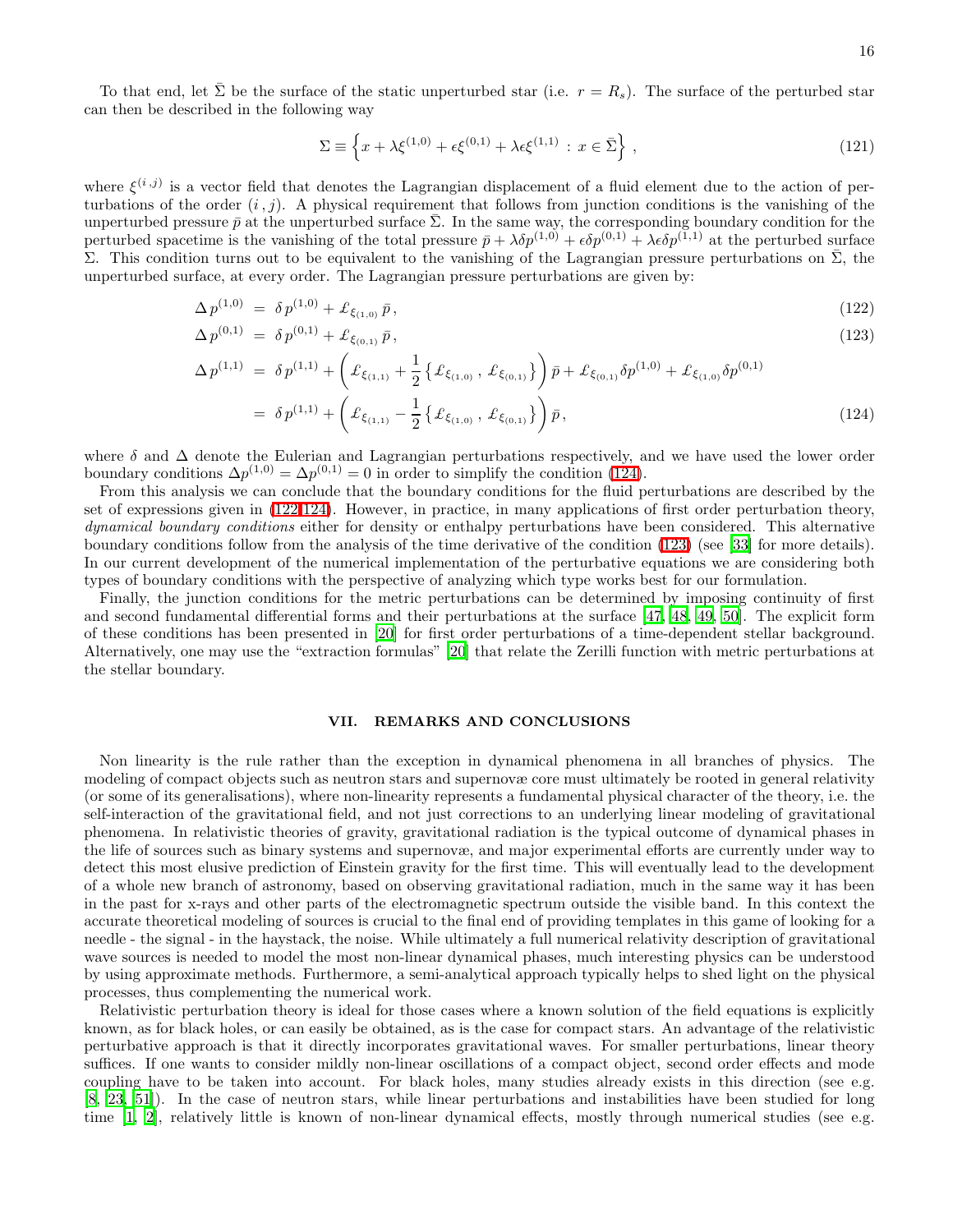[\[3,](#page-23-2) [4,](#page-23-3) [5](#page-23-4), [6,](#page-23-5) [7,](#page-23-6) [52,](#page-24-2) [53](#page-24-3)]). A second order perturbative approach is therefore timely and may help to understand known problems and even reveal a new phenomenology.

In this paper we have developed the relativistic formalism to study a particular second order effect, the coupling of radial and non-radial first order perturbations of a compact spherical star. From a mathematical point of view it is very convenient to treat the two sets of perturbations, radial and non-radial, as separately parametrized, using the multi-parameter perturbative formalism developed in [\[17,](#page-23-16) [18\]](#page-23-17). Then we have considered the expansion of the metric, the energy-momentum tensor and Einstein equations in terms of two parameters  $\lambda$  and  $\epsilon$ , where  $\lambda$  parametrizes the radial modes,  $\epsilon$  the non-radial perturbations, and the  $\lambda \epsilon$  terms describe the coupling. This approach provides a well-defined framework to consider the gauge dependence of perturbations. In this mathematical context we have imported the formalism of Gundlach and Martín García [\[19](#page-23-18), [20\]](#page-23-19) and Gerlach and Sengupta [\[21\]](#page-23-20), describing gaugeinvariant perturbations of a general time–dependent spherical spacetime, expanding the latter in a static background and a radial perturbation. Fixing the gauge for radial perturbations allows us to:  $i)$  use the GSGM gauge-invariant non-radial  $\epsilon$  variables on the static background; ii) define new second order  $\lambda \epsilon$  variables, describing the non-linear coupling of the the radial and non-radial linear perturbations, that are also gauge-invariant at the  $\lambda \epsilon$  second order. This higher order gauge invariance, attained by partially fixing the gauge at first order, is similar to that considered for example in [\[22](#page-23-21)] and [\[23](#page-23-22)]. In our case however we use a 2-parameter  $\lambda - \epsilon$  expansion [\[17](#page-23-16), [18\]](#page-23-17), so that we only need to fix the gauge for radial perturbations. Assuming a barotropic perfect fluid, we have derived the evolution and constraint equations for our variables, in particular those for the coupling terms of order  $\lambda \epsilon$ , focusing on polar perturbations. We leave for future studies the implementation of more realistic equations of state, such as the non-isentropic one used in [\[52,](#page-24-2) [53\]](#page-24-3). As expected, in the interior the  $\lambda \epsilon$  variables satisfy inhomogeneous linear equations where the homogeneous part is governed by the same linear operator acting on the first order  $\epsilon$  non-radial perturbations, while the source terms are quadratic and made of products of  $\lambda$  and  $\epsilon$  terms. In the exterior there is no direct coupling, and the whole dynamics is embodied in the  $\lambda \epsilon$  order Zerilli function. Thus the effect of the coupling is transmitted from the interior to the exterior through the junction conditions at the surface of the star. Finally, we have given a brief discussion of the boundary conditions, focusing on those on the surface. These are typically expressed in terms of the Lagrangian pressure perturbation, therefore we have defined a  $\lambda \epsilon$  second order Lagrangian displacement and a corresponding  $\lambda \epsilon$ Lagrangian pressure perturbation, appropriately related to the Eulerian perturbation. Thanks to the vanishing of the first order  $\lambda$  and  $\epsilon$  Lagrangian pressure perturbations on the surface, this relation turns out to be linear.

Work is currently under way, numerically implementing the formalism presented here, in order to provide a first analysis of the possible effects of the coupling between radial and polar non-radial perturbations [\[10\]](#page-23-9). Some of these effects are easily anticipated for the case of axial oscillations. These are decoupled from fluid perturbations at first order, but are driven by the radial pulsations at the  $\lambda \epsilon$  order [\[9\]](#page-23-8). Eventually these studies may possibly even lead to discover new unexpected effects of mode coupling. Surely we expect to find non-linear harmonics arising from the radial non-radial coupling, similar to those between various radial modes found in [\[54\]](#page-24-4) for tori around black holes, a prediction that appears to be confirmed by a numerical relativity study of neutron stars in the conformally-flat spacetime approximation [\[55](#page-24-5)].

Acknowledgements: This work has been partially supported by the EU Network Programme (Research Training Network contract HPRN-CT-2000-00137). CFS has been supported by EPSRC in the first stages of this work and presently is partially supported by NSF grants PHY-9800973 and PHY-0114375. The authors wish to thank Nick Stergioulas for carefully reading the manuscript, and Nils Andersson, Christian Cherubini, Valeria Ferrari, Kostas Glampedakis, Kostas Kokkotas, Giovanni Miniutti, and Alessandro Nagar for fruitful discussions.

### APPENDIX A: SOURCE TERMS FOR THE (1, 1) PERTURBATION EQUATIONS

<span id="page-16-0"></span>In this Section we give the expressions of the coefficients appearing in the source terms of the equations [\(106](#page-12-2)[-112\)](#page-13-4) for the  $(1, 1)$  perturbations.

In the case of the *gravitational wave* equation [\(108\)](#page-13-0) the source term has the form:

$$
S_S = a_1 S_{,rr}^{(0,1)} + a_2 S_{,r}^{(0,1)} + a_3 S_{,t}^{(0,1)} + a_4 S_{,r}^{(0,1)} + a_5 \left( \psi_{,r}^{(0,1)} - 2e^{\Lambda - \Phi} k_{,t}^{(0,1)} \right) + a_6 k_{,r}^{(0,1)} + a_7 \psi_{,r}^{(0,1)}, \tag{A1}
$$

where the coefficients  $a_i$  are given by

$$
a_1 = 2\left(rS^{(1,0)} - \eta^{(1,0)}\right)e^{-2\Lambda},\tag{A2}
$$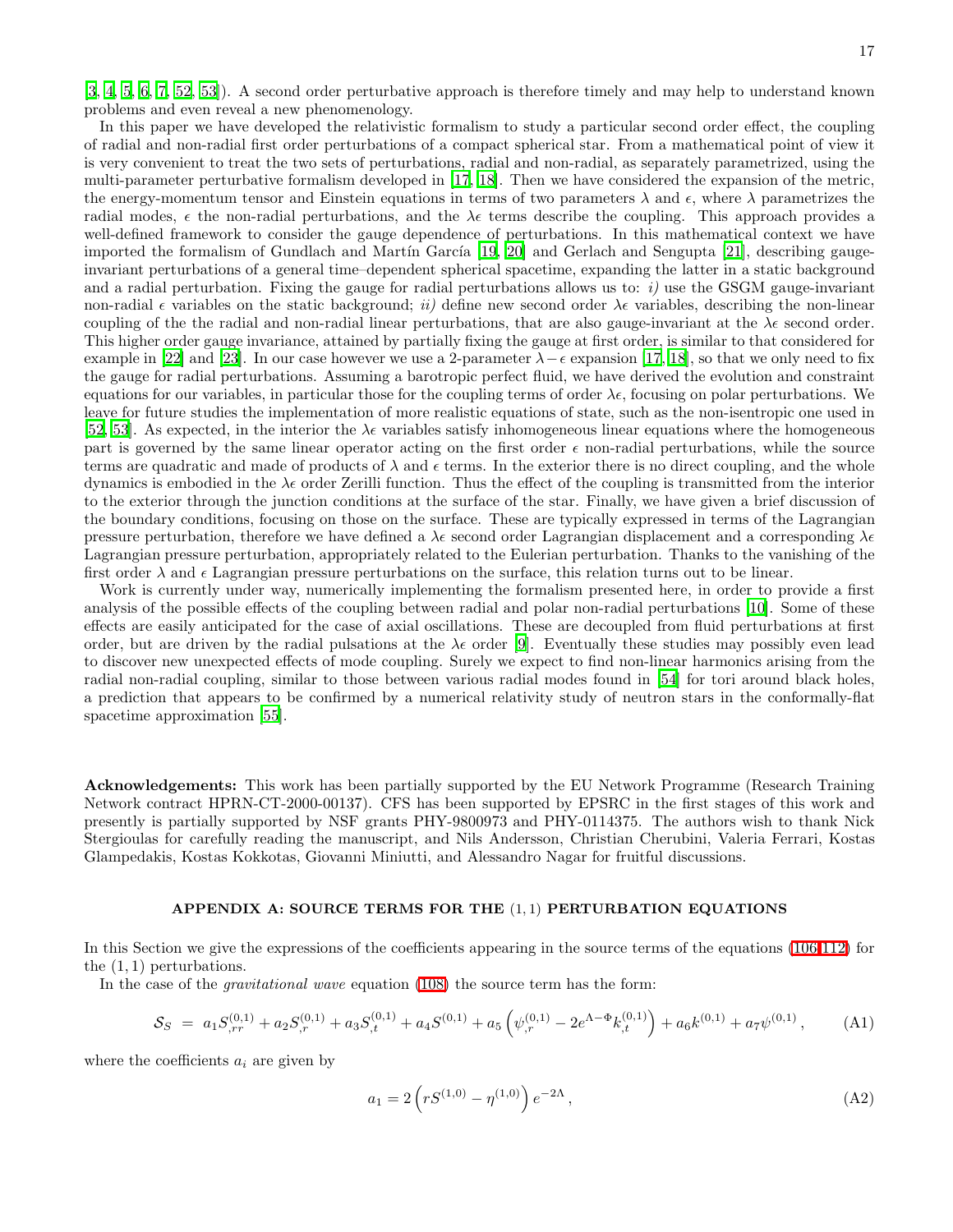$$
a_2 = \left[2\left(\Lambda_{,r} - 5\Phi_{,r}\right)\eta^{(1,0)} - \left(\left(\Lambda_{,r} - 5\Phi_{,r}\right)r + 3\right)S^{(1,0)} - \left(\Lambda_{,r} + \Phi_{,r}\right)\left(5 - \bar{c}_s^{-2}\right)H^{(1,0)}\right]e^{-2\Lambda} - 4\gamma_{,t}^{(1,0)}e^{-\Phi - \Lambda},\tag{A3}
$$

$$
a_3 = -4\left(\Lambda_{,r} + \Phi_{,r}\right)\gamma^{(1,0)}e^{-\Lambda - \Phi} - e^{-2\Phi}\eta^{(1,0)}_{,t} + \frac{2}{r}\left(r\gamma^{(1,0)}e^{-\Phi}\right)_{,r}e^{-\Lambda},\tag{A4}
$$

$$
a_4 = -\left\{\frac{4}{r}\left(1+2r\Phi_{,r}\right)\gamma_{,t}^{(1,0)}e^{-\Phi+\Lambda}+2\left[2\Phi_{,r}\left(\frac{1}{r}+2\Phi_{,r}\right)+\frac{2-\left(l(l+1)+2\right)e^{2\Lambda}}{r^2}+3\frac{\Lambda_{,r}+\Phi_{,r}}{r}\right]\eta^{(1,0)}\right.-\left[\Phi_{,r}+3\Lambda_{,r}+\frac{3-\left(l(l+1)+2\right)e^{2\Lambda}}{r}\right]S^{(1,0)}+(\Lambda_{,r}+\Phi_{,r})\left[\left(5+\frac{3}{\bar{c}_s^2}\right)\frac{1}{r}+8\Phi_{,r}\right]H^{(1,0)}\right\}e^{-2\Lambda},\tag{A5}
$$

$$
a_5 = -2\left[\left(\frac{e^{\Phi}}{r}\gamma^{(1,0)}\right)_{,r} - (\Lambda_{,r} + \Phi_{,r})\left(\frac{e^{\Phi}}{r}\gamma^{(1,0)}\right)\right]e^{-2\Lambda - \Phi},\tag{A6}
$$

$$
a_6 = -\left[\frac{2}{r^2} \left(-5 + 2r(\Phi_{,r} - \Lambda_{,r}) + 2e^{2\Lambda}\right) S^{(1,0)} + \frac{8}{r^3} \left(1 + r^2 \Phi_{,r}^2 + r\Lambda_{,r} - e^{2\Lambda}\right) \eta^{(1,0)} + \frac{4}{r^2} (\Lambda_{,r} + \Phi_{,r}) \left(2r\Phi_{,r} + \frac{1}{\bar{c}_s^2}\right) H^{(1,0)} + \frac{8}{r} \Phi_{,r} \gamma_{,t}^{(1,0)} e^{-\Phi_{,r}\Lambda} \right] e^{-2\Lambda}, \tag{A7}
$$

$$
a_7 = -\frac{2}{r} \left\{ \left(1 - \bar{c}_s^2\right) r \left(\frac{e^{\Phi}}{r} \gamma^{(1,0)}\right)_{,rr} + \left(\frac{e^{\Phi}}{r} \gamma^{(1,0)}\right)_{,r} \left[r \left(\Phi_{,r} - 2\Lambda_{,r}\right) + \left(2\Lambda_{,r}r + \Phi_{,r}r - 4\right)\bar{c}_s^2 \right.+ \frac{\Phi_{,r}}{4\pi} \frac{\Lambda_{,r} + \Phi_{,r}}{\bar{c}_s^2} \frac{d\bar{c}_s^2}{d\bar{\rho}} e^{-2\Lambda} \right\} + \left[ \left(2 - 2r\Phi_{,r} - 3r\Lambda_{,r}\right) \Phi_{,r} - \left(1 + r\Lambda_{,r}\right)\Lambda_{,r} + \left(r \left(\Lambda_{,r}^2 - \Phi_{,r}^2\right) + 2\Phi_{,r} + 5\Lambda_{,r}\right)\bar{c}_s^2 \right.+ \frac{\Lambda_{,r} + \Phi_{,r}}{\bar{c}_s^2} \Phi_{,r} \left[ r + \frac{e^{-2\Lambda}}{4\pi r} \left(3 - \left(\Lambda_{,r} + \Phi_{,r}\right)r\right) \frac{d\bar{c}_s^2}{d\bar{\rho}} \right] \frac{e^{\Phi}}{r} \gamma^{(1,0)} \right] \Big\} e^{-\Phi - 2\Lambda}.
$$
\n(A8)

For the sound wave equation the source term is given by [\(110\)](#page-13-5):

$$
S_H = b_1 H_{,rr}^{(0,1)} + b_2 H_{,tr}^{(0,1)} + b_3 H_{,t}^{(0,1)} + b_4 H_{,r}^{(0,1)} + b_5 H^{(0,1)} + b_6 k_{,t}^{(0,1)} + b_7 r S_{,t}^{(0,1)} + b_8 \left[ k_{,r}^{(0,1)} - \left( r S^{(0,1)} \right)_{,r} \right]
$$
  
+ 
$$
b_9 \left( r S^{(0,1)} + k_{,0,1}^{(0,1)} \right) + b_{10} \gamma_{,r}^{(0,1)} + b_{11} \gamma_{,0,1} + b_{12} \psi_{,r}^{(0,1)} + b_{13} \psi_{,0,1} + b_{14} \alpha_{,0,1} ,
$$
 (A9)

and the expression of the coefficients  $b_i$  is the following

$$
b_1 = -\left[2\left(\eta^{(1,0)} - rS^{(1,0)}\right)\bar{c}_s^2 + \frac{e^{-2\Lambda}}{4\pi r}\frac{\Lambda_{,r} + \Phi_{,r}}{\bar{c}_s^2}\frac{d\bar{c}_s^2}{d\bar{\rho}}H^{(1,0)}\right]e^{-2\Lambda},\tag{A10}
$$

$$
b_2 = 2\left(1 - \bar{c}_s^2\right)e^{-\Phi - \Lambda}\gamma^{(1,0)},\tag{A11}
$$

$$
b_3 = -\left\{ \frac{e^{-\Lambda}}{r^3} \left( -\frac{e^{-2\Lambda}}{2\pi} \frac{\Lambda_{,r} + \Phi_{,r}}{\bar{c}_s^2} \frac{d\bar{c}_s^2}{d\bar{\rho}} + \frac{2\bar{c}_s^2 \bar{\rho} - \bar{p}}{\bar{\rho}} r \right) \left( r^2 \gamma^{(1,0)} e^{\Phi} \right)_{,r} + (\Lambda_{,r} + \Phi_{,r}) \left( \frac{e^{-2\Lambda}}{2\pi r} \frac{\Lambda_{,r} + \Phi_{,r}}{\bar{c}_s^2} \frac{d\bar{c}_s^2}{d\bar{\rho}} - \bar{c}_s^2 + 1 + \frac{\bar{p}}{\bar{\rho}} \right) \gamma^{(1,0)} e^{\Phi - \Lambda} + \eta^{(1,0)}_{,t} \right\} e^{-2\Phi},
$$
\n(A12)

$$
b_4 = \frac{1}{4\pi r} \left[ \Lambda_{,r} \left( \Lambda_{,r} - \frac{1}{r} \right) - \left( \frac{1}{r} + \Phi_{,r} \right) (2\Phi_{,r} + \Lambda_{,r}) \right] \frac{1}{\bar{c}_s^2} \frac{d\bar{c}_s^2}{d\bar{\rho}} H^{(1,0)} e^{-4\Lambda} - \left\{ 2 \left( 1 - \bar{c}_s^2 \right) H_{,r}^{(1,0)} + 2 \left[ \left( 2\Phi_{,r} - \Lambda_{,r} + \frac{2}{r} \right) \bar{c}_s^2 - \Phi_{,r} \right] \eta^{(1,0)} + \left[ 3\Phi_{,r} + \frac{1}{2r} + \left( \Lambda_{,r} - 4\Phi_{,r} - \frac{7}{2r} \right) \bar{c}_s^2 \right] r S^{(1,0)} \right\} e^{-2\Lambda},
$$
\n(A13)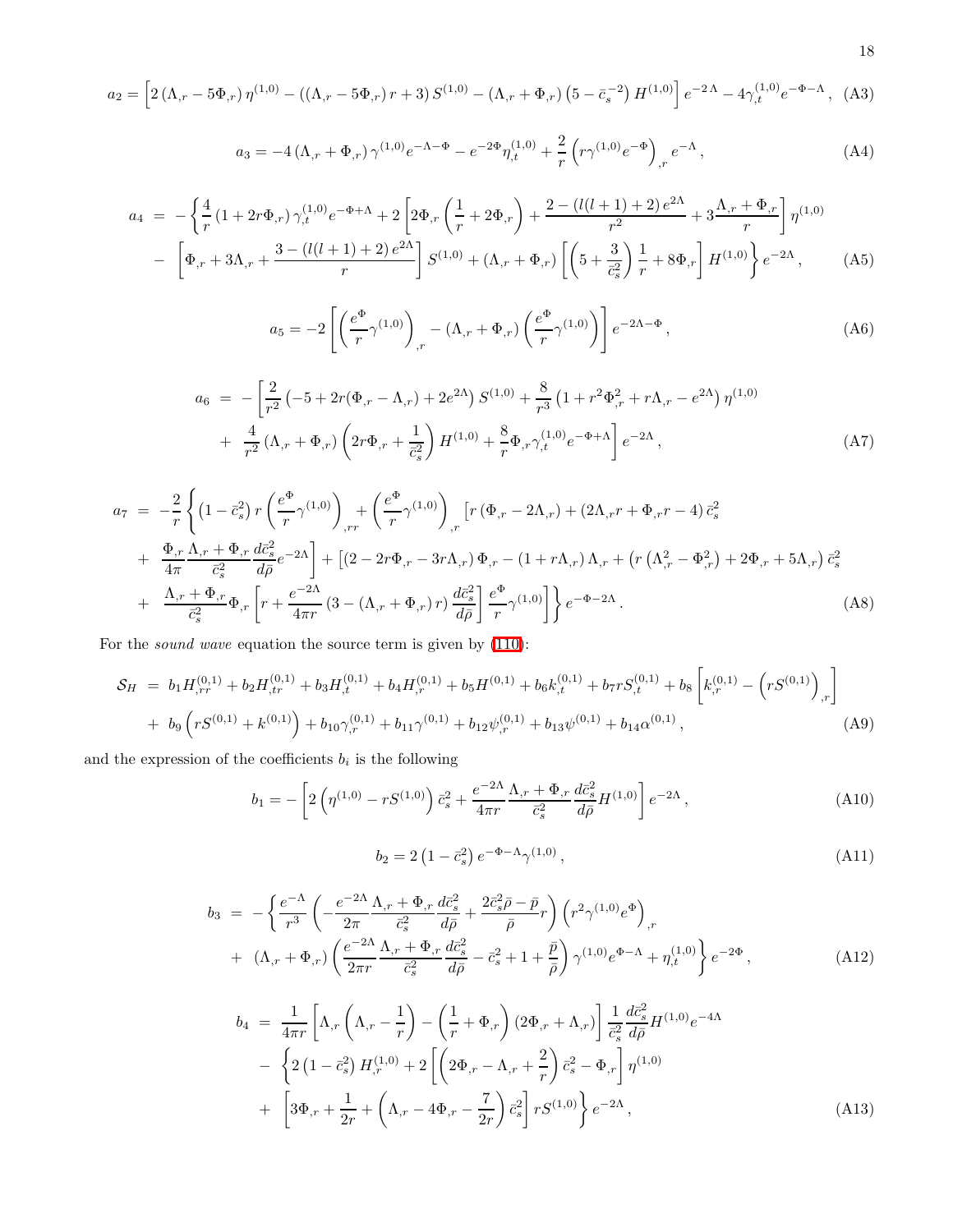$$
b_{5} = -\left\{ \left[ \frac{e^{-2\Lambda}}{4\pi r^{2}} \left( 1 - e^{2\Lambda} + \Phi_{,r}\Lambda_{,r}r^{2} + \left( \Lambda_{,r} + \frac{5}{2}\Phi_{,r} \right) r \right) \frac{\Lambda_{,r} + \Phi_{,r}}{\bar{c}_{s}^{2}} \frac{d\bar{c}_{s}^{2}}{d\bar{\rho}} - (\Lambda_{,r} + \Phi_{,r}) \left( 1 + 3\bar{c}_{s}^{2} \right) \right. \\ + \left. \frac{l(l+1)}{r} \bar{c}_{s}^{2} e^{2\Lambda} \right] S^{(1,0)} + \frac{\Lambda_{,r} + \Phi_{,r}}{\bar{c}_{s}^{2}r} \left[ \frac{1}{4\pi r} \left( \left( 6\bar{c}_{s}^{2} + 1 + r\Phi_{,r} \right) \frac{\Lambda_{,r} + \Phi_{,r}}{\bar{c}_{s}^{2}} e^{-2\Lambda} - \frac{l(l+1)}{r} \right) \frac{d\bar{c}_{s}^{2}}{d\bar{\rho}} \right. \\ + 3\bar{c}_{s}^{4} + 4\bar{c}_{s}^{2} + 1 \right] H^{(1,0)} + \frac{e^{-2\Lambda}}{4\pi r} \frac{\Lambda_{,r} + \Phi_{,r}}{\bar{c}_{s}^{2}} \frac{d\bar{c}_{s}^{2}}{d\bar{\rho}} \left[ \left( \frac{2}{r} - \Lambda_{,r} + 2\Phi_{,r} \right) H_{,r}^{(1,0)} + H_{,rr}^{(1,0)} \right] \\ + \frac{2}{r} \left[ \left( \Lambda_{,r} + \Phi_{,r} \right) \left( 1 + 3\bar{c}_{s}^{2} \right) - \frac{l(l+1)}{r} \bar{c}_{s}^{2} e^{2\Lambda} \right] \eta^{(1,0)} \right\} e^{-2\Lambda}, \tag{A14}
$$

$$
b_6 = \left\{ \left[ (\Lambda_{,r} + \Phi_{,r}) \left( 1 + \bar{c}_s^2 - \frac{\bar{p}}{\bar{\rho}} \right) \bar{c}_s^2 - (1 - \bar{c}_s^2) \Phi_{,r} \right] \gamma^{(1,0)} e^{\Phi} - \frac{\bar{c}_s^2}{r^2} \left( 1 + \bar{c}_s^2 - \frac{\bar{p}}{\bar{\rho}} \right) \left( r^2 \gamma^{(1,0)} e^{\Phi} \right)_{,r} \right\} e^{-2\Phi - \Lambda}, \quad (A15)
$$

$$
b_7 = \left\{ \left[ \left( \Lambda_{,r} + \frac{2}{r} \right) \bar{c}_s^2 + \frac{\Phi_{,r}}{2} \left( 1 + \bar{c}_s^2 \right) \right] \gamma^{(1,0)} e^{\Phi} - \frac{\bar{c}_s^2}{r^2} \left( r^2 \gamma^{(1,0)} e^{\Phi} \right)_{,r} \right\} e^{-2\Phi - \Lambda}, \tag{A16}
$$

$$
b_8 = -\left[\frac{\Phi_{,r}}{8\pi r} \frac{\Lambda_{,r} + \Phi_{,r}}{\bar{c}_s^2} \frac{d\bar{c}_s^2}{d\bar{\rho}} H^{(1,0)} e^{-2\Lambda} + \left(1 - \bar{c}_s^2\right) \left(\Phi_{,r} \eta^{(1,0)} + \frac{1}{2} H_{,r}^{(1,0)}\right)\right] e^{-2\Lambda},\tag{A17}
$$

$$
b_9 = -\left\{ \left[ \frac{2}{r^2} \left( 1 - e^{2\Lambda} + 3r \Phi_{,r} + r \Lambda_{,r} \right) \bar{c}_s^2 - 4 \Phi_{,r}^2 \right] \eta^{(1,0)} \right.+ \left[ \left[ 3 \frac{e^{2\Lambda} - 1}{r} - 2 \Phi_{,r} \left( 4 + r \Lambda_{,r} \right) - 3 \Lambda_{,r} \right] \bar{c}_s^2 + 4r \Phi_{,r}^2 \right] S^{(1,0)} - \frac{\Lambda_{,r} + \Phi_{,r}}{r} \left[ 1 + 2 \Phi_{,r} r + 3 \bar{c}_s^2 - \frac{e^{-2\Lambda}}{4\pi r^2} \frac{1}{\bar{c}_s^2} \frac{d \bar{c}_s^2}{d \bar{\rho}} \left( (3 \Phi_{,r} + \Lambda_{,r}) r + 1 - e^{2\Lambda} \right) \right] H^{(1,0)} + + 2 \left[ 2 \Phi_{,r} + \left( \Lambda_{,r} - 2 \Phi_{,r} - \frac{2}{r} \right) \bar{c}_s^2 \right] H_{,r}^{(1,0)} - 2 \bar{c}_s^2 H_{,rr}^{(1,0)} \right\} e^{-2\Lambda}, \tag{A18}
$$

$$
b_{10} = \frac{2\bar{c}_s^2}{r^2} \left\{ \left[ \left( 1 - \frac{\bar{p}}{2\bar{\rho}} \right) (\Lambda_{,r} + \Phi_{,r}) + \frac{2}{r} \right] \left( r^2 \gamma^{(1,0)} e^{\Phi} \right) - \left( 1 - \frac{p}{2\rho} \right) \left( r^2 \gamma^{(1,0)} e^{\Phi} \right)_{,r} \right\} e^{-\Phi - 2\Lambda}, \tag{A19}
$$

$$
b_{11} = -\frac{1}{r^3} \left\{ 2r\bar{c}_s^2 \left(1 - \bar{c}_s^2\right) \left(r^2 \gamma^{(1,0)} e^{\Phi}\right)_{,rr} + \left[\frac{\Phi_{,r}}{2\pi} \left(\Lambda_{,r} + \Phi_{,r}\right) \frac{d\bar{c}_s^2}{d\bar{\rho}} e^{-2\Lambda} + 2 \left(\Phi_{,r} + 2\Lambda_{,r} + \frac{2}{r}\right) r\bar{c}_s^4 \right. \\ \left. - \left(4\left(1 + r\Lambda_{,r}\right) + \frac{\bar{p}}{\bar{\rho}} \left(2 + r\Phi_{,r}\right)\right) \bar{c}_s^2 - \left(2 - \frac{\bar{p}}{\bar{\rho}}\right) r\Phi_{,r}\right] \left(r^2 \gamma^{(1,0)} e^{\Phi}\right)_{,r} + \left[-2\left(\Lambda_{,r} + \Phi_{,r}\right) \left(1 + \left(\Phi_{,r} - \Lambda_{,r}\right) r\right) \bar{c}_s^4 \right. \\ \left. + \left(\frac{5}{r} - \frac{\Phi_{,r}}{2} \left(2\Phi_{,r} r + 7 + 8r\Lambda_{,r}\right) - 2\Lambda_{,r} \left(r\Lambda_{,r} - 1\right) + \frac{\bar{p}}{\bar{\rho}} \frac{\Phi_{,r} r \left(2\Phi_{,r} r + 5\right) + 2}{2r} - \frac{e^{2\Lambda}}{2r} \left(1 + \frac{\bar{p}}{\bar{\rho}}\right) \left(2 + \Phi_{,r} r\right)\right) \bar{c}_s^2 \right. \\ \left. + \left(\left(4 - \frac{\bar{p}}{\bar{\rho}}\right) \left(\Lambda_{,r} + \Phi_{,r}\right) r + 4\right) \Phi_{,r} - \frac{e^{-2\Lambda}}{2\pi} \left(\Lambda_{,r} + \Phi_{,r}\right)^2 \Phi_{,r} \frac{d\bar{c}_s^2}{d\bar{\rho}} \right] \left(r^2 \gamma^{(1,0)} e^{\Phi}\right) \right\} e^{-\Phi - 2\Lambda}, \tag{A20}
$$

$$
b_{12} = \frac{\bar{c}_s^2}{2r^2} \left\{ \left[ (\Lambda_{,r} + \Phi_{,r}) \left( 1 + \bar{c}_s^2 \right) + \frac{4}{r} \right] \left( r^2 \gamma^{(1,0)} e^{\Phi} \right) - \left( 1 + \bar{c}_s^2 \right) \left( r^2 \gamma^{(1,0)} e^{\Phi} \right)_{,r} \right\} e^{-\Phi - 2\Lambda}, \tag{A21}
$$

$$
b_{13} = -\frac{1}{r^2} \left\{ \bar{c}_s^2 \left( 1 + \bar{c}_s^2 \right) \left( r^2 \gamma^{(1,0)} e^{\Phi} \right)_{,rr} + \frac{e^{-2\Lambda}}{4\pi r} \left( \Lambda_{,r} + \Phi_{,r} \right) \Phi_{,r} \left[ \left( \Lambda_{,r} + \Phi_{,r} \right) \left( r^2 \gamma^{(1,0)} e^{\Phi} \right) - \left( r^2 \gamma^{(1,0)} e^{\Phi} \right)_{,r} \right] \frac{d\bar{c}_s^2}{d\bar{\rho}} - \left[ \left( 2\Lambda_{,r} + \Phi_{,r} \right) \bar{c}_s^4 + \left( \frac{2}{r} + 2\Lambda_{,r} + 3\Phi_{,r} + \frac{\bar{p}}{\bar{\rho}} \left( \frac{1}{r} - \frac{\Phi_{,r}}{2} \right) \right) \bar{c}_s^2 + \left( 2 - \frac{\bar{p}}{2\bar{\rho}} \right) \Phi_{,r} \right] \left( r^2 \gamma^{(1,0)} e^{\Phi} \right)_{,r} + \left[ \left( \frac{4}{r} + \frac{\Lambda_{,r} + \Phi_{,r}}{2} \left( 6 - \frac{\bar{p}}{\bar{\rho}} \right) \right) \Phi_{,r} - (\Lambda_{,r} + \Phi_{,r}) \left( \Lambda_{,r} - \Phi_{,r} + \frac{1}{r} \right) \bar{c}_s^4 + \left[ \frac{1}{2} \left( \Phi_{,r} + \frac{1}{2r} \right) \left( 6\Lambda_{,r} + 7\Phi_{,r} - \frac{\bar{p}}{\bar{\rho}} \left( \Phi_{,r} - \frac{2}{r} \right) \right) + \frac{2}{r^2} - \left( \Lambda_{,r} - \frac{1}{2r} \right) \left( \Lambda_{,r} + \frac{1}{r} \right) + \frac{1}{4r^2} \left( 1 + \frac{\bar{p}}{\bar{\rho}} \right) \left( r\Phi_{,r} - 2 \right) e^{2\Lambda} \right] \bar{c}_s^2 \right] r^2 \gamma^{(1,0)} e^{\Phi} \right\} e^{-\Phi - 2\Lambda}, \tag{A22}
$$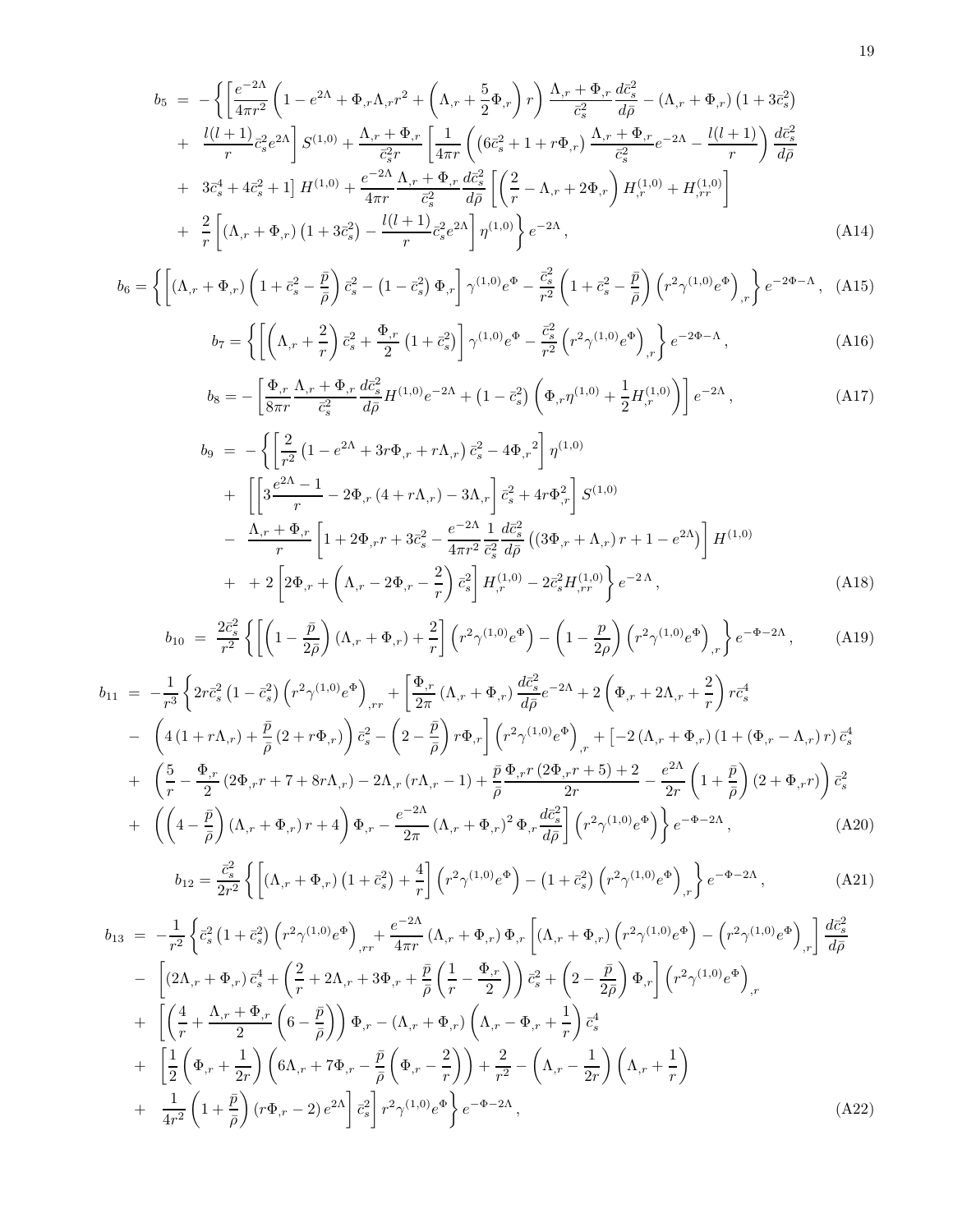$$
b_{14} = -\frac{\bar{c}_s^2}{r^3} \left\{ \left[ 2\left( \Lambda_{,r} + \Phi_{,r} \right) \left( 1 + \bar{c}_s^2 - \frac{\bar{p}}{\bar{\rho}} \right) + \frac{\bar{p}}{\bar{\rho}} \frac{l\left( l+1 \right)}{r} e^{2\Lambda} \right] \left[ \left( r^2 \gamma^{(1,0)} e^{\Phi} \right)_{,r} - \left( \Lambda_{,r} + \Phi_{,r} \right) r^2 \gamma^{(1,0)} e^{\Phi} \right] e^{-2\Lambda} - 2l \left( l+1 \right) \gamma^{(1,0)} e^{\Phi} \right\} e^{-\Lambda - \Phi}.
$$
\n(A23)

Finally, in the case of the *Hamiltonian constraint*, the equation we have considered for  $k^{(1,1)}$ , the source term is given by [\(112\)](#page-13-4):

$$
S_{Hamil} = c_1 \left( k_{,rr}^{(0,1)} - S_{,r}^{(0,1)} \right) + c_2 k_{,r}^{(0,1)} + c_3 k_{,t}^{(0,1)} + c_4 S^{(0,1)} + c_5 k_{,0}^{(0,1)} + c_6 H^{(0,1)} + c_7 \psi_{,r}^{(0,1)} + c_8 \psi_{,0}^{(0,1)} + c_9 \gamma_{,0}^{(0,1)}, \tag{A24}
$$

where the coefficients  $c_i$  are given by

$$
c_1 = rS^{(1,0)}, \t\t (A25)
$$

$$
c_2 = \left(\frac{3}{2}S^{(1,0)} + \frac{\Lambda_{,r} + \Phi_{,r}}{\bar{c}_s^2}H^{(1,0)}\right),\tag{A26}
$$

$$
c_3 = -(\Lambda_{,r} + \Phi_{,r}) e^{\Lambda - \Phi} \gamma^{(1,0)}, \tag{A27}
$$

$$
c_4 = -\left(S^{(1,0)} + 2\frac{\Lambda_{,r} + \Phi_{,r}}{\bar{c}_s^2}H^{(1,0)}\right),\tag{A28}
$$

$$
c_5 = -\frac{2}{r} \frac{\Lambda_{,r} + \Phi_{,r}}{\bar{c}_s^2} H^{(1,0)},\tag{A29}
$$

$$
c_6 = -\frac{2}{r} \frac{\Lambda_{,r} + \Phi_{,r}}{\bar{c}_s^2} \left[ 1 + \frac{1}{\bar{c}_s^2} - \frac{e^{-2\Lambda}}{4\pi r} \frac{\Lambda_{,r} + \Phi_{,r}}{\bar{c}_s^4} \frac{d\bar{c}_s^2}{d\bar{\rho}} \right] H^{(1,0)},\tag{A30}
$$

$$
c_7 = \frac{2}{r} \gamma^{(1,0)},\tag{A31}
$$

$$
c_8 = \frac{1}{r^2} \left[ \left( 2 - 4\Lambda_{,r} r + l \left( l+1 \right) e^{2\Lambda} \right) \gamma^{(1,0)} + 2r \gamma^{(1,0)}_{,r} \right],\tag{A32}
$$

<span id="page-19-0"></span>
$$
c_9 = -\frac{4}{r} (\Lambda_{,r} + \Phi_{,r}) \gamma^{(1,0)}.
$$
 (A33)

# APPENDIX B: SOUND WAVE EQUATION

We write here the complete sound wave equation [\(105\)](#page-12-1) of a generic barotropic fluid perturbation on a time-dependent background in terms of the GSGM quantities,

$$
-\ddot{H} + c_s^2 H'' + (\mu + 2U) \left(c_s^2 - \frac{p}{\rho} - \frac{2}{c_s^2} (\rho + p) \frac{dc_s^2}{d\rho}\right) \dot{H} + \left((2c_s^2 - 1) \nu + 2c_s^2 W\right) H'
$$
  
+ 
$$
\left\{ (\rho + p) \left[ (\rho + p) (\mu + 2U)^2 \frac{1}{c_s^2} \left( \frac{d^2 c_s^2}{d\rho^2} - \frac{2}{c_s^2} \frac{dc_s^2}{d\rho} \right) + \left[ (\mu + 2U)^2 \left( 2 + \frac{\rho - p}{\rho c_s^2} \right) \right. \right.\left. + \frac{1}{c_s^2} \left( 3U^2 - \dot{\mu} - (2\nu + W) W + 8\pi p + \frac{1}{r^2} \right) \right] \frac{dc_s^2}{d\rho} + 4\pi \left( 1 + 3c_s^2 \right) \left[ -\frac{l (l+1)}{r^2} c_s^2 \right] H
$$
  
+ 
$$
\frac{1}{2} \left( c_s^2 - 1 \right) \nu \left( \chi' - k' \right) + c_s^2 \mu \dot{\chi} + \frac{c_s^2}{2} \left( \mu + 2U \right) \left( 1 + c_s^2 - \frac{p}{\rho} \right) \dot{k} + \left\{ c_s^2 \left[ 2(2\nu + W) W + 4\pi \left( \rho - p \right) \right. \right.\left. + 2\dot{\mu} - \frac{2}{r^2} + \left( 1 + \frac{p}{\rho} - c_s^2 \right) \mu^2 - 2 \left( 1 + c_s^2 - \frac{p}{\rho} \right) \mu U - 2U^2 \right] - 2\nu^2 \right\} (\chi + k)
$$
  
+ 
$$
\frac{c_s^2}{2} \left( \left( 1 + c_s^2 \right) \mu - 2 \left( 1 - c_s^2 \right) U \right) \psi' + \left\{ \frac{1}{2} \left( 1 + c_s^2 \right) \left( c_s^2 \mu' + \dot{\nu} \right) - \frac{1}{2} \left( \rho + p \right) \frac{dc_s^2}{d\rho} \left( 1 - \frac{1}{c_s^2} \right) \left( \mu + 2U
$$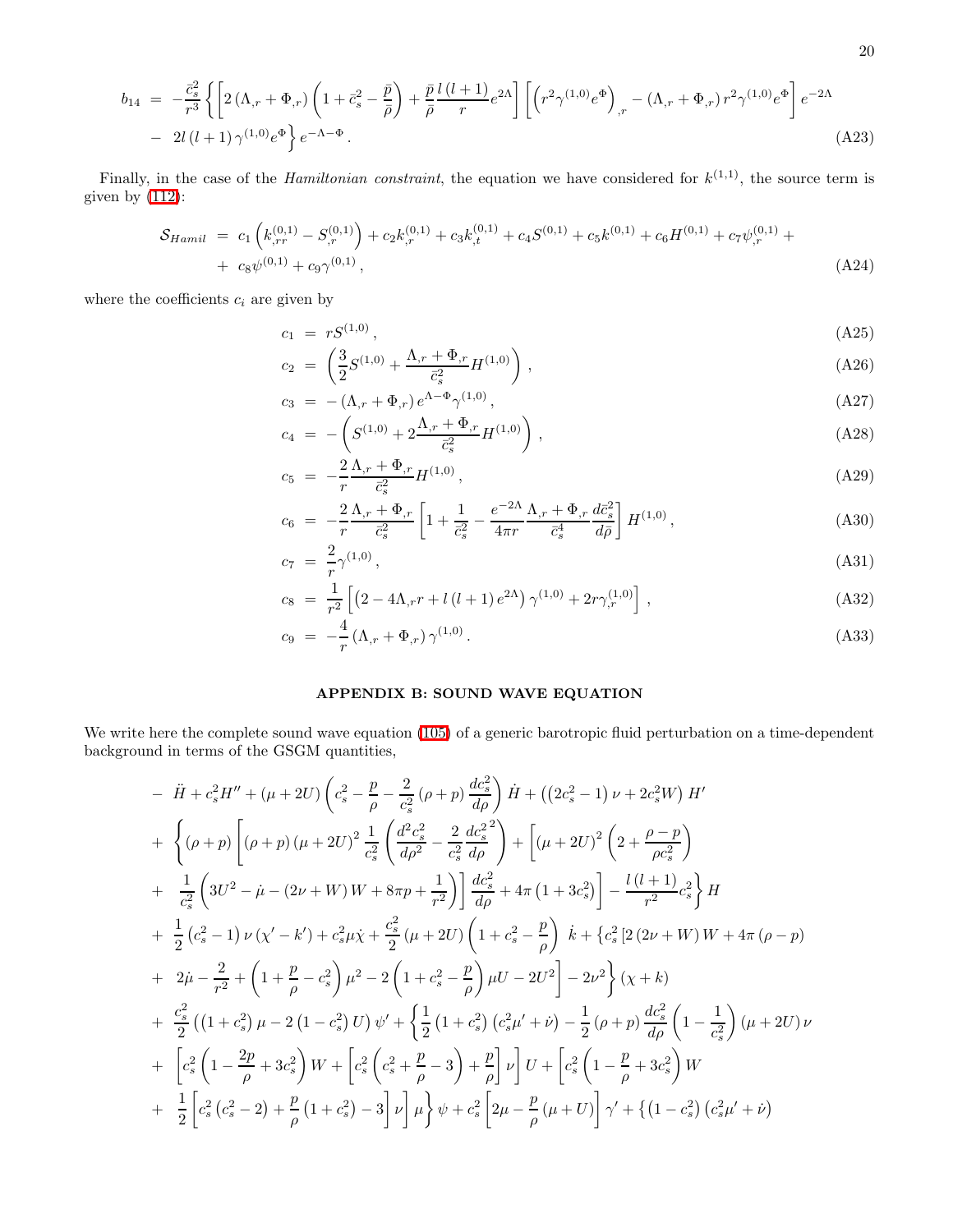+ 
$$
(\rho + p) \left( 1 + \frac{1}{c_s^2} \right) (\mu + 2U) \nu \frac{dc_s^2}{d\rho} + \left[ 2c_s^2 \left( 1 + c_s^2 - 2\frac{p}{\rho} \right) W - 2 \left[ c_s^2 \left( 1 + c_s^2 + \frac{p}{\rho} \right) - \frac{p}{\rho} \right] \nu \right] U
$$
  
+  $\left[ 2c_s^2 \left( 1 - c_s^2 - \frac{p}{\rho} \right) W + \left[ c_s^2 \left( 2 - c_s^2 \right) + \frac{p}{\rho} \left( 1 - c_s^2 \right) - 1 \right] \nu \right] \mu \right\} \gamma$   
+  $\left\{ \left[ 8\pi \left( \rho + p \right) c_s^4 + \left( \frac{l \left( l + 1 \right)}{r^2} \frac{p}{\rho} + 8\pi \frac{\rho^2 - p^2}{\rho} \right) c_s^2 \right] (\mu + 2U) - 2 \frac{l \left( l + 1 \right)}{r^3} c_s^2 \dot{r} \right\} \alpha = 0.$  (B1)

### <span id="page-20-0"></span>APPENDIX C: GAUGE INVARIANCE

In this Section we show the gauge-invariant character of the perturbative quantities [\(27-31\)](#page-5-1) and [\(36-38\)](#page-6-2) at the perturbative order  $(1, 1)$ . To that end we follow the procedure described in Section [V](#page-9-0)B. Namely, we determine, for each quantity, the corresponding term  $\sum_{\sigma} \mathcal{I}_{\sigma}^{(1,0)} \mathcal{J}_{\sigma}^{(0,1)}$  in the expansion [\(85\)](#page-10-0) and the gauge transformation of  $\mathcal{H}^{(1,1)}$ [see Eq. [\(94\)](#page-11-1)]. Then, considering the gauge transformations for the non-radial perturbations  $\mathcal{J}^{(0,1)}$  and introducing all the terms in [\(95\)](#page-11-4), we will prove the gauge invariance of our perturbations.

The non-radial gauge transformations (which we will use later) are

<span id="page-20-1"></span>
$$
\tilde{p}_A^{(0,1)} = p_A^{(0,1)} + \hat{\xi}_A \,, \quad \tilde{G}^{(0,1)} = G^{(0,1)} + 2\xi. \tag{C1}
$$

*Metric perturbations*. In Section [V](#page-9-5) we have shown the gauge invariance of the metric perturbation  $k_{AB}^{(1,1)}$ . Here we prove that of the metric perturbation  $k^{(1,1)}$ . From [\(97\)](#page-11-5) we find that,

$$
\sum_{\sigma} \mathcal{I}_{\sigma}^{(1,0)} \mathcal{J}_{\sigma}^{(0,1)} = 2g^{(1,0)AB} v_B p_A^{(0,1)}, \qquad (C2)
$$

$$
\tilde{\mathcal{H}}^{(1,1)} = \mathcal{H}^{(1,1)} - 2v^A g_{AC}^{(1,0)} \xi^C ,\qquad (C3)
$$

where  $v_A = r_{|A}/r$ . Therefore using [\(C1\)](#page-20-1) we find from [\(95\)](#page-11-4) that  $\tilde{k}^{(1,1)} = k^{(1,1)}$ .

Stress-energy tensor perturbations. They are described by the seven quantities [\(28-31\)](#page-5-1). The corresponding terms  $\sum_{\sigma} \mathcal{I}_{\sigma}^{(1,0)} \mathcal{J}_{\sigma}^{(0,1)}$  are:

$$
T_{AB} : p^{(0,1)C}t_{AB|C}^{(1,0)} + t_{AC}^{(1,0)}p_{|B}^{(0,1)C} + t_{CB}^{(1,0)}p_{|A}^{(0,1)C} - \bar{t}_{AB|C}g^{(1,0)CD}p_{D}^{(0,1)} - \bar{t}_{AC}\left(g_{|B}^{(1,0)CD}p_{D}^{(0,1)} + g^{(1,0)CD}p_{D|B}^{(0,1)}\right) - \bar{t}_{BC}\left(g_{|A}^{(1,0)CD}p_{D}^{(0,1)} + g^{(1,0)CD}p_{D|A}^{(0,1)}\right),
$$
\n(C4)

$$
T^3: \qquad (\bar{Q}_{|A} + 2\bar{Q}v_A) \, \mathbf{g}^{(1,0)AB} p_B^{(0,1)} - \left( Q_{|A}^{(1,0)} + 2Q^{(1,0)}v_A \right) \bar{\mathbf{g}}^{AB} p_B^{(0,1)} + \frac{l(l+1)}{2} Q^{(1,0)} G^{(0,1)},\tag{C5}
$$

$$
T_A : \qquad \left( t_A^{(1,0)C} - \bar{t}_{AB} g^{(1,0)BC} \right) p_C^{(0,1)} - \frac{r^2}{2} Q^{(1,0)} G_{|A}^{(0,1)}, \tag{C6}
$$

$$
T^2: r^2 Q^{(1,0)} G^{(0,1)}.
$$
 (C7)

where Q is the pressure. The gauge transformation of the  $\mathcal{H}^{(1,1)}$  part of the quantities under discussion is given by  $\mathcal{L}_{\xi(0,1)} t_{\alpha\beta}^{(1,0)}$ , where the energy-momentum tensor for radial perturbations has a block diagonal form

$$
t_{\alpha\beta}^{(1,0)} = \text{diag}\left(t_{AB}^{(1,0)}; r^2 Q^{(1,0)} \gamma_{ab}\right). \tag{C8}
$$

Then, we find

$$
\mathcal{L}_{\xi_{(0,1)}} t_{AB}^{(1,0)} = \mathcal{L}_{\xi} t_{AB}^{(1,0)} \,, \tag{C9}
$$

$$
\mathcal{L}_{\xi_{(0,1)}} g_{Aa}^{(1,0)} = \left( t_{AC}^{(1,0)} \hat{\xi}^C + r^2 Q^{(1,0)} \xi_{|A} \right) Y_a, \tag{C10}
$$

$$
\mathcal{L}_{\xi_{(0,1)}} t_{ab}^{(1,0)} = r^2 \left( Q_{|C}^{(1,0)} \hat{\xi}^C - l(l+1) Q^{(1,0)} \xi + 2v_C Q^{(1,0)} \hat{\xi}^C \right) Y \gamma_{ab} + \left( 2r^2 Q^{(1,0)} \xi \right) Z_{ab} \,. \tag{C11}
$$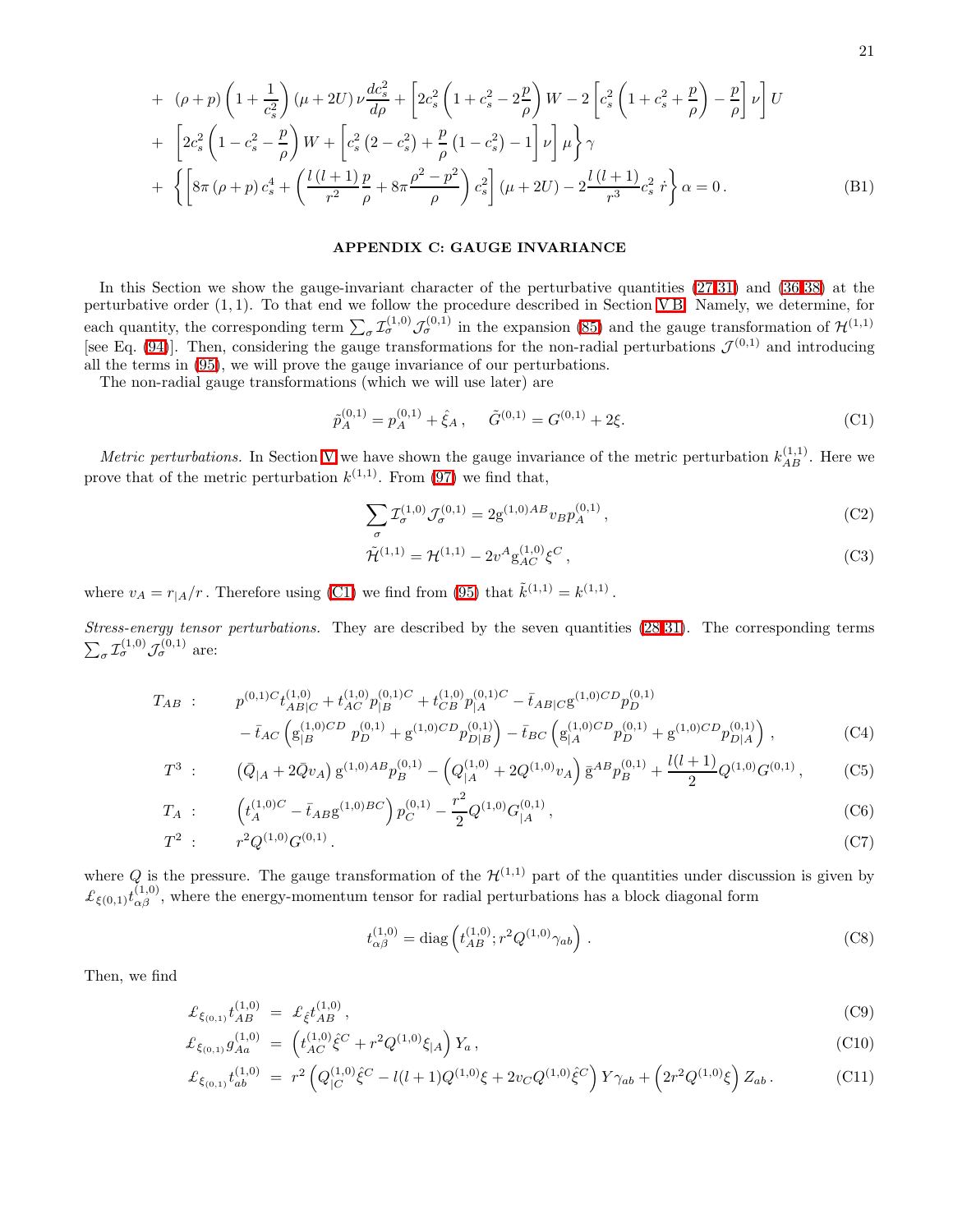Therefore the gauge transformations of the  $\mathcal{H}^{(1,1)}$  terms for the above quantities are:

$$
T_{AB} : \hat{\xi}^{C} t_{AB|C}^{(1,0)} + t_{CB}^{(1,0)} \hat{\xi}_{|A}^{C} + t_{AC}^{(1,0)} \hat{\xi}_{|B}^{C} - \bar{t}_{AB|C} \mathbf{g}_{D}^{(1,0)C} \hat{\xi}^{D} - \bar{t}^{C}{}_{A} \left( \mathbf{g}_{CD|B}^{(1,0)} \hat{\xi}^{D} + \mathbf{g}_{CD}^{(1,0)} \hat{\xi}_{|B}^{D} \right) - \bar{t}^{C}{}_{B} \left( \mathbf{g}_{CD|A}^{(1,0)} \hat{\xi}^{D} + \mathbf{g}_{CD}^{(1,0)} \hat{\xi}_{|A}^{D} \right), \tag{C12}
$$

$$
T^3: \qquad \left(Q_{|A}^{(1,0)} + 2Q^{(1,0)}v_A\right)\hat{\xi}^A - l(l+1)Q^{(1,0)}\xi - \left(\bar{Q}_{|A} + 2\bar{Q}v_A\right)g_B^{(1,0)A}\hat{\xi}^B,
$$
\n(C13)

$$
T_A : t_{AB}^{(1,0)} \hat{\xi}^B + r^2 Q^{(1,0)} \hat{\xi}_{|A} - \bar{t}_{AB} g^{(1,0)BC} p_C^{(0,1)}, \qquad (C14)
$$

$$
T^2: \t 2r^2Q^{(1,0)}\xi. \t (C15)
$$

Combining all this terms into the relation [\(95\)](#page-11-4), we finish the proof of the gauge invariance of [\(28-31\)](#page-5-1) at the perturbative order  $(1, 1)$ .

The fluid perturbations for a barotropic fluid that have to be considered are the two components of the velocity [\(36-37\)](#page-6-2) and the energy density [\(38\)](#page-6-2). Applying the same procedure we find the corresponding  $\sum_{\sigma} \mathcal{I}_{\sigma}^{(1,0)} J_{\sigma}^{(0,1)}$  terms

$$
\alpha : g_{AB}^{(1,0)} p^{(0,1)A} \bar{u}^B - p_A^{(0,1)} u^{(1,0)A},
$$
\n
$$
\gamma : \left( n^{(1,0)A} - g^{(1,0)AC} \bar{n}_C \right) \left( \delta u_A^{(0,1)} - \frac{1}{2} h_{AB}^{(0,1)} \bar{u}^B - \bar{u}_{A|B} p^{(0,1)B} - p_{[B|A]}^{(0,1)} \bar{u}^B \right)
$$
\n
$$
- \bar{n}^A \left[ \left( u^{(1,0)B} - g^{(1,0)BC} \bar{u}_C \right) \left( p_{[B|A]}^{(0,1)} + \frac{1}{2} h_{AB}^{(0,1)} \right) + \left( u_{A|B}^{(1,0)} - \Gamma_{AB}^{(1,0)D} \bar{u}_D \right) p^{(0,1)B} \right]
$$
\n
$$
- g^{(1,0)BD} \bar{u}_{A|B} p_D^{(0,1)} \right],
$$
\n(0.10.48, (0.1)5, (0.1)40, (1.0)

$$
\omega : \quad g^{(1,0)AB} p_B^{(0,1)} \bar{\Omega}_{|A} - p^{(0,1)A} \Omega_{|A}^{(1,0)} \,. \tag{C18}
$$

The gauge transformations [\(94\)](#page-11-1) for  $\mathcal{H}^{(1,1)}$  are now determined by the Lie derivative of the radial perturbations of the fluid velocity and energy density

$$
u_{\alpha}^{(1,0)} \equiv \left(u_A^{(1,0)}, 0\right), \quad \Omega^{(1,0)} \equiv \Omega^{(1,0)}(t,r), \tag{C19}
$$

where  $\Omega \equiv \ln \rho$ . We obtain

$$
\mathcal{L}_{\xi(0,1)} u_A^{(1,0)} = \hat{\xi}^B u_{A|B}^{(1,0)} + u_B^{(1,0)} \hat{\xi}_A^B,
$$
\n(C20)

$$
\mathcal{L}_{\xi(0,1)} u_a^{(1,0)} = u_A^{(1,0)} \hat{\xi}^A Y_a , \qquad (C21)
$$

$$
\mathcal{L}_{\xi(0,1)}\Omega^{(1,0)} = \hat{\xi}^A \Omega_{|A} \,. \tag{C22}
$$

The corresponding  $\mathcal{H}^{(1,1)}$  transformations are

$$
\alpha : \quad u_A^{(1,0)} \hat{\xi}^A - g_{AB}^{(1,0)} \hat{\xi}^A \bar{u}^B \,, \tag{C23}
$$

$$
\gamma : \bar{n}^A \left\{ \hat{\xi}^B u_{A|B}^{(1,0)} + \left( u^{(1,0)B} - g^{(1,0)BC} \bar{u}_C \right) \hat{\xi}_{B|A} - g^{(1,0)BC} \bar{u}_{A|B} \hat{\xi}_C - \Gamma_{AC}^{(1,0)B} \hat{\xi}^C \bar{u}_B \right\},
$$
(C24)

$$
\omega : \hat{\xi}^A \Omega^{(1,0)}_{|A} - g^{(1,0)AB} \hat{\xi}_A \bar{\Omega}_B , \qquad (C25)
$$

It is again easy to verify the gauge invariance of these perturbations by bringing all terms into the relation [\(95\)](#page-11-4). The fluid perturbation  $H^{(1)}$ , defined in Eq. [\(102\)](#page-12-0), can be expanded like the previous quantities,

$$
H^{(0,1)} = \mathcal{H}^{(0,1)} = \frac{\bar{c}_s^2 \bar{\rho}}{\bar{\rho} + \bar{p}} \omega^{(0,1)},
$$
\n(C26)

$$
H^{(1,1)} = \mathcal{H}^{(1,1)} + \sum_{\sigma} \mathcal{I}^{(1,0)}_{\sigma} J^{(0,1)}_{\sigma}, \qquad (C27)
$$

where

$$
\mathcal{H}^{(1,1)} = \frac{\bar{c}_s^2 \bar{\rho}}{\bar{\rho} + \bar{p}} \omega^{(1,1)},\tag{C28}
$$

$$
\mathcal{I}_{\sigma}^{(1,0)} = \left[ \bar{c}_s^2 + \bar{\rho} \left( \frac{d\bar{c}_s^2}{d\bar{\rho}} - \left( 1 + \bar{c}_s^2 \right) \frac{\bar{c}_s^2}{\bar{\rho} + \bar{p}} \right) \right] \frac{\bar{\rho}}{\bar{\rho} + \bar{p}} \omega^{(1,0)},\tag{C29}
$$

$$
J^{(0,1)} = \omega^{(0,1)}.
$$
\n(C30)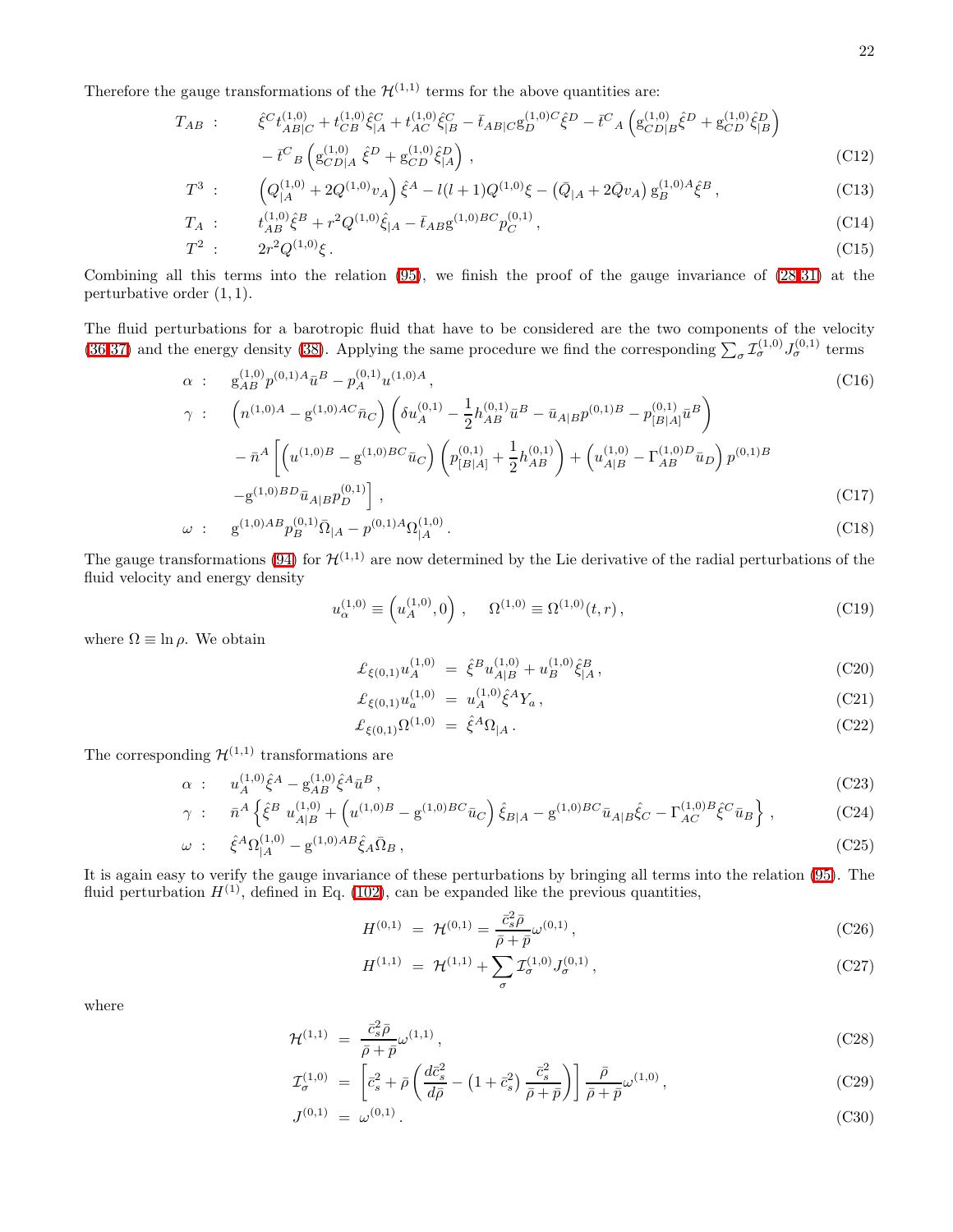Therefore, the gauge-invariant character of  $H^{(0,1)}$  and  $H^{(1,1)}$ , having fixed the gauge for radial perturbations, follows from the gauge invariance of  $\omega^{(0,1)}$  and  $\omega^{(1,1)}$ , which has already been proved previously.

### APPENDIX D: CONNECTION TO THE REGGE-WHEELER METRIC VARIABLES

The perturbations of spherical stars and Black Holes are commonly studied in the Regge-Wheeler (RW) gauge [\[42\]](#page-23-41). Therefore, in this Appendix we provide the relations between the perturbative variables used in this work and those of RW. In the RW gauge the linear polar non-radial perturbations assume the following expansion in spherical tensor harmonics,

$$
g_{\alpha\beta}^{(0,1)}\Big|_{RW} = \begin{pmatrix} H_{0,lm}^{(0,1)} e^{2\Phi} & H_{1,lm}^{(0,1)} & 0 & 0 \\ 0 & H_{1,lm}^{(0,1)} & H_{2,lm}^{(0,1)} e^{2\Lambda} & 0 & 0 \\ 0 & 0 & r^2 K_{lm}^{(0,1)} & 0 \\ 0 & 0 & 0 & r^2 K_{lm}^{(0,1)} \sin^2\theta \end{pmatrix} Y^{lm}, \qquad (D1)
$$

where  $H_{0,lm}^{(0,1)}$ ,  $H_{1,lm}^{(0,1)}$ ,  $H_{2,lm}^{(0,1)}$ ,  $K_{lm}^{(0,1)}$  are functions of  $(t,r)$ . The Einstein equations for a spherical star imply that  $H_{0,lm}^{(0,1)} = H_{2,lm}^{(0,1)}$ . We can also choose the RW gauge for the perturbative variables describing the coupling by enforcing the RW form of the polar metric perturbations at the (1, 1) perturbative order. Then, we impose the following form of  $g^{(1,1)}_{\alpha\beta}$ :

$$
g_{\alpha\beta}^{(1,1)}\Big|_{RW} = \begin{pmatrix} H_{0,lm}^{(1,1)}e^{2\Phi} & H_{1,lm}^{(1,1)} & 0 & 0 \\ 0 & H_{1,lm}^{(1,1)} & H_{2,lm}^{(1,1)}e^{2\Lambda} & 0 & 0 \\ 0 & 0 & r^2K_{lm}^{(1,1)} & 0 \\ 0 & 0 & 0 & r^2K_{lm}^{(1,1)}\sin^2\theta \end{pmatrix} Y^{lm}, \tag{D2}
$$

where also  $H_{0,lm}^{(1,1)}$ ,  $H_{1,lm}^{(1,1)}$ ,  $H_{2,lm}^{(1,1)}$ ,  $K_{lm}^{(1,1)}$  are functions of  $(t, r)$ .

The expansion of the linear non-radial and the coupling metric perturbations in terms of the GSGM variables can be derived from [\(23\)](#page-5-4) by applying the 2-parameter expansion of GSGM formalism described in section [V.](#page-9-5) First of all, we must first apply the RW gauge at first and second perturbation order, i.e,

$$
h_{A,lm}^{(0,1)} = G_{lm}^{(0,1)} = h_{A,lm}^{(1,1)} = G_{lm}^{(1,1)} = 0.
$$

Then, we take the perturbative expansion of the gauge-invariant tensor  $k_{AB}$  [\(39\)](#page-6-5), written in the basis of  $M^2$  spanned by the vectors [\(75,76\)](#page-9-4), and use the definition [\(40\)](#page-6-6) for the  $\chi$  perturbation. Finally, taking into account Einstein's equation  $(41)$ , we find the following relations: (i) For the  $(0, 1)$  linear perturbations,

$$
H_{0\,lm}^{(0,1)} = H_{2\,lm}^{(0,1)} = \chi_{lm}^{(0,1)} + k_{lm}^{(0,1)}\,, \qquad H_{1\,lm}^{(0,1)} = -\psi_{lm}^{(0,1)}e^{\Phi+\Lambda}\,, \qquad K_{lm}^{(0,1)} = k_{lm}^{(0,1)}\,.
$$

(ii) For the  $(1, 1)$  coupling perturbations,

$$
H_{0,lm}^{(1,1)} = \chi_{lm}^{(1,1)} + k_{lm}^{(1,1)} + \left(2\,\eta^{(1,0)} - \chi^{(1,0)}\right)\left(\chi_{lm}^{(0,1)} + k_{lm}^{(0,1)}\right) + 2\,\gamma^{(1,0)}\psi_{lm}^{(0,1)}\,,\tag{D4}
$$

$$
H_{1,lm}^{(1,1)} = -\left[\psi_{lm}^{(1,1)} + 2\,\gamma^{(1,0)}\,\left(\chi_{lm}^{(0,1)} + k_{lm}^{(0,1)}\right) + \eta^{(1,0)}\psi_{lm}^{(0,1)}\right]\,e^{\Phi+\Lambda}\,,\tag{D5}
$$

$$
H_{2,lm}^{(1,1)} = \chi_{lm}^{(1,1)} + k_{lm}^{(1,1)} + \chi^{(1,0)} \left( \chi_{lm}^{(0,1)} + k_{lm}^{(0,1)} \right) + 2 \gamma^{(1,0)} \psi_{lm}^{(0,1)}, \tag{D6}
$$

$$
K_{lm}^{(1,1)} = k_{lm}^{(1,1)}.
$$
 (D7)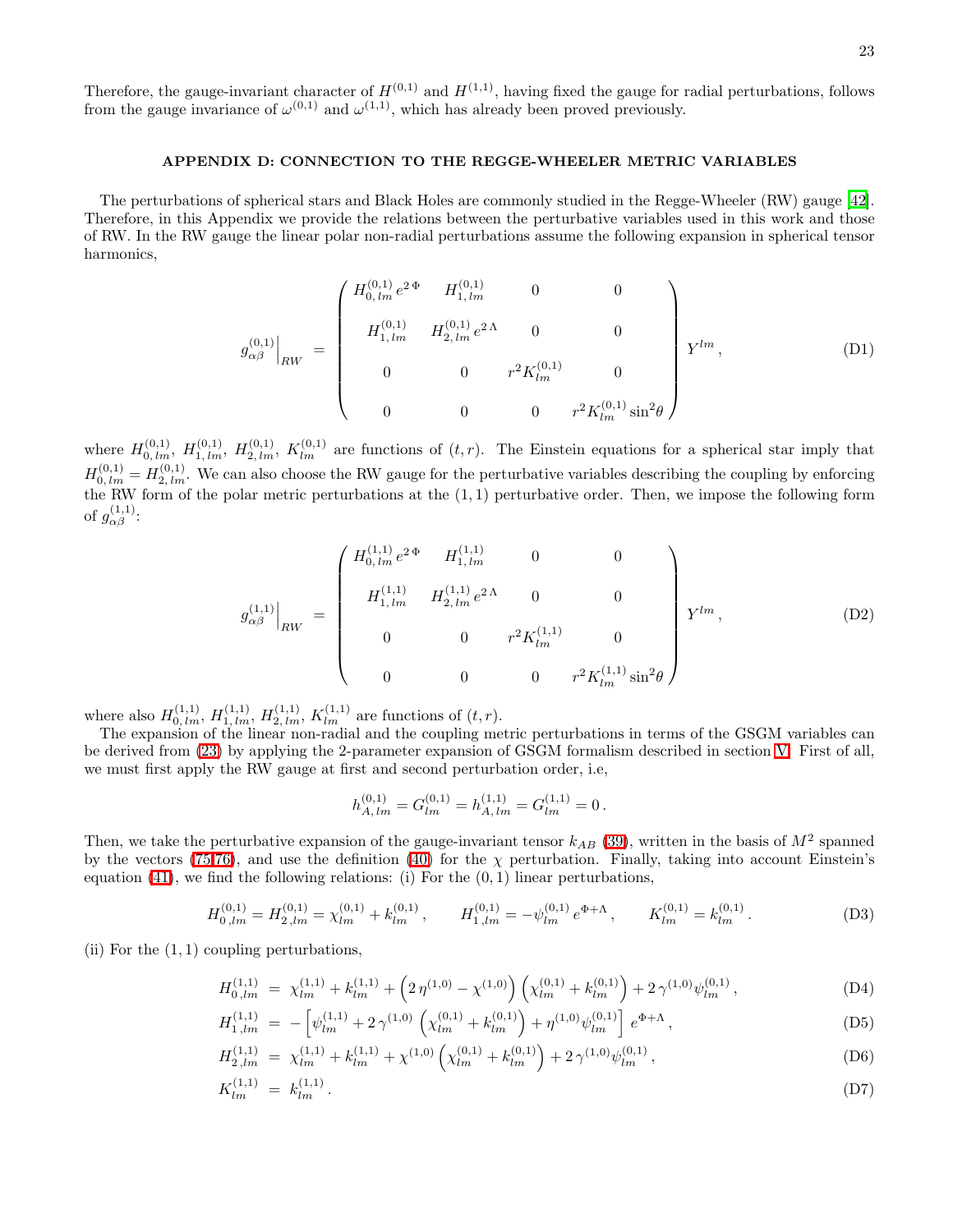$$
\chi^{(0,1)} = \begin{cases} r e^{-2\Phi} S & \text{in [33]}, \\ r S & \text{in [34]}, \end{cases} \qquad k^{(0,1)} = \begin{cases} F/r & \text{in [33]}, \\ T/r & \text{in [34].} \end{cases}
$$
 (D8)

For more details about the connection between the GSGM and other formalisms see the appendix in [\[19\]](#page-23-18).

- <span id="page-23-0"></span>[1] N. Andersson, Class. Quant. Grav. 20, R105 (2003), astro-ph/0211057.
- <span id="page-23-1"></span>[2] K. D. Kokkotas and J. Ruoff (2002), gr-qc/0212105.
- <span id="page-23-2"></span>[3] U. Sperhake, P. Papadopoulos, and N. Andersson (2001), astro-ph/0110487.
- <span id="page-23-3"></span>[4] A. K. Schenk, P. Arras, É. É. Flanagan, S. A. Teukolsky, and I. Wasserman, Phys. Rev. D  $65$ , 024001 (2002).
- <span id="page-23-4"></span>[5] S. M. Morsink, Astrophys. J. 571, 435 (2002).
- <span id="page-23-5"></span>[6] L. Lindblom, J. E. Tohline, and M. Vallisneri, Phys. Rev. D 65, 084039 (2002).
- <span id="page-23-6"></span>[7] P. Arras, É. É. Flanagan, S. M. Morsink, A. K. Schenk, S. A. Teukolsky, and I. Wasserman, Astrophys. J. 591, 1129 (2003).
- <span id="page-23-7"></span>[8] R. H. Price, in *Black Holes, Gravitational Radiation, and the Universe: Essays in Honor of C.V. Vishveshwara* (Kluwer Academic Publishers, Dordrecht, 1998), p. 351.
- [9] A. Passamonti, A. Nagar, M. Bruni, L. Gualtieri, and C. F. Sopuerta, *in preparation.* (2004).
- <span id="page-23-10"></span><span id="page-23-9"></span><span id="page-23-8"></span>[10] A. Passamonti, A. Nagar, M. Bruni, L. Gualtieri, and C. F. Sopuerta, *in preparation.* (2005).
- [11] L. Gualtieri, E. Berti, J. A. Pons, G. Miniutti, and V. Ferrari, Phys. Rev. D64, 104007 (2001), gr-qc/0107046.
- <span id="page-23-11"></span>[12] E. Poisson, Phys. Rev. **D47**, 1497 (1993).
- <span id="page-23-12"></span>[13] J. Ruoff, A. Stavridis, and K. D. Kokkotas, Mon. Not. Roy. Astron. Soc. 332, 676 (2002), gr-qc/0109065.
- <span id="page-23-13"></span>[14] J. B. Hartle, Astrophys. J. 150, 1005 (1967).
- <span id="page-23-14"></span>[15] J. B. Hartle and K. S. Thorne, Astrophys. J. 153, 807 (1968).
- <span id="page-23-15"></span>[16] E. Berti, F. White, A. Maniopoulou, and M. Bruni (2004), gr-qc/0405146.
- <span id="page-23-16"></span>[17] M. Bruni, L. Gualtieri, and C. F. Sopuerta, Class. Quant. Grav. 20, 535 (2003), gr-qc/0207105.
- <span id="page-23-18"></span><span id="page-23-17"></span>[18] C. F. Sopuerta, M. Bruni, and L. Gualtieri, *to appear in* Phys. Rev. D (2004), gr-qc/0306027.
- [19] C. Gundlach and J. M. Martín-García, Phys. Rev. **D61**, 084024 (2000), gr-qc/9906068.
- <span id="page-23-19"></span>[20] J. M. Martín-García and C. Gundlach, Phys. Rev.  $D64$ ,  $024012$  (2001), gr-qc/0012056.
- <span id="page-23-20"></span>[21] U. H. Gerlach and U. K. Sengupta, Phys. Rev. **D19**, 2268 (1979).
- <span id="page-23-21"></span>[22] C. T. Cunningham, R. H. Price, and V. Moncrief, Astrophys. J. 236, 674 (1980).
- <span id="page-23-22"></span>[23] R. J. Gleiser, C. O. Nicasio, R. H. Price, and J. Pullin, Class. Quant. Grav. 13, L117 (1996), gr-qc/9510049.
- <span id="page-23-23"></span>[24] R. Wald, *General Relativity* (The University of Chicago press, Chicago, 1984).
- [25] J. M. Stewart and M. Walker, Royal Society of London Proceedings Series A 341, 49 (1974).
- <span id="page-23-26"></span><span id="page-23-25"></span><span id="page-23-24"></span>[26] M. Bruni, S. Matarrese, S. Mollerach, and S. Sonego, Class. Quant. Grav. 14, 2585 (1997), gr-qc/9609040.
- <span id="page-23-27"></span>[27] S. Sonego and M. Bruni, Commun. Math. Phys. 193, 209 (1998), gr-qc/9708068.
- [28] C. W. Misner, K. Thorne, and J. A. Wheeler, *Gravitation* (W. H. Freeman & Co., San Francisco, 1973).
- <span id="page-23-28"></span>[29] K. D. Kokkotas and J. Ruoff, Astron. Astrophys. 366, 565 (2001), gr-qc/0011093.
- <span id="page-23-29"></span>[30] K. S. Thorne and A. Campolattaro, Astrophys. J. 149, 591 (1967).
- <span id="page-23-30"></span>[31] S. Detweiler and L. Lindblom, Astrophys. J. 292, 12 (1985).
- <span id="page-23-31"></span>[32] S. Chandrasekhar and V. Ferrari, Royal Society of London Proceedings Series A 432, 247 (1991).
- <span id="page-23-32"></span>[33] G. Allen, N. Andersson, K. D. Kokkotas, and B. F. Schutz, Phys. Rev. D58, 124012 (1998), gr-qc/9704023.
- <span id="page-23-33"></span>[34] J. Ruoff, Phys. Rev. **D63**, 064018 (2001).
- <span id="page-23-34"></span>[35] E. Seidel and T. Moore, Phys. Rev. D35, 2287 (1987).
- <span id="page-23-35"></span>[36] E. Seidel, Phys. Rev. D42, 1884 (1990).
- <span id="page-23-36"></span>[37] U. H. Gerlach and U. K. Sengupta, Phys. Rev. D22, 1300 (1980).
- <span id="page-23-37"></span>[38] J. M. Martín-García and C. Gundlach, Phys. Rev. D59, 064031 (1999), gr-qc/9809059.
- <span id="page-23-38"></span>[39] A. Nagar, G. Díaz, J. A. Pons, and J. A. Font, Phys. Rev. **D69**, 124028 (2004), gr-qc/0403077.
- <span id="page-23-39"></span>[40] J. O. Ruoff, Ph.D. thesis, Universitaet Tuebingen (2000), gr-qc/0010041.
- <span id="page-23-40"></span>[41] A. Nagar and G. Díaz, in *Proceedings of the 27th Spanish Relativity Meeting. Gravitational Radiation* (Editorial Services of the University of Alicante, Alicante, 2004).
- <span id="page-23-42"></span><span id="page-23-41"></span>[42] T. Regge and J. A. Wheeler, Phys. Rev. 108, 1063 (1957).
- [43] V. Moncrief, Ann. Phys. (N.Y.) 88, 323 (1974).
- <span id="page-23-43"></span>[44] F. J. Zerilli, Phys. Rev. D 2, 2141 (1970).
- <span id="page-23-44"></span>[45] F. J. Zerilli, Phys. Rev. Lett. 24, 737 (1970).
- <span id="page-23-45"></span>[46] C. T. Cunningham, R. H. Price, and V. Moncrief, Astrophys. J. 224, 643 (1978).
- <span id="page-23-46"></span>[47] G. Darmois, in *M´emorial des Sciences Math´ematiques* (Gauthier-Villars, Paris, 1927), vol. XXV, chap. V.
- <span id="page-23-47"></span>[48] A. Lichnerowicz, C. R. Acad. Sci. **273**, 528 (1971).
- <span id="page-23-48"></span>[49] S. O'Brien and J. L. Singe, Proc. Dublin Inst. Adv. Stud. A9, 1 (1952).